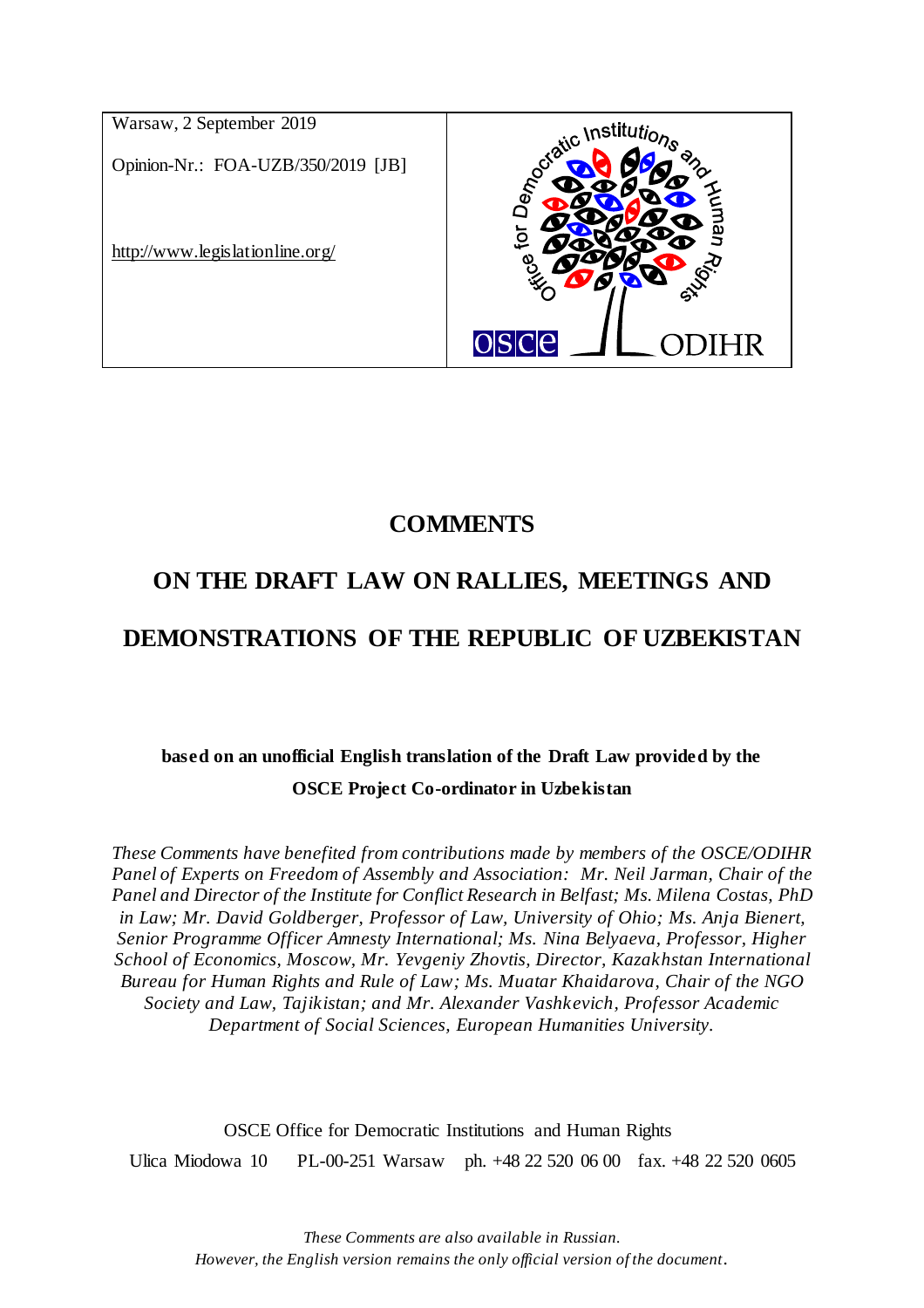# **TABLE OF CONTENTS**

| I.  |                                                                                      |
|-----|--------------------------------------------------------------------------------------|
| П.  |                                                                                      |
| Ш.  | <b>EXECUTIVE SUMMARY AND KEY RECOMMENDATIONS3</b>                                    |
| IV. |                                                                                      |
| 1.  | International Standards and OSCE Commitments on the Right to Freedom of Peaceful     |
| 2.  | National Legal Framework Relating to the Right to Freedom of Peaceful Assembly in    |
| 3.  |                                                                                      |
| 4.  |                                                                                      |
| 5.  |                                                                                      |
|     |                                                                                      |
|     |                                                                                      |
|     | 5.3. Restrictions on Who Can Organize Assemblies and the Duties and                  |
|     | 5.4. Restrictions Imposed on Participants to Rallies, Meetings and Demonstrations 20 |
| 6.  |                                                                                      |
| 7.  |                                                                                      |
| 8.  |                                                                                      |

**Annex: Draft Law on Rallies, Meetings and Demonstrations of the Republic of Uzbekistan**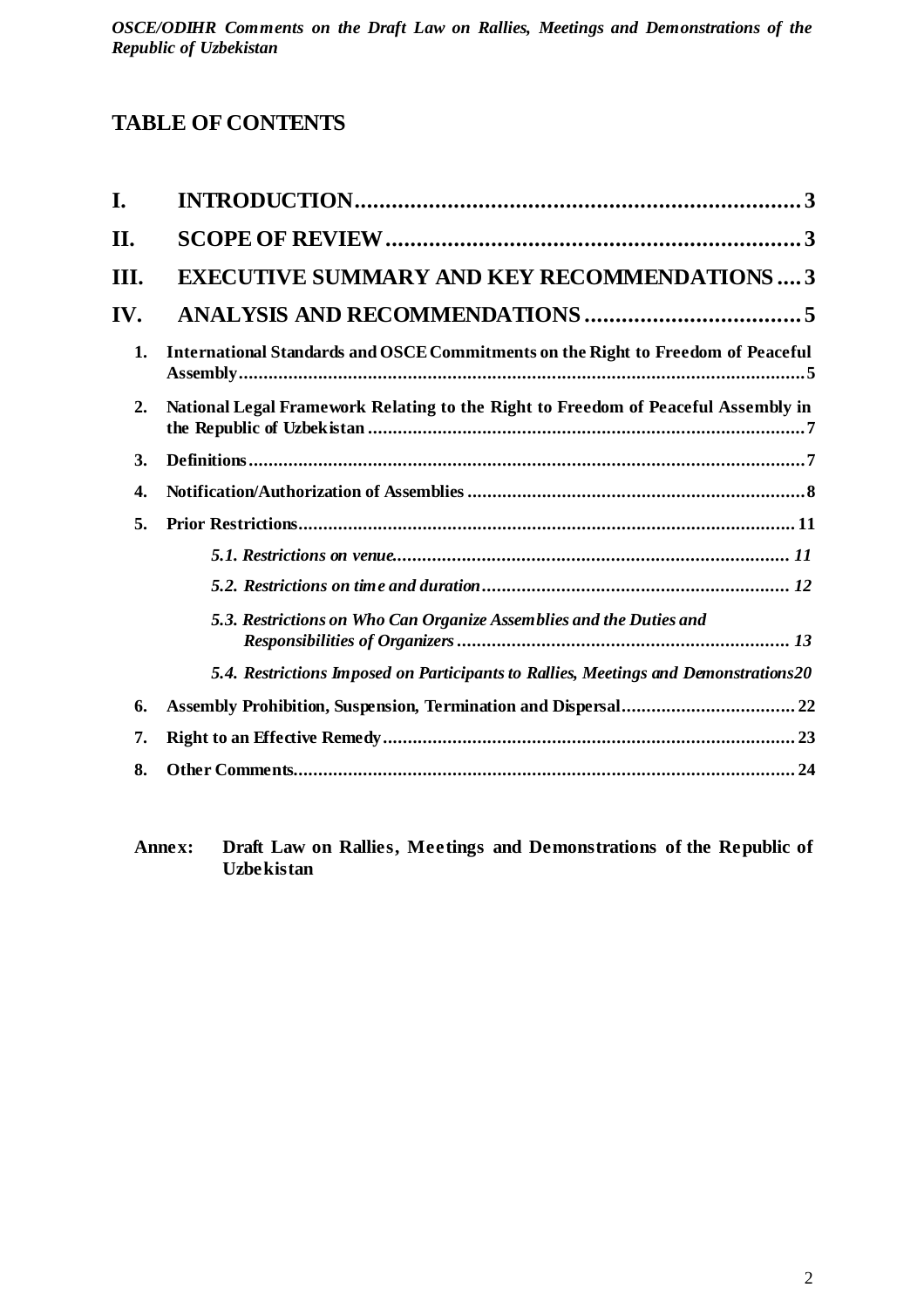# <span id="page-2-0"></span>**I. INTRODUCTION**

- 1. *On 26 July 2019, the OSCE Office for Democratic Institutions and Human Rights (ODIHR) received a request from the OSCE Project Coordinator in Uzbekistan to review the Draft Law on Rallies, Meetings and Demonstrations of the Republic of Uzbekistan (hereinafter "Draft Law").*
- 2. *On 30 July 2019, ODIHR responded to this request, confirming the Office's readiness to prepare legal comments on the compliance of the Draft Law with OSCE commitments and international human rights standards.*
- <span id="page-2-1"></span>3. *The Comments were prepared in response to the above request. ODIHR conducted this assessment within its mandate.<sup>1</sup>*

# **II. SCOPE OF REVIEW**

- 4. The scope of these Comments covers only the Draft Law submitted for review. Thus limited, the Comments do not constitute a full and comprehensive review of the entire legal and institutional framework regulating the right to freedom of peaceful assembly in Uzbekistan.
- 5. The Comments raise key issues and provide indications of areas of concern. The ensuing recommendations are based on international and regional standards, norms and practices as well as relevant OSCE human dimension commitments. The Comments also highlight, as appropriate, good practices from other OSCE participating States in this field.
- 6. The Comments are based on an unofficial English translation of the Draft Law provided by the OSCE Project Coordinator in Uzbekistan, which is attached to this document as an Annex. Errors from translation may result. The Comments will also be available in Russian. However, the English version remains the only official version of the document.
- 7. In view of the above, ODIHR would like to make mention that this review does not prevent ODIHR from formulating additional written or oral recommendations or comments on respective legal acts or related legislation pertaining to the legal and institutional framework regulating the right to freedom of peaceful assembly in Uzbekistan in the future.

# <span id="page-2-2"></span>**III. EXECUTIVE SUMMARY AND KEY RECOMMENDATIONS**

8. Hereinafter in these Comments "public assembly" will be referred to as "Freedom of Peaceful Assembly" (FoPA), as this is the term used in international standards.

 $\overline{a}$ <sup>1</sup> The OSCE/ODIHR conducted this assessment within its mandate of the Human Dimension: OSCE participating States "confirm that they will respect each other's right freely to choose and develop, in accordance with international human rights standards, their political, social, economic and cultural systems. In exercising this right, they will ensure that their laws, regulations, practices and policies conform with their obligations under international law". See *[OSCE](https://www.osce.org/odihr/elections/14304)  [Copenhagen Document](https://www.osce.org/odihr/elections/14304)*, 29 June 1990, Part 1 par (4).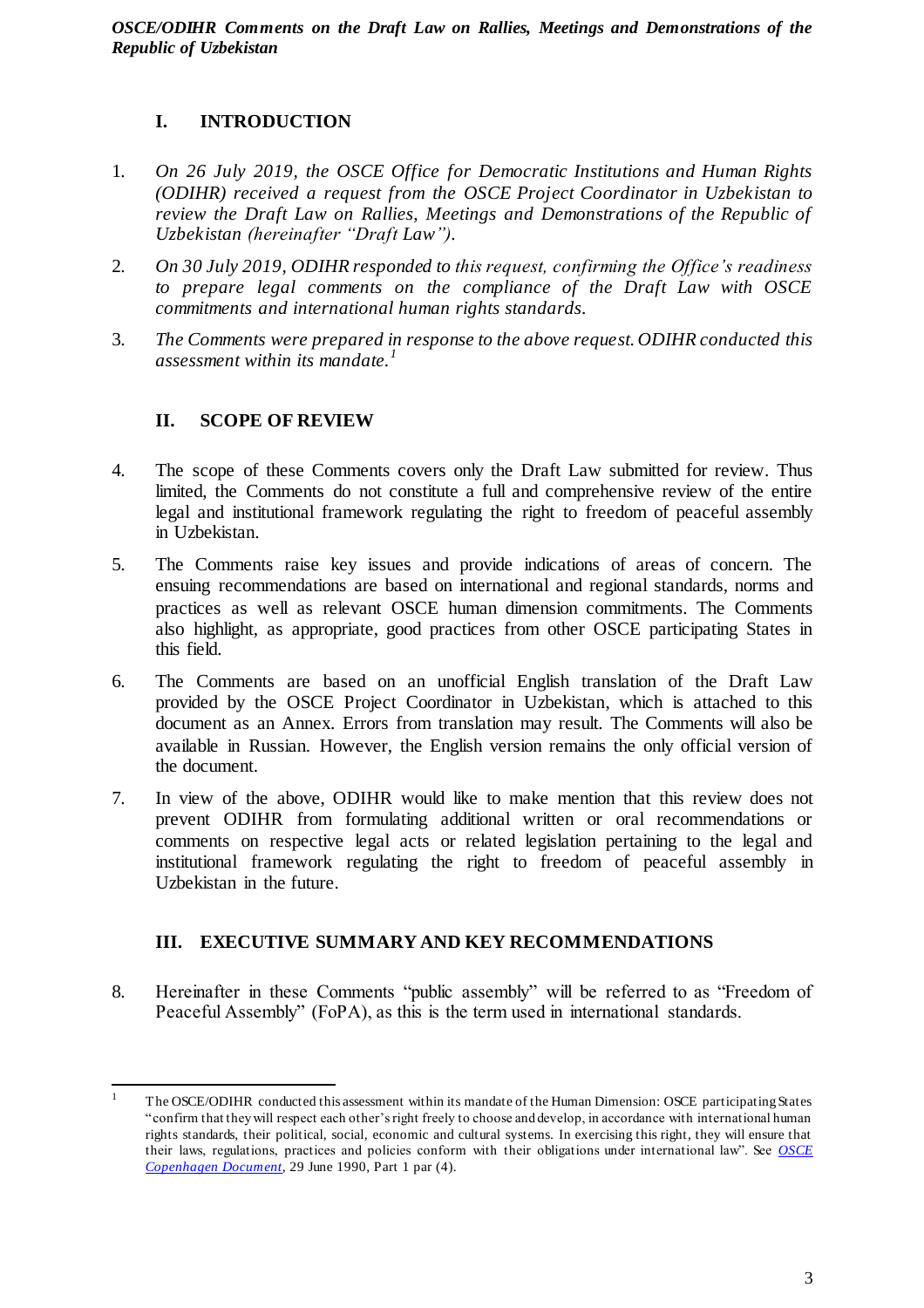- 9. The intention of the drafters to enact legislation, which aims to regulate conduct of peaceful assemblies as well as commitment to align Uzbekistan national legislation with norms of international law, is welcome. It is also welcome that Article 2 of the par 2 stipulates that international obligations of Uzbekistan shall prevail if in case of conflict with national law. However, the Draft Law is generally not compliant with international human rights standards, and there are a several areas that may be considered particularly deficient in this regard. The right is most limited and there are severe and unjustified restraints on time and place, and the organizers of assemblies. The Draft Law should be reviewed and amended to provide a framework compliant with international standards for the important right of freedom of assembly.
- 10. In light of international human rights standards and good practices, ODIHR makes the following recommendations to further enhance the Draft Law:
	- A. to expressively include the right to FoPA in the Draft Law; [par 17]
	- B. to introduce a simpler legal definition of assemblies in line with international standards and good practices, which would cover spontaneous and simultaneous assemblies as well as counter-demonstrations, and avoiding definitions of three different types of assemblies ; [pars 18-20]
	- C. to introduce a system of notification of assemblies, not authorization, with reasonable notification period and remove the requirements to submit detailed information; [pars 21 - 30]
	- D. to remove the blanket and overbroad restrictions on venues and decide suitability on a case by case basis [pars 32 - 35]
	- E. to avoid any rules on times on when assemblies can take place and on the duration of assemblies [pars 36 - 37]
	- F. to ensure that everyone, not only citizens of Uzbekistan who reached age of majority, has the right to freedom of assembly; [pars 38 - 50]
	- G. to avoid banning people declared legally incompetent and people registered in psychiatric institutions from organizing assemblies; [par 42]
	- H. to allow non-registered associations to organize assemblies; [pars 48 49]
	- I. to remove provisions on organizers of assemblies to carry out core state duties; [pars 51 - 56]
	- J. to introduce a rule of general rule on risk of imminent violence for dispersing assemblies instead of a long list of situations where this can be conducted; [par 63]
	- K. to specify that what applicable legislation applies to appeals of decisions and that timely decisions on appeals must be rendered; [par 65] and
	- L. To exclude the National Guard from policing of assemblies [par 66].

*Additional Recommendations, highlighted in bold, are included in the text of the Opinion.*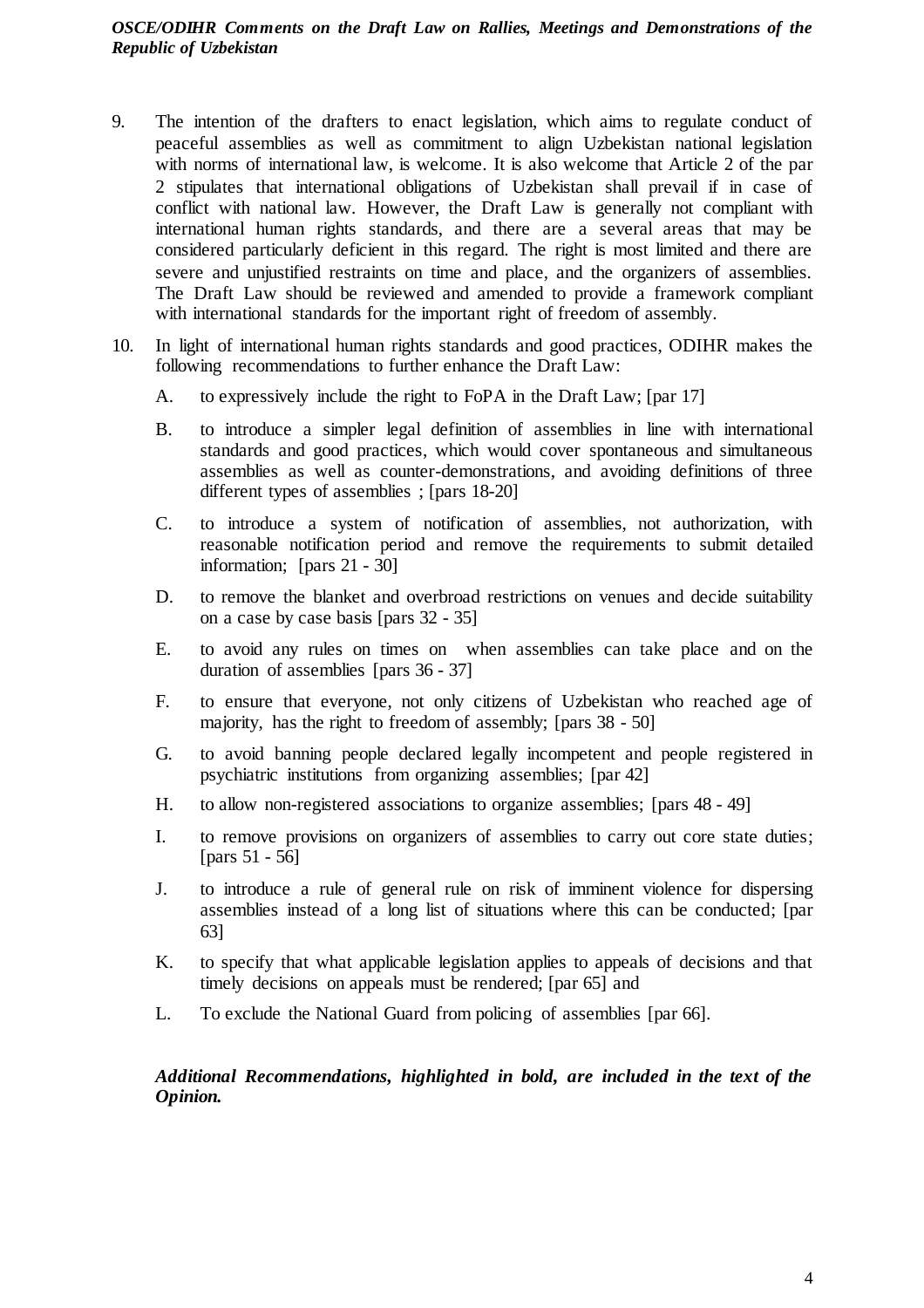# <span id="page-4-0"></span>**IV. ANALYSIS AND RECOMMENDATIONS**

# <span id="page-4-1"></span>**1. International Standards and OSCE Commitments on the Right to Freedom of Peaceful Assembly**

- 11. The right to freedom of assembly is a fundamental right in a democratic society and, like the right to freedom of expression, is one of the foundations of such a society. Thus, it should not be interpreted restrictively.<sup>2</sup> The right to freedom of peaceful assembly can help give voice to both majority and minority opinions and bring visibility to all people including marginalized or underrepresented groups. Effective protection of the right to freedom of peaceful assembly can also help foster a culture of open democracy, enable peaceful participation in public affairs,<sup>3</sup> and invigorate dialogue on issues of public interest. This right is also instrumental in enabling the full and effective exercise of other civil, political, economic, social and cultural rights.
- 12. A robust body of core international and regional documents and standards governs this right, including Article 20 (1) of the Universal Declaration on Human Rights (UDHR),<sup>4</sup> Articles 19 and 21 the International Covenant on Civil and Political Rights (ICCPR),<sup>5</sup> Articles 10 and 11 of the European Convention for the Protection of Human Rights and Fundamental Freedoms  $(ECHR)$ , and Article 15 par 1 of the Convention on the Rights of the Child (CRC).<sup>7</sup> The Republic of Uzbekistan is a State Party to the said ICCPR<sup>8</sup> and the CRC.<sup>9</sup> While Uzbekistan is not a state party to ECHR, the case law from the European Court of Human Rights may still constitute a relevant guidance on a number of issues pertaining to the exercise of the right to FoPA. The Republic of Uzbekistan is also a participating State of the OSCE, and as such committed to respecting the FoPA as stated in the Copenhagen Document, par  $9.2^{10}$  Further OSCE commitments regarding the Right to Freedom of Peaceful Assembly include the Paris 1990 Charter for a New Europe (A new era for Peace, Democracy, Peace and Unity)<sup>11</sup> and the Helsinki 2008 Statement from the Ministerial Council.<sup>12</sup>
- 13. Other useful reference documents of a declarative or recommendatory nature elaborated in various international fora contain more practical guidance regarding the interpretation of international and regional treaties, among others:

 $\frac{1}{2}$ See, for example, European Court of Human Rights (ECtHR), *[Djavit An v. Turkey](http://hudoc.echr.coe.int/eng?i=001-60953)*, Application no. 20652/92, 20 February 2003, par 56; see also United Nations Human Rights Committee: *Belgium CCPR/C/79/Add.99*, 19 November 1998, par 23.

<sup>3</sup> Office of the United Nations High Commissioner for Human Rights, (OHCHR), "*Report on factors [that impede equal](https://digitallibrary.un.org/record/777756)  [political participation and steps to overcome those challenges](https://digitallibrary.un.org/record/777756)*", UN Doc. A/HRC/27/29, 30 June 2014, par 22.

<sup>4</sup> *Universal Declaration on Human Rights*, adopted b[y \(General Assembly resolution 217 A](http://www.un.org/en/ga/search/view_doc.asp?symbol=A/RES/217(III))) on 10 December 1948.

<sup>5</sup> *International Covenant on Civil and Political Rights* (ICCPR), adopted by UN General Assembly Resolution 2200A (XXI) on 16 December 1966.

<sup>6</sup> *Council of Europe's Convention for the Protection of Human Rights and Fundamental Freedoms* (ECHR), Articles 10 and 11, signed on 4 November 1950, entered into force on 3 September 1953.

 $\frac{7}{18}$  Adopted by General Assembly resolution 44/25 of 20 November 1989.

<sup>&</sup>lt;sup>8</sup> The Republic of Uzbekistan acceded to the ICCPR on 28 September 1995.

<sup>&</sup>lt;sup>9</sup> The Republic of Uzbekistan acceded to the CRC on 29 June 1994.

<sup>10</sup> *[Copenhagen Document on the Human Dimension of the Con](https://www.osce.org/odihr/elections/14304) ference of Security and Cooperation in Europe* (CSCE), 29 June 1990.

<sup>&</sup>lt;sup>11</sup> Adopted by the meeting of heads of state or government of the CSCE, 21 November 1990 (preamble).

Adopted by the sixteenth Helsinki Ministerial Meeting on 4 and 5 December 2008 (p. 5).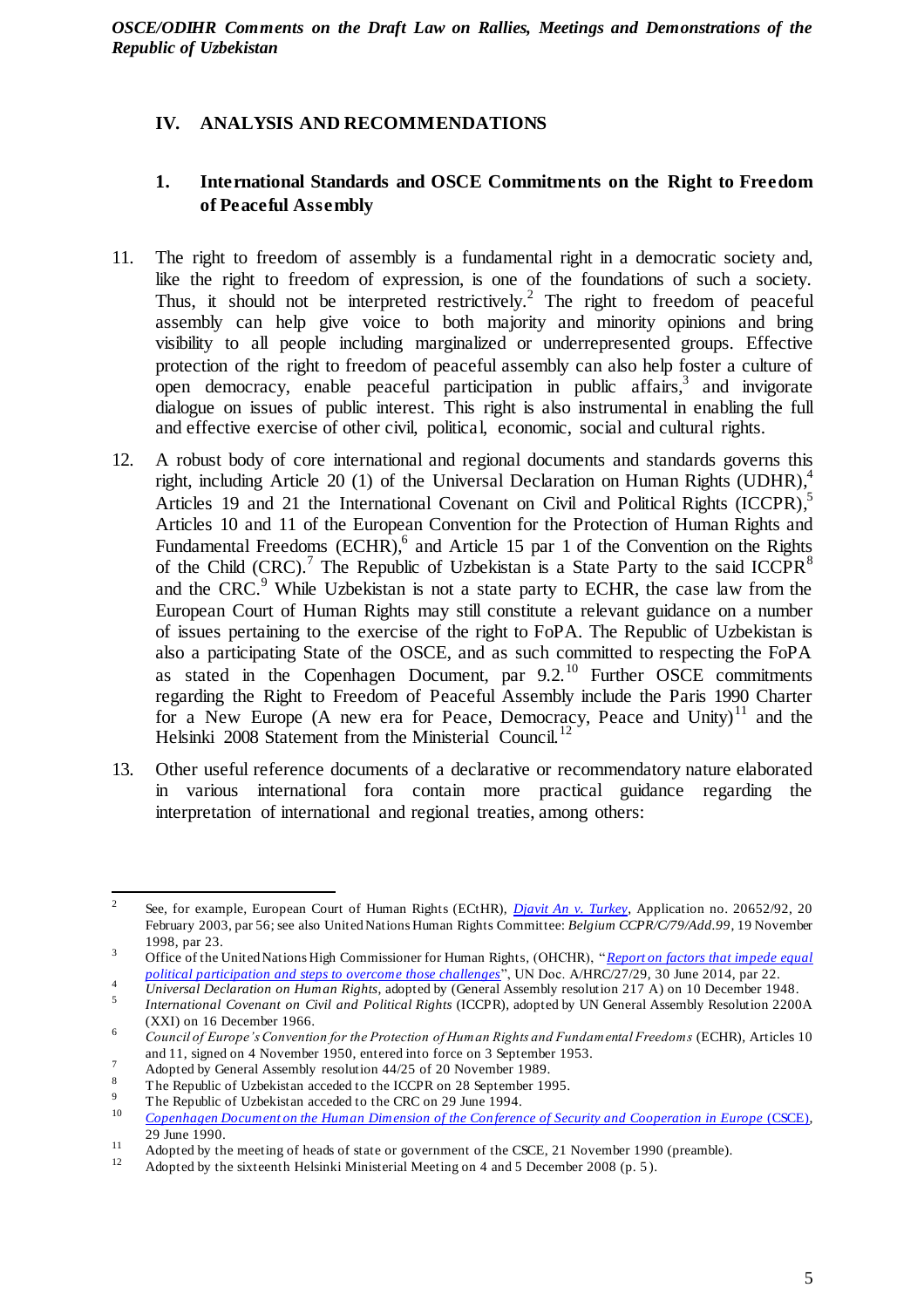- **-** the joint Guidelines on Freedom of Peaceful Assembly developed by ODIHR in collaboration with the Council of Europe's European Commission for Democracy through Law of the CoE (Venice Commission); $^{13}$
- **-** the opinions of ODIHR dealing with issues pertaining to the right to freedom of peaceful assembly; $^{14}$  and
- **-** the reports of the United Nations Special Rapporteur on the rights to freedom of peaceful assembly and of association.<sup>15</sup>
- 14. The right to freedom of peaceful assembly covers a wide range of different public gatherings, including, planned and organized assemblies, unplanned and spontaneous assemblies, static assemblies (such as public meetings, 'flash mobs', sit-ins and pickets) and moving assemblies (including parades, processions, and convoys). <sup>16</sup> There should be a presumption in favour of (peaceful) assemblies, without regulation as far as possible. Anything not expressively forbidden should be permissible. Obligation of tolerance and restraint towards peaceful assemblies in situations where legal or administrative procedures and formalities have not been followed.<sup>17</sup> States have a positive duty to facilitate and protect the exercise of the right to freedom of peaceful assembly, which should be reflected in the legislative framework and relevant law enforcement regulations and practices.<sup>18</sup> Pursuant to Article 21 (2) of the ICCPR, this right may only be restricted in conformity with the law, and if necessary in a democratic society, in the interests of national security, public safety, public order, the protection of health or morals or the protection of rights and freedoms of others. This means that the legal provisions covering freedom of peaceful assembly must be sufficiently clear and that imposed restrictions shall be the least intrusive means of achieving a legitimate aim.<sup>19</sup> The drafters should also ensure that legal provisions regulating freedom of peaceful assembly do not disproportionately impact on certain persons or groups. 20
- 15. There are examples OSCE participating states national legislation clearly endorse these principles. For example, the 2008 Law on Assemblies of the Republic of Moldova as amended in 2014 refers to "the presumption in favour of organizing an assembly" as a core principle, "according to which at the examination of a prior request to hold a meeting, any doubts will be interpreted by the public authorities in favour of exercising the right to assembly" (Article 4.4). Paragraph 2 of the same Article also refers to nondiscrimination, as a guiding principle "according to which the right to assembly is guaranteed to everyone, regardless of their race, nationality, ethnic origin, language, religion, gender, opinion, political affiliation, wealth, social origin or any other criteria". See also the "objective of the" in the Law on Conducting meetings, Rallies and Demonstrations, Republic of Armenia (2008).

<sup>13</sup> <sup>13</sup> **ODIHR/Venice Commission**, *[Guidelines on Freedom of Peaceful Assembly](https://www.venice.coe.int/webforms/documents/?pdf=CDL-AD(2019)017-e)*, 2nd edition (2010).

<sup>14</sup> Available at [<https://www.legislationline.org/odihr-documents/page/legal-reviews/topic/15/Freedom%20](https://www.legislationline.org/odihr-documents/page/legal-reviews/topic/15/Freedom%20%20of%20Peaceful%20%20Assembly%20/show)  [of%20Peaceful%20 Assembly /show>](https://www.legislationline.org/odihr-documents/page/legal-reviews/topic/15/Freedom%20%20of%20Peaceful%20%20Assembly%20/show).

<sup>15</sup>  $\frac{15}{\text{Available at } \frac{\text{which of } \text{the number of}}{\text{with } \text{the number of}} \cdot \frac{\text{The number of}}{\text{the number of}} \cdot \frac{\text{The number of}}{\text{the number of}} \cdot \frac{\text{The number of}}{\text{the number of}} \cdot \frac{\text{The number of}}{\text{the number of}} \cdot \frac{\text{The number of}}{\text{the number of}} \cdot \frac{\text{The number of}}{\text{the number of}} \cdot \frac{\text{The number of}}{\text{the number of}} \cdot \frac{\text{The number of}}{\text{the number of}} \cdot \frac{\text{The number of}}{\text{the number of}} \cdot \frac{\text{The number of}}{\text{the number$ 

<sup>16</sup> *Op. cit.* footnote 13, par 30 (2010 ODIHR-Venice Commission Guidelines on Freedom of Peaceful Assembly). 17

 $\frac{17}{18}$  *Ibid.* par 21.

 $\frac{18}{19}$  *Ibid.* pars 31 and 33.

 $\frac{19}{20}$  *Ibid.* pars 35 and 39.

*Ibid.* par 33.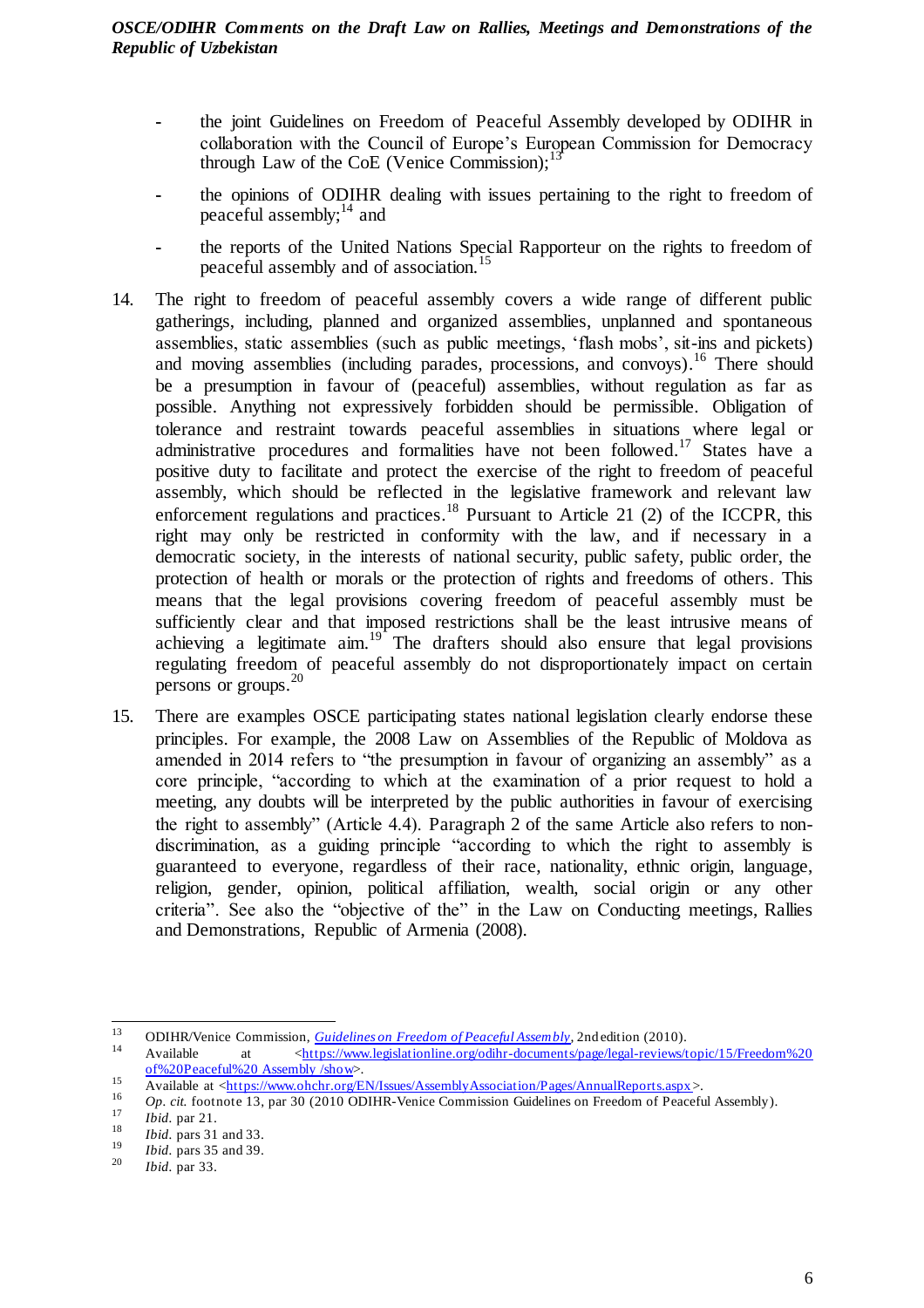# <span id="page-6-0"></span>**2. National Legal Framework Relating to the Right to Freedom of Peaceful Assembly in the Republic of Uzbekistan**

- 16. Article 33 of the Constitution of the Republic of Uzbekistan provides that "[c]itizens shall have the right to engage in public life by holding rallies, meetings and demonstrations in accordance with legislation of the Republic of Uzbekistan". It further states that "[t]he bodies of authority shall have the right to suspend or ban such undertakings exclusively on the grounds of security".
- 17. The Draft Law does not specifically mention or define FoPA as a right, neither it refers to the Constitution of Uzbekistan, but only implicitly spells out the right to assemble as it regulates the activities of "rallies, meetings and demonstrations" (Article 1 of the Draft Law). Uzbekistan has also recognized this right through the country's treaty obligations. An important element in this regard is that the Draft Law grants superiority to international treaty obligations of Uzbekistan in Article 2 par 2. However, it specifies that international treaty will prevail if it establishes "the rules other than those provided for by the legislation of the Republic of Uzbekistan". Above-mentioned international treaties establish principles and guarantee the right to FoPA but do not necessarily establish "rules" which may be directly applicable. **ODIHR recommends that the Draft Law be revised to include expressively the right to peaceful assembly as well as bring the Draft Law in compliance with the international norms, principles and applicable standards contained in the international human rights treaties ratified by Uzbekistan.**

# <span id="page-6-1"></span>**3. Definitions**

- 18. Article 3 (1) of the Draft Law defines the purpose of the Draft Law to regulate social activities of citizens in three forms of public assembly:
	- assembly (or rally) mass presence of people in a certain place for public expression of the public opinion about the pressing problems on certain issues;
	- meeting joint presence of people in a specially designated or adapted place for a collective discussion of any socially significant issues;
	- $d$ emonstration an organized form of public activity in which public expression of public sentiment is carried out by one person or a group of people. The purpose of a demonstration is to freely express and form opinions, put forward claims on various issues of political, economic, social, cultural life of the country and foreign policy issues, as well as attract public attention on any relevant topics.
- 19. The definitions are rather, confusing and overlapping and do not really explain what an assembly is. The separate regulation of different forms of assemblies could in practice lead to confusion as to the type of event. Many provisions of the draft Law concerning the notification of assemblies/meetings/demonstration or their dissolution are quite similar, which creates further confusion regarding the different definitions provided in the Draft Law. Furthermore, such differentiation will not always be possible - initially static assemblies may turn into a moving march, or "demonstration", while assemblies that appear completely peaceful at the outset may well turn into assemblies that threaten public safety. A demonstration is normally to be perceived as an intentional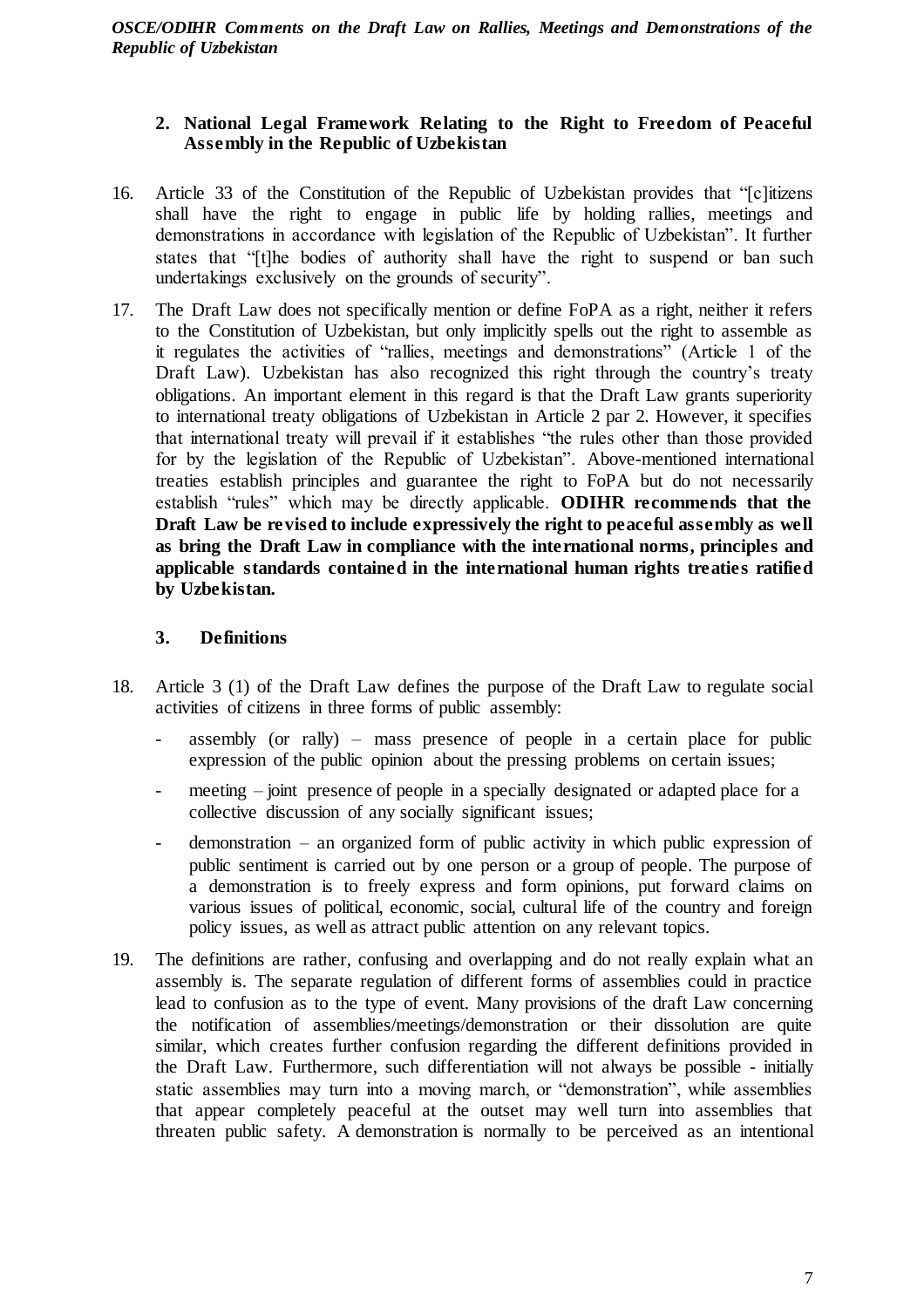activity of a number of individuals, which involves walking in mass in a publicly accessible place with "a commonly shared will or opinion"<sup>21</sup>; it often consists of walking in a mass march formation and either beginning with or meeting at a designated endpoint, or rally, to hear speakers etc. The definition provided in Draft Law explains demonstration as certain social activity carried out by one person or group of people practically equating demonstration with picket.

20. The OSCE/Venice Commission Guidelines on Peaceful Assembly define an assembly as: "the intentional and temporary presence of a number of individuals in a public place for a common expressive purpose".<sup>22</sup> This definition has been recommended in several opinions on laws on assemblies.<sup>23</sup> Furthermore, the opinions recommend a wide definition to avoid that certain assemblies unintentionally fall outside the scope of the definition.<sup>24</sup> It would thus be simpler, and clearer, to adopt a wide definition of assemblies, which shall cover any intentional and temporary presence of a number of individuals in a public place for a common expressive purpose (this aspect should be interpreted quite broadly), static or moving, regardless of the level of prior organization, details of the purpose, or possible effects on public security. Any such assembly that is peaceful in nature should be protected by the draft Law, and by public authorities as part of their obligations under Article 21 of the ICCPR. **In line with this ODIHR recommends a simpler legal definition in line with international standards be introduced, avoiding listing many types of assemblies and to include spontaneous and simultaneous assemblies as well as counter-demonstrations.**

# <span id="page-7-0"></span>**4. Notification/Authorization of Assemblies**

21. Freedom of peaceful assembly is a right and not a privilege and as such its exercise should not be subject to prior authorization by the authorities. State authorities may put in place a system of prior notification, where the objective is to allow State authorities an opportunity to facilitate the exercise of the right, to take measures to protect public safety and/or public order and to protect the rights and freedoms of others. Any notification procedure should not function as a de facto request for authorization or as a basis for content-based regulation.<sup>25</sup> Prior notification should, therefore, only be required where its purpose is to enable the state to put in place necessary arrangements to facilitate freedom of assembly and to protect public order, public safety and the rights and freedoms of others.<sup>26</sup> A good practice in this sense can be found in Article 3 of the 1983 Spanish Organic Law regulating the Right of Assembly as amended in 2014, according to which "no meeting shall be subject to the prior authorization regime".

 21 See OSCE/ODIHR *[Opinion on the Draft Organic Law on the Right to Peaceful Assembly of Tunisia](http://www.legislationline.org/documents/id/18001)* (14 May 2013), pars 26 and 34-3.

<sup>22</sup> *Op. cit.* footnote 13, section A, par 1.2. (2010 ODIHR-Venice Commission Guidelines on Freedom of Peaceful Assembly).

<sup>23</sup> *Op. cit.* footnote 21, par 21 (2013 ODIHR Opinion on Tunisia).

<sup>24</sup> *Ibid.* par 22 and OSCE/ODIHR-Venice Commission (and others) *Joint Opinion (CDL-AD(2016)30) on two Draft [Laws on Guarantees for Peaceful Assembly](http://www.legislationline.org/documents/id/20079)* (Ukraine), par 14.

<sup>25</sup> Special Rapporteur on the rights to freedom of peaceful assembly and of association and the Special Rapporteur on extrajudicial, summary or arbitrary executions, *[Joint Report on the Proper Management of Assem](https://undocs.org/A/HRC/31/66) blies*, 4 February 2016, A/HRC/31/66), par 21.

<sup>&</sup>lt;sup>26</sup> *Op. cit.* footnote 13, pars 113 and 114 (2010 ODIHR-Venice Commission Guidelines on Freedom of Peaceful Assembly).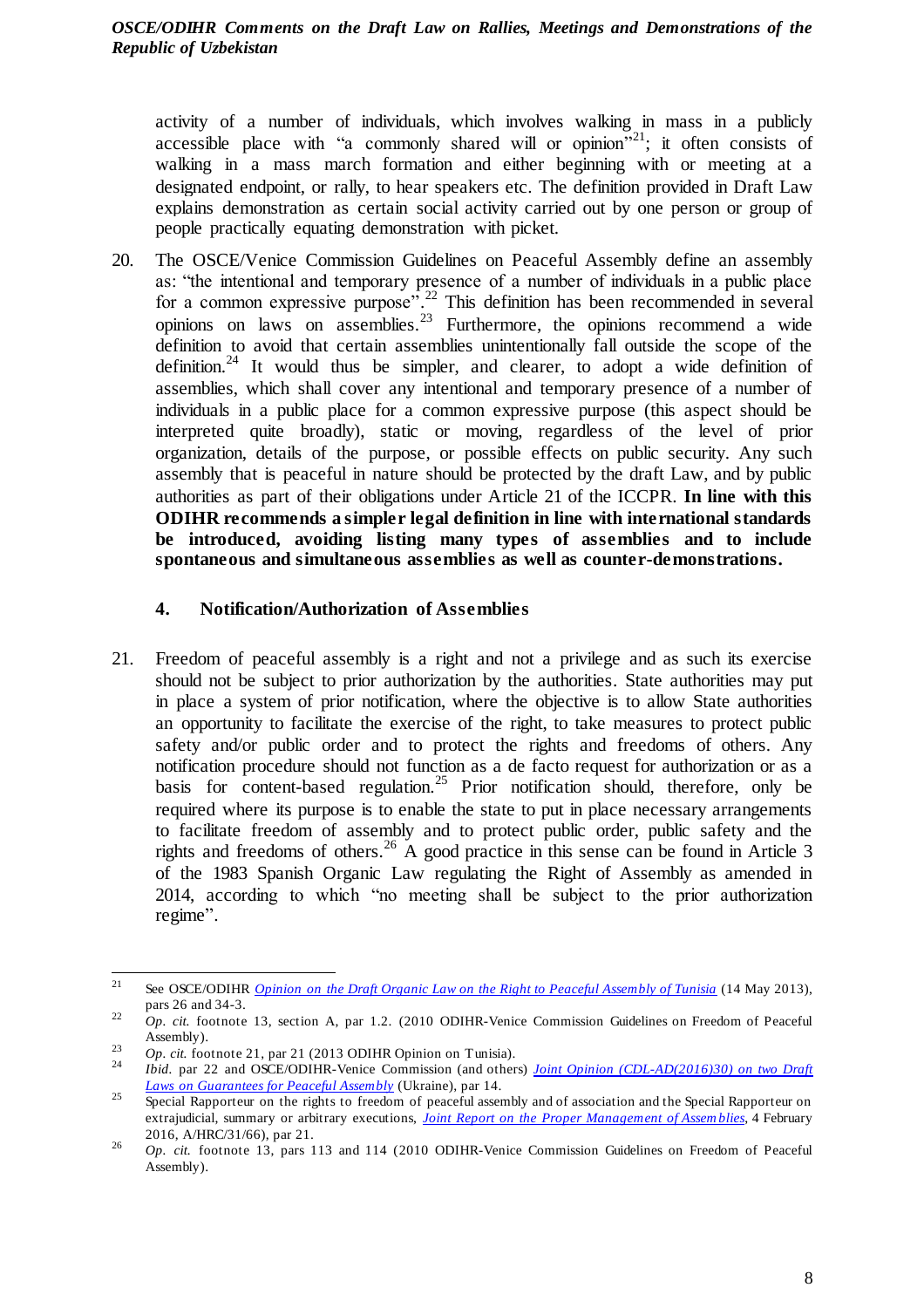- 22. Article 5 par 1 of the Draft Law imposes a strict system of obtaining a permit for organizing assemblies. This requirement is also extended to other forms of expressing views, such as agitation campaign, production and distribution of "visual agitation material", which would include informational and advocacy material. This seems to go even further than obtaining permission for the actual assembly, but also preparation of materials that can be used outside the context of assemblies as well. Notification or permit requirements should be limited to time, place, and manner of an assembly but not to the otherwise lawful content of the communication. **Distribution of information about a planned assembly is a communication is protected by the rights to freedom of speech and assembly, guaranteed under Articles 19 and 21 of the ICCPR** and therefore should not be regulated. This may constitute censorship and violate the freedom of expression in Article 19 of the ICCPR and Article 10 of the ECHR.
- 23. **Thus, it is recommended to revise this provision.** The OSCE/ODIHR and the Venice Commission encourage states not to have an authorization/permit system, as this is more prone to abuse and place restrictions on  $FoPA$ .<sup>27</sup>
- 24. Sources on FoPA on notification procedures clearly state that notification/permit procedures should not be very burdensome as this may discourage the organization of assemblies and subsequently mean a restriction of FoPA.<sup>28</sup>
- 25. The required period of notice should not be unnecessarily lengthy. Any notice period should be the shortest possible while still enabling the authorities to take appropriate steps to protect and facilitate the assembly.<sup>29</sup> This is broadly consistent with the practice of many States: Malta, South Korea, Trinidad and Tobago, Turkey, and Colombia, all require at least 48 hours notice. States, which have a system of prior notification, have a longer notice period, for example Romania (3 days), Albania (3 days), Czech Republic (5 days), Georgia (5 days), and the United Kingdom and Northern Ireland  $(6 \text{ days})$ .
- 26. By its very nature, spontaneous demonstrations cannot be subject to a lengthy system of submitting a prior notice. It has been recognized as a good practice legislation allowing the holding of spontaneous assemblies, which should be exempted of prior notification. This is the case of a number of OSCE participating states, such as Armenia, Estonia, Germany the Republic of Moldova or Slovenia.<sup>31</sup> Article 44 (2) of the 2015 Armenian Constitution, ad example, states that "no notification shall be required for spontaneous assemblies".<sup>32</sup> In the same vein, the  $2008$  Law on Assemblies of the Republic of Moldova defines spontaneous assembly as "an assembly, that has been initiated and organized as a direct and immediate response to social events, and which, in the

<sup>27</sup> <sup>27</sup> *Ibid.* par 118 (2010 ODIHR-Venice Commission Guidelines on Freedom of Peaceful Assembly).<br><sup>28</sup> OSCE/ODIJID Venice Commission Jaint Opinion and Peaceful assembly of the K

<sup>28</sup> OSCE/ODIHR-Venice Commission, *[Joint Opinion on the Draft Law on Assemblies of the Kyrgyz Republic](http://www.legislationline.org/documents/id/15512)*, CDL-AD(2009)034, par 35 and Joint report of the Special Rapporteur on the rights to freedom of peaceful assembly and of association and the Special Rapporteur on extrajudicial, summary or arbitrary executions on the proper management of assemblies. A/HRC/31/66, par 22.

<sup>29</sup> Ideally, the notice should be 48 hours: Special Rapporteur on the rights to freedom of peaceful assembly and of association, *Report on best practices that promote and protect the rights to freedom of peaceful assembly and of [association](https://undocs.org/A/HRC/20/27)*, 21 May 2012, (A/HRC/20/27, par 28).

<sup>30</sup> *Op. cit.* footnote 25 (Joint report of the Special Rapporteur on the rights to freedom of peaceful assembly and of association); Addendum of select sources and illustrative practical examples, par.9 , available here: [https://www.ohchr.org/Documents/Issues/FAssociation/A-HRC-31-66\\_Sources.doc](https://www.ohchr.org/Documents/Issues/FAssociation/A-HRC-31-66_Sources.doc). 31

<sup>&</sup>lt;sup>31</sup> *Op. cit.* footnote 29 (Special Rapporteur on the rights to freedom of peaceful assembly and of association), par. 20. <sup>32</sup> See *[Constitution of the Republic of Armenia](https://www.legislationline.org/countries/country/45/Armenia/show)* (Adopted by referendum on July 5, 1995. Amendments to the Constitution were made by referendums on November 27, 2005 and December 6, 2015).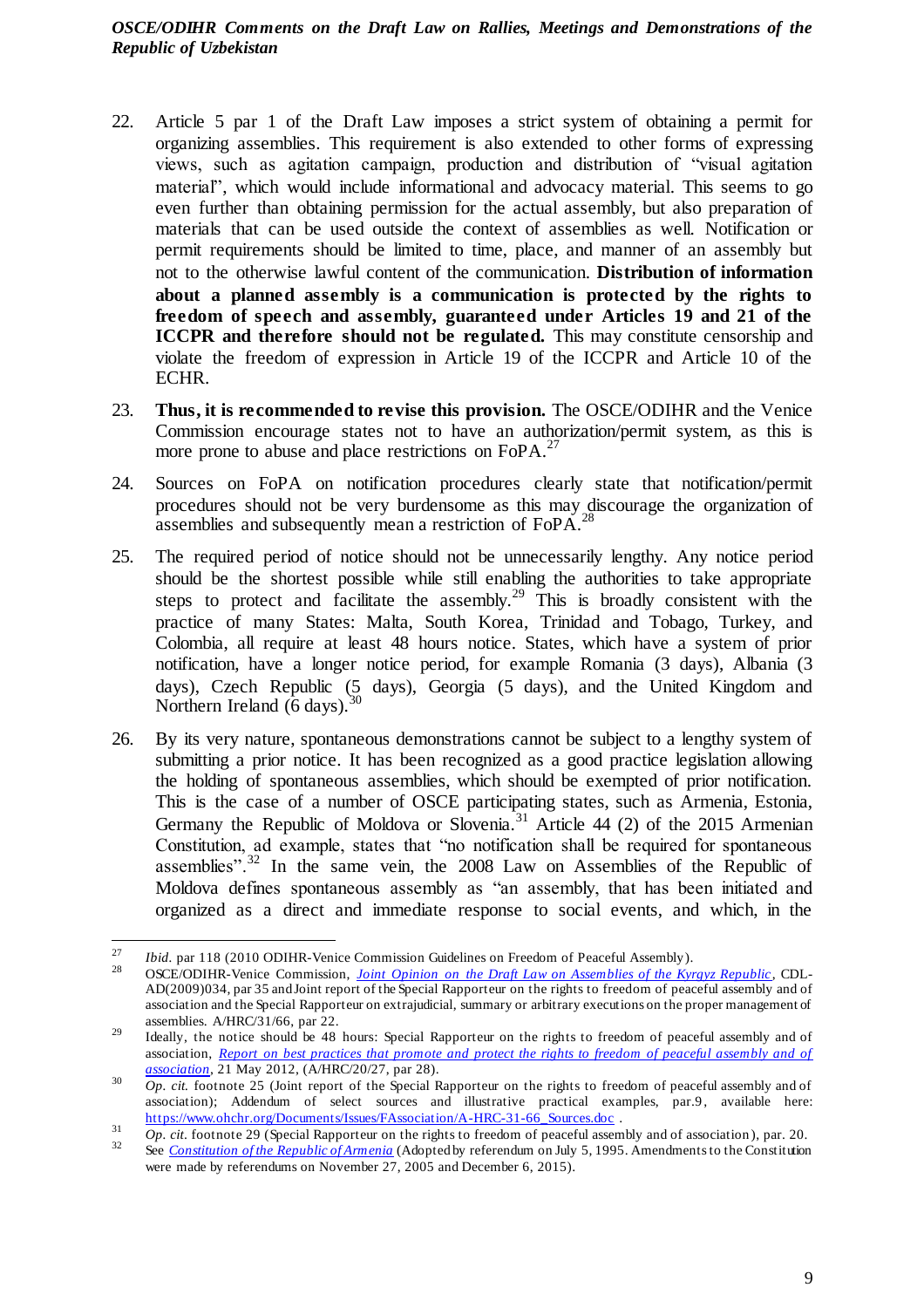opinion of participants, cannot be postponed, and as a result the usual notification procedure is not possible". The law provides for exceptions to the notification procedure in case of spontaneous assemblies and assemblies with few participants (less than 50). In the case of spontaneous assemblies, it is not necessary to observe the written form and the term, it is sufficient to provide information about the place, date, time, purpose and organizer of the assembly (Art.12.1). For assemblies with less than 50 participants, there is no need to notify the authorities (Art. 3).

- 27. Article 8 of the Draft Law provides rules for the application of holding an assembly. It is positive that the request can be submitted electronically or in writing as this will facilitate the process. However, in Article 8 par 2 of the Draft Law, it is stipulated that the application must be received "not later than thirty working days" before the planned assembly, no exceptions are mentioned. But assemblies may need to be organized spontaneously or on short notice to address relevant or urgent developments. International recommendations indicate that notification should be given a "few days in advance" and that the time needed for preparation should be assessed in each case.<sup>33</sup> Smaller assemblies may need no notification at all, as the authorities may not need to prepare.
- 28. Article 8 par 3 of the Draft Law provides a long list of information to be included in the application and called "regulation" which organizers and participants should follow not only when organizing an assembly but while holding it as well. Some information relates to the procedure of holding an assembly and duties and responsibilities of organizers, their personal data, other - to purpose, data and venue of the assembly, number of participants and methods of ensuring public order. Such information may not be possible for the organizers to obtain a long time in advance, in particular the number of participants and should not become ground for declaring assembly illegal. This requirement could also have a chilling effect on organizers leading to assemblies not taking place. When seen together with the requirement to apply thirty days in advance, this severely impedes the possibility of organizing assemblies. For instance, the Draft Law requires for organizers to specify forms and methods of ensuring public order and security, arrangement of medical aid, which should be an obligation of the state and not the organizers or participants. Further, the Draft also requires the organizers to submit information on intended use of posters, slogans, banners and other visual aids with indication of their content, and loudspeaker equipment during a rally, meeting and/or demonstration. The organizers should not be expected to control (and would neither be in a position to foresee) if or what type of slogans / posters participants may decide to use.
- 29. Furthermore, Article 9 provides very strict rules for handling the applications by the local executive authority, giving little leeway for to allow an assembly if something is not correct. Most worrying is the rule in Article 9 par 1 second indent that control of the 'appropriateness of these actions" in terms of security and public order. This may lead to assemblies not being authorised on vague grounds. Furthermore, there seems to a very time consuming process, as the local authority must co-ordinate with other authority, including the National Guard, Article 9 par 2.

<sup>33</sup> <sup>33</sup> *Op. cit.* footnote 13, par116 (2010 ODIHR-Venice Commission Guidelines on Freedom of Peaceful Assembly). See also: ECtHR, *[Kuznetsov v. Russia](http://hudoc.echr.coe.int/rus?i=001-89066)* (Application no. 10877/04, judgment of 23 October 2008), the Court held (in par43), that "merely formal breaches of the notification time-limit [were] neither relevant nor a sufficient reason for imposing administrative liability". In this case, late notification did not prevent the authorities from adequately preparing for the assembly".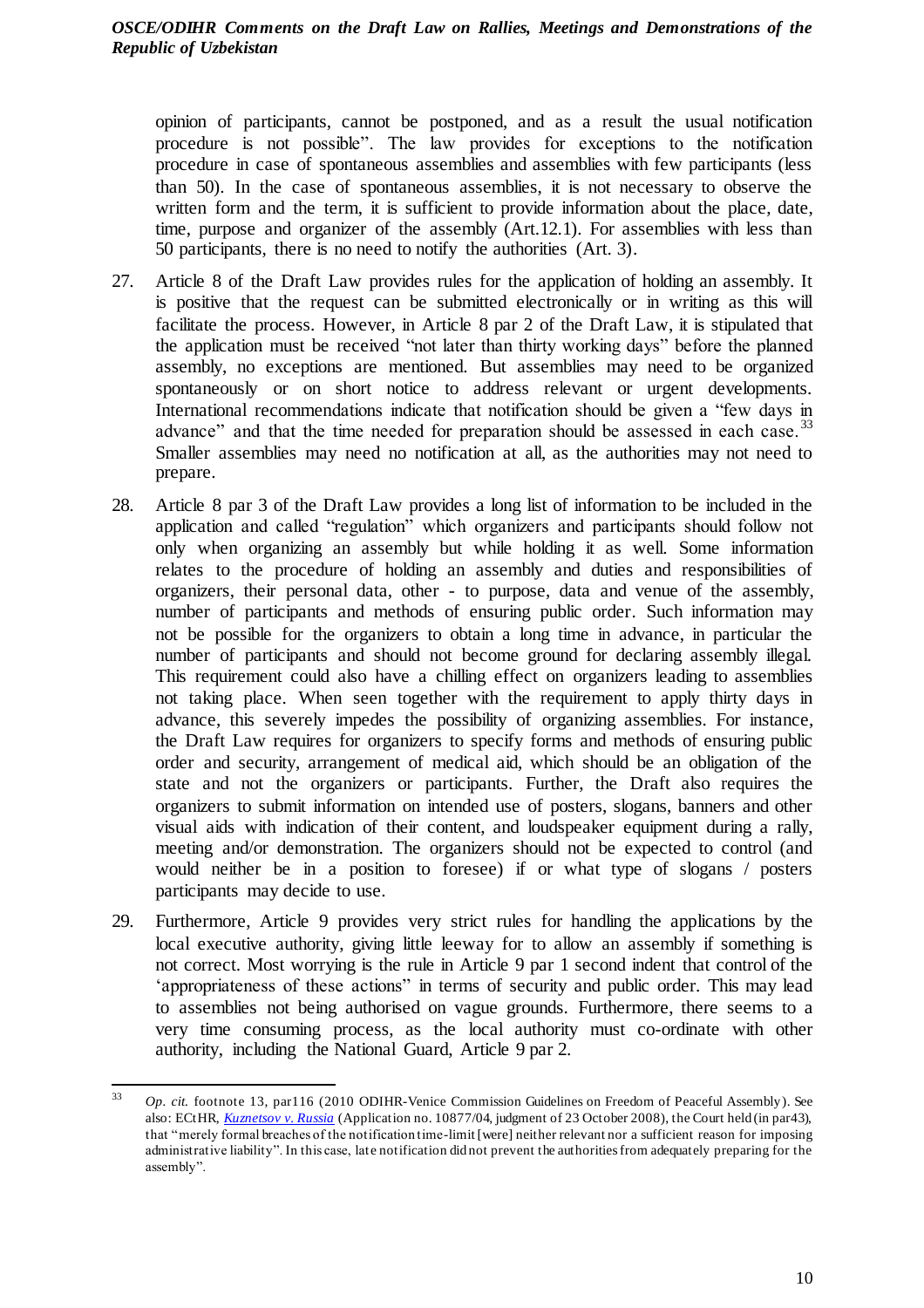30. **In line with the preceding paragraphs ODIHR recommends that a notification rather than a permit system be established. In all circumstances, the absolute deadline for applications be removed or shortened substantially to few days, while allowing exceptions for spontaneous assemblies. Requirements to submit information on banners or similar should be removed and the procedure be made less burdensome for applicants.** 

# <span id="page-10-0"></span>**5. Prior Restrictions**

31. In a recent decision related to Uzbekistan, the UN Human Rights Committee recalled that "the organizers of an assembly generally have the right to choose a location within sight and sound of their target audience and no restriction to this right is permissible unless if it is (a) imposed in conformity with the law; and (b) necessary in a democratic society, in the interests of national security or public safety, public order, protection of public health or morals or protection of the rights and freedoms of others. When a State party imposes restrictions with the aim of reconciling an individual's right to assembly and the aforementioned interests of general concern, it should be guided by the objective of facilitating the right, rather than seeking unnecessary or disproportionate limitations to it. The State party is thus under the obligation to justify the limitation of the right protected by article 21 of the Covenant".<sup>34</sup>

# *5.1. Restrictions on venue*

<span id="page-10-1"></span>32. Freedom to choose the location of the assembly is often a key aspect of FoPA. The venue may be paramount for the message of the assembly to reach the target audience.<sup>35</sup> This is often described as being within "sight and sound" of the target of the assemblies. Furthermore, the daily routine often carried out at the venue can be interrupted as assemblies are also a legitimate use of this space.<sup>36</sup> The venue may also be public buildings. $37$  Any restrictions must be necessary and proportionate.

 34 See UN Human Rights Committee (UN HRC), *Adelaida Kim v. Uzbekistan* (CCPR/C/122/2175/2012), par 13.4. See also UN HRC, *Poplavny v. Belarus*(CCPR/C/115/D/2019/2010), par 8.4; *Poplavny and Sudalenko v. Belarus,* par 8.5. and UN HRC, *Popova v. Russia,* Communication No. 2217/2012, par 7.3.

<sup>35</sup> *Op. cit.* footnote 13, par 3.5 (2010 ODIHR-Venice Commission Guidelines on Freedom of Peaceful Assembly).

<sup>36</sup> OSCE/ODIHR-Venice Commission (and others), *[Joint Opinion on the Public Assembly Act](https://www.legislationline.org/download/action/download/id/3118/file/Joint%20Opinion%20on%20the%20Public%20Assembly%20Act%20of%20Serbia_18%20Oct%202010.pdf) in Serbia*, CDL-AD(2010)031, par 45.

<sup>37</sup> See, for example, ECtHR, *[Çiloğlu and Others v. Turkey](http://hudoc.echr.coe.int/rus?i=001-79664)* (Application no. 73333/01, judgment of 6 March 2007), par 51 (French version), in which the ECtHR noted that unlawful weekly sit-ins (every Saturday morning for over three years) of around 60 people in front of a High School in Istanbul had become an almost permanent event which disrupted traffic and clearly caused a breach of the peace. It thus found that when dispersing the assembly, the authorities had reacted appropriately afforded to States in such matters. Similarly, in ECtHR, *[Cisse v. France](http://hudoc.echr.coe.int/rus?i=001-60413)* (Application no. 51346/99, judgment of 9 April 2002), pars 39-40, the evacuation of a church in Paris which a group of 200 illegal immigrants had occupied for approximately two months was held to constitute an interference (albeit justified on public health grounds, par 52) with the applicant's right to freedom of peaceful assembly. Also worth noting is the UK case concerning 'Aldermaston Women's Peace Camp' (AWPC) which, over the past 23 years, had established a camp on government owned land close to an Atomic Weapons Establishment. The women camped on the second weekend of every month during which time they held vigils, meetings and distributed leaflets. In the case of Tabernacle v. Secretary of State for Defence [2009], a 2007 by -law which attempted to prohibit camping in tents, caravans, trees or otherwise in 'controlled areas' was held to violate the appellant's rights to freedom of expression and assembly. The court noted that the particular manner and form of this protest (the camp) had acquired symbolic significance inseparable from its message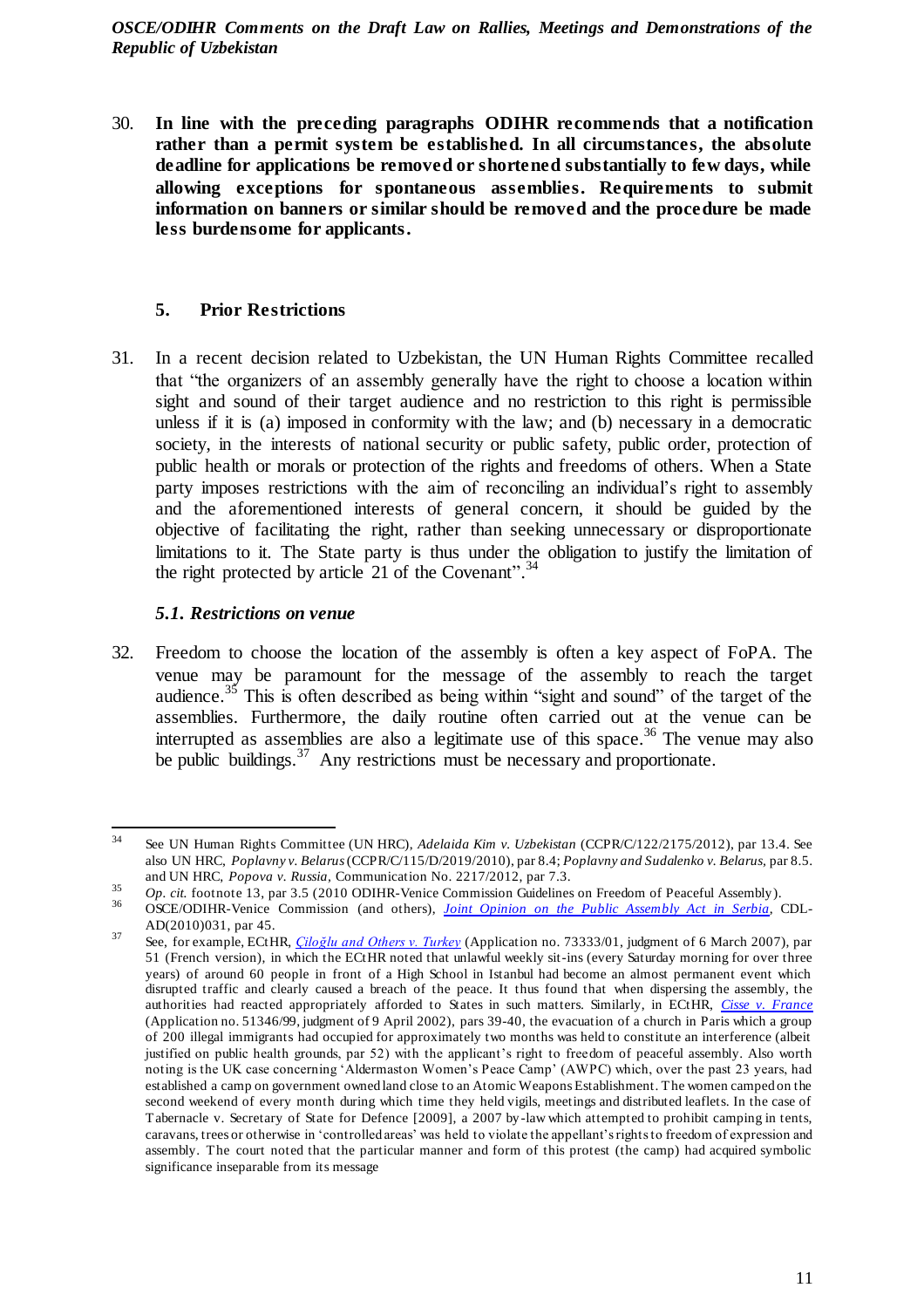- 33. Article 10 of the Draft Law stipulates that assemblies can only be held in designated places allocated by the competent local authorities jointly with the internal affairs bodies and National Guard of the Republic of Uzbekistan and provides a long list of buildings and locations venues were assemblies cannot take place, mostly public buildings, communication infrastructure, educational institutions, medical facilities, embassies and even the offices of media. Assemblies must be held at least 500 meters from these possible venues. This is clearly not compatible with the above mentioned principle of "sight and sound", as in particular all kind of venues can be relevant for assemblies depending on their purpose.
- 34. In this regard, international standards consider the exclusion of entire categories of locations for the holding of assemblies, would be a manifestly disproportionate restriction and suggest that such regulation be only permitted on a case-by-case basis.<sup>38</sup> National legislations should be aligned with this approach. Article 12 of the 2012 Law on Peaceful Assemblies of Kyrgyzstan states, for example, that "peaceful assemblies may be conducted on the entire territory of the Kyrgyz Republic". Some exceptions are listed in part 2 of the same article.<sup>39</sup>
- 35. The ban on assemblies being held near administrative and public buildings is particularly worrying as such venues are often places where decisions affecting people's life are made. Although the Draft Law may pursue legitimate aims at protecting public order and safety, the proposed general restrictions aimed at excluding entire categories of locations from the holding assemblies are both disproportionate and unreasonable. The decision of suitability should be made on a case by case basis, not a general ban. If these requirements to be met it will be practically impossible to hold assemblies anywhere in cities and villages as there will be no venue without public building or medical facility and educational institution at least 500 meters from these. **ODIHR recommends removing restrictions on venues.**

# <span id="page-11-0"></span>*5.2. Restrictions on time and duration*

- 36. Article 11 of the Draft Law only allows for assemblies to be held on weekdays between the times of 10:00 AM and 5 PM. Such a restriction is a general ban and sets a limit on timing and the duration of an assembly, and will only allow for assemblies when most people are at work. Consequently, this rule will force most assembly participants to be absent from work or take leave to be able to participate in an assembly.
- 37. In some cases, the protracted duration of an assembly may itself be integral to the message that the assembly is attempting to convey or to the effective expression of that message. There should therefore be no pre-determined time limit for assemblies which would imply a blanket bans on assemblies of longer duration; rather, these should be assessed individually. For instance, The ECtHR has ruled that demonstrators ought to be given sufficient opportunity to manifest their views.<sup>40</sup> This should include the

<sup>38</sup> <sup>38</sup> See: OSCE/ODIHR-Venice Commission, *[Opinion on the Amendments to the Law of the Kyrgyz Republic on the Right](https://www.legislationline.org/download/action/download/id/824/file/test.pdf)  [of Citizens to Assemble Peaceably, without Weapons, to Freely Hold Rallies and Demonstrations](https://www.legislationline.org/download/action/download/id/824/file/test.pdf)*, 27 June 2008, pars 21-27.

<sup>39</sup> For a comment on this exception see *ibid*.

<sup>40</sup> ECtHR, *[Patyi v. Hungary](http://hudoc.echr.coe.int/rus?i=001-88748)* (Application no. 5529/05, judgment of 7 October 2008), par 42; ECtHR, *[Éva Molnár v.](http://hudoc.echr.coe.int/rus?i=001-88775)  [Hungary](http://hudoc.echr.coe.int/rus?i=001-88775)* (Application no. 10346/05, judgment of 7 October 2008), par. 42; and ECtHR, *[Barraco v. France](http://hudoc.echr.coe.int/rus?i=001-91570)*, (Application no. 31684/05, judgment of 5 March 2009, in French only), par 47. See also *[Balcik and Others v. Turkey](http://hudoc.echr.coe.int/rus?i=001-83580)* (Application no. 25/02, judgment of 29 November 2007), par. 51: in finding a violation of Article 11 ECHR, the ECtHR noted "that since the rally at issue in the case began at about noon and ended with the group's arrest within half an hour at 12.30 p.m., it was "particularly struck by the authorities' impatience in seeking to end the demonstration".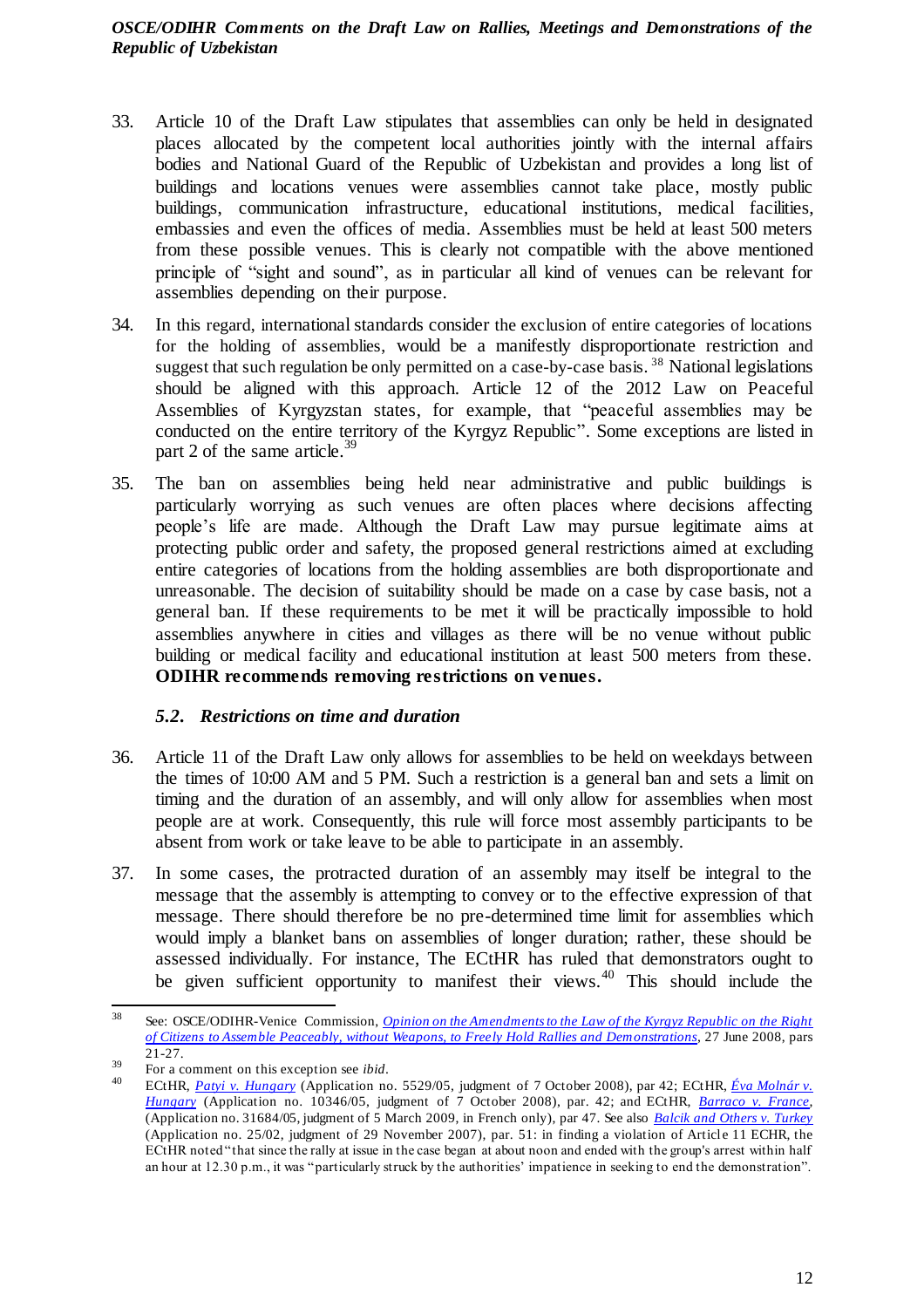freedom to choose the time for an assembly. Any restrictions should be taken based on an assessment of the individual case and only if there are compelling reasons as provided for in Art. 21 ICCPR. **ODIHR recommends that all rules on time and duration be removed from the Draft Law.**

# <span id="page-12-0"></span>*5.3. Restrictions on Who Can Organize Assemblies and the Duties and Responsibilities of Organizers*

- 38. The general principle that human rights shall be enjoyed without discrimination lies at the core of the interpretation of human rights standards. Article 26 of the ICCPR requires that States secure the enjoyment of the human rights recognized in these treaties to all individuals within their jurisdiction without discrimination.<sup>41</sup> As such, FoPA shall be enjoyed equally by all individuals. Discrimination against organizers based on grounds such as sex, "race", colour, ethnic or social origin, genetic features, language, religion or belief, political or any other opinion, membership of a national minority, property, birth, disability, age, sexual orientation, gender, gender identity, health conditions, immigration or residency status, or any other status should be prohibited<sup>42</sup> Accordingly, authorities are obliged to respect the principle of nondiscrimination and have a duty not to discriminate and apply the principle of proportionality when restricting FoPA (see above in section 4).
- 39. Article 6 and other provisions of the Draft Law refer exclusively to "citizens" instead of "everyone" or "all individuals". In this context it is noted, as also specified in Article 25 of the ICCPR, that certain rights may apply only to citizens, e.g., the right to take part in the conduct of public affairs, to vote and to be elected, and to access public services. On the other hand, guarantees of fundamental rights and freedoms, such as the right to freedom of peaceful assembly, should apply to everyone and not just to citizens. <sup>43</sup> This is also stated in Article 26 of the ICCPR which has an explicit ban on discrimination based on national origin (and several other grounds). The United Nations Human Rights Committee has expressly stated that non-nationals must "receive the benefit of the right of peaceful assembly".
- 40. A number of national constitutions and legislation of most OSCE participant States specifically acknowledge that all individuals, regardless its citizenship, under a State party's jurisdiction may enjoy the right to freedom of peaceful assembly. For example, Section 13 of the Finland Constitution, 731/1999 says that "Everyone has the right to arrange meetings and demonstrations without a permit, as well as the right to participate in them". Article 1 of the 2007 Law on Freedom of Assembly of the Republic of Azerbaijan, states that "Everyone's freedom to assemble together with others is ensured by the Constitution of the Republic of Azerbaijan and international treaties to which the Republic of Azerbaijan is a party". Also, Article 44.1 of the Armenian Constitution states that "everyone shall have the right to freely organize and participate in peaceful and unarmed assemblies". In a similar vein, the 2010 Constitution of the Kyrgyz Republic establishes in Article 34.1 that: "Everyone shall have the right to freedom of peaceful assembly. No one may be forced to participate in the assembly". Further, in a 2007 decision, the Spanish Constitutional Court declared

<sup>41</sup> <sup>41</sup> See further UN HRC, *[General Comment 18: Non-Discrimination](https://tbinternet.ohchr.org/_layouts/15/treatybodyexternal/Download.aspx?symbolno=INT%2fCCPR%2fGEC%2f6622&Lang=en)*, 10 November 1989.

<sup>42</sup> *Op. cit.* footnote 13, pars 46 and 48 (2010 ODIHR-Venice Commission Guidelines on Freedom of Peaceful Assembly).

 $\begin{array}{c} \n\end{array}$ UN HRC, *[General Comment no. 15 on the ICCPR \(The Position of Aliens under the Covenan](https://tbinternet.ohchr.org/_layouts/15/treatybodyexternal/Download.aspx?symbolno=INT%2fCCPR%2fGEC%2f6625&Lang=en)t),* par 7.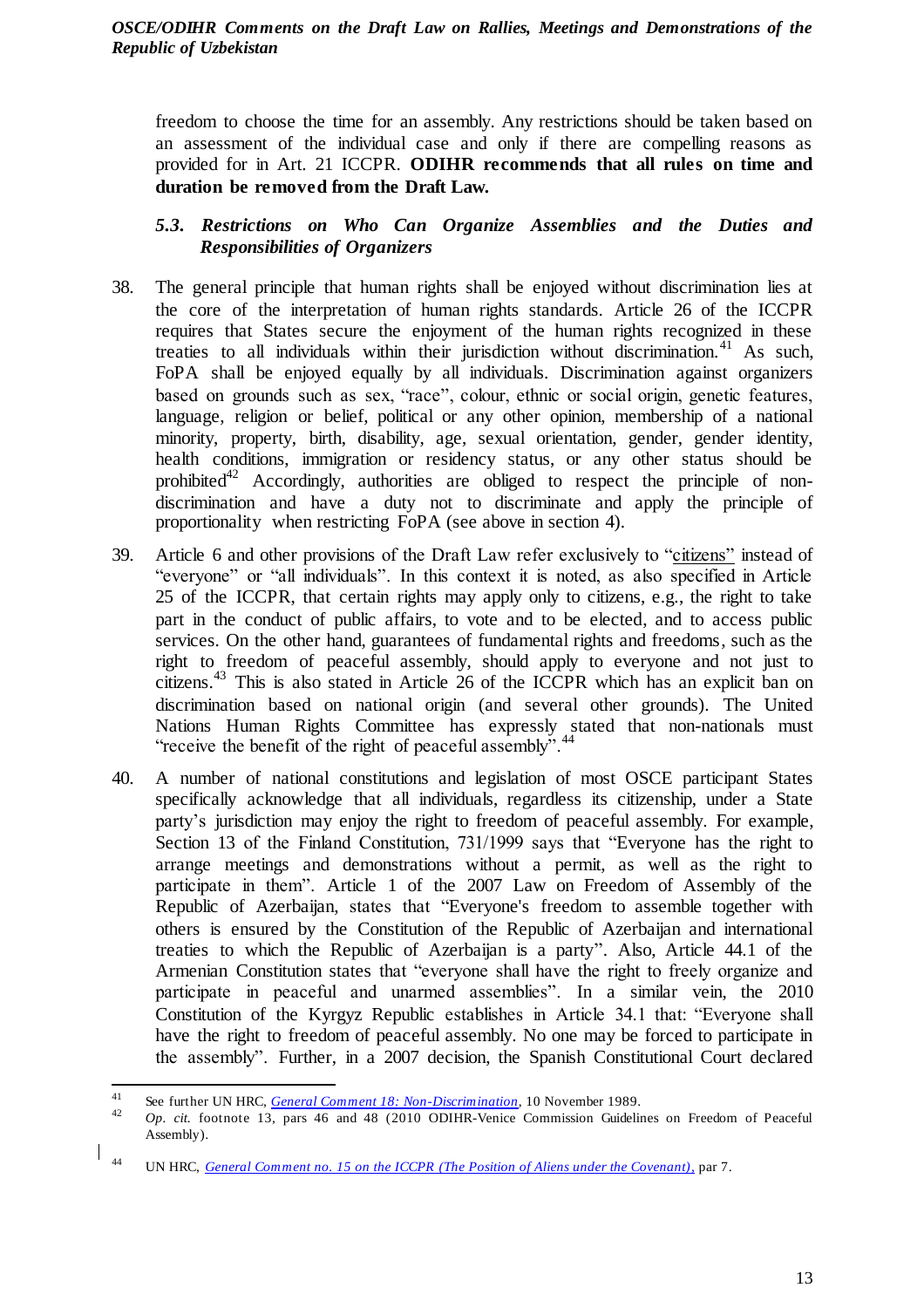void a disposition included in the law regulating the rights and status of foreigners, which conditioned the exercise of the right to FoPA of illegal immigrants to the holding of a residence permit or authorization. The High Court stated that the right of assembly is a fundamental right inherent to human dignity and that, as consequence, any distinctions in its exercise between Spaniards and foreigners, regardless of their illegal or irregular status, cannot be admitted.<sup>45</sup> **ODIHR recommends that the Draft Law be amended to ensure that the right to freedom of peaceful assembly is guaranteed to "everyone" and not just "citizens".**

41. Article 6 of the Draft Law also provides that an organizer must have reached the age of eighteen years. A similar limitation is stated concerning participants of rallies, meetings and demonstrations in Article 7 of the Draft Law. In this respect, Article 15 of the UN Convention on the Rights of the Child requires State parties to recognise the rights of children to organize and participate in peaceful assemblies.<sup>46</sup> Thus, relevant legislation should reflect the State's duty to facilitate the exercise of the right to freedom of peaceful assembly for children as well.<sup>47</sup> Moreover, when implementing such legislation, state authorities should take steps to create a conducive environment that allows children and young people to exercise this right in practice.<sup>48</sup> While certain restrictions may be placed on the exercise of the right of assembly by children, in view of the responsibilities on organizers or due to relevant safety concerns,  $49$  any such restrictions must follow the requirements set out in international human rights instruments (see par 14 *supra*). <sup>50</sup> In particular, when adopting any limits to the organization of or participation in a peaceful assembly by children, full account needs to be taken of the best interests of the individual child and of his/her evolving capacity.<sup>51</sup> Public officials should be adequately trained and instructed accordingly.<sup>52</sup> **In** 

 45 Tribunal Constitucional. Sentencia 236/2007, de 7 de noviembre de 2007. Recurso de inconstitucionalidad 1707 -2001. BOE-T-2007- 21162

<sup>46</sup> Article 15 of the UN CRC. See also Venice Commission*, ["Report on the Protection of Children's Rights:](https://www.venice.coe.int/webforms/documents/?pdf=CDL-AD(2014)005-e)  [International Standards and Domestic Constitutions",](https://www.venice.coe.int/webforms/documents/?pdf=CDL-AD(2014)005-e)* adopted by the Venice Commission at its 98th Plenary Session (Venice, 21-22 March 2014), CDL-AD(2014)005, par 145: "notwithstanding the status and rights granted to the family, children shall be addressed as rights-holders and not merely as actors who need protection".

<sup>47</sup> *Op. cit.* footnote 13, par 57 (2010 ODIHR-Venice Commission Guidelines on Freedom of Peaceful Assembly).

<sup>48</sup> Special Representative of the Secretary General on the situation of human rights defenders, *[Report to General](https://undocs.org/A/62/225)  [Assembly on 'The right to protest in the context of freedom of assembly'](https://undocs.org/A/62/225)*, A/62/225, 13 August 2007, par 101(b). See also ECtHR, *[Christian Democratic People's Party v. Moldova](http://hudoc.echr.coe.int/eng?i=001-72346)* (Application no. 28793/02, judgment of 14 February 2006), par 74.

<sup>49</sup> *Ibid*. See also OSCE/ODIHR and Venice Commission, *[Joint Opinion on the Order of Organizing and Conducting](https://www.legislationline.org/documents/id/16027)  [Peaceful Events of Ukraine](https://www.legislationline.org/documents/id/16027)*, CDL-AD(2009)052, 14 December 2009, par 29.

<sup>&</sup>lt;sup>50</sup> The CRC Committee has, for instance, expressed concern about legislation that sets the minimum age for forming an organizational committee for outdoor meetings at 19 years (CRC/C/TUR/CO/2-3, 20 July 2012, pars 38-39), as well as about the failure to reflect the principle of the best interests of the child as a primary consideration in all legislative and policy matters including in the area of peaceful assembly (CRC/C/GBR/CO/4, 20 October 2008, par 26). See also UN Special Rapporteur Special Rapporteur on the rights to freedom of peaceful assembly and of association, *[Report on](https://undocs.org/en/A/HRC/26/29)  [Threats to the Rights to Freedom of Peaceful Assembly and of Association for Groups Most at Risk](https://undocs.org/en/A/HRC/26/29)* (2014), A/HRC/26/29, pars 23-24.

<sup>51</sup> See Article 3 par 1 of the UN CRC which states that, *"[i]n all actions concerning children, whether undertaken by public or private social welfare institutions, courts of law, administrative authorities or legislative bodies, the best interests of the child shall be a primary consideration*." See also Article 5 of the UN CRC which states that, " *States Parties shall respect the responsibilities, rights and duties of parents or, where applicable, the members of the extended family or community as provided for by local custom, legal guardians or other persons legally responsible for the child, to provide, in a manner consistent with the evolving capacities of the child, appropriate direction and guidance in the exercise by the child of the rights recognized in the present Convention*."

<sup>52</sup> Special Representative of the Secretary-General on Human Rights Defenders, *[Report on the right to protest in the](https://undocs.org/A/62/225)  [context of freedom of assembly](https://undocs.org/A/62/225)*, A/62/225, 13 August 2007, par 101 (a) (ii). See also *Castle and Others v. Commissioner of Police for the Metropolis* [2011] EWHC 2317 (Admin), pars 51 and 73 with respect to the special duty to bear in mind the need to safeguard and promote the welfare of children (although in the present case the court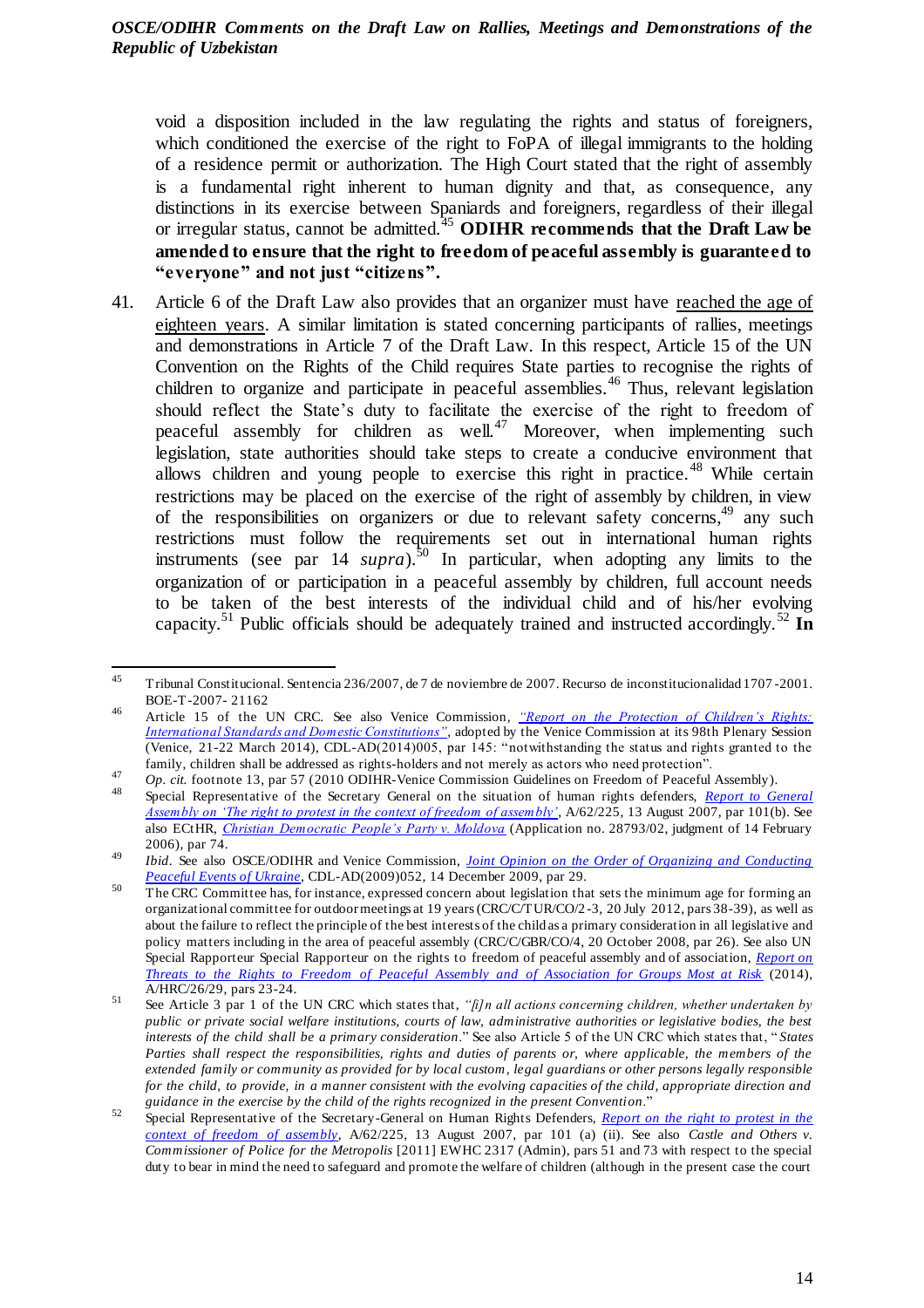**light of the above, the legal drafters should reconsider such age limitation in Articles 6 and 7 and discuss modalities to facilitate the exercise of the right to freedom of peaceful assembly by children, as organizers (and participants).**

- 42. Article 6 states that organizers cannot be a "person declared by court legally incompetent" or a "person registered with psychiatric institutions or drug treatment centres". Uzbekistan has signed, though not yet ratified the UN Convention on the  $\overline{\text{Right}}$  of Persons with Disabilities (UN CRPD),<sup>53</sup> which is thus not legally binding on Uzbekistan. At the same time, in principle, pursuant to Article 18 of the Vienna Convention on the Law of Treaties,  $54$  "a state is obliged to refrain from acts which would defeat the purpose of a treaty when […] it has signed the treaty". Hence, the provisions of the Draft Law should not be in flagrant contradiction with the provisions of the UN CRPD, thus defeating the very purpose of this Convention and being in violation of Article 18 of the Vienna Convention on the Law of Treaties.
- 43. Furthermore, it is underscored that the UN CRPD emphasizes the need to "promote, protect and ensure the full and equal enjoyment of all human rights and fundamental freedoms by all persons with disabilities",  $55$  while ensuring that they are treated as equal before and under the law (Article 5 of the UN CRPD). Additionally, Article 12 of the UN CRPD reaffirms that "persons with disabilities have the right to recognition everywhere as persons before the law" and shall "enjoy legal capacity on an equal basis with others in all aspects of life". State parties to the UN CRPD shall also ensure that persons with disabilities can effectively and fully participate in public life on an equal basis with others (Article 29 of the UN CRPD), while facilitating their full inclusion and participation in the community (Article 19 of the UN CRPD). The CRPD Committee specifically calls on States to "recognize persons with disabilities as persons before the law, having legal personality and legal capacity in all aspects of life, on an equal basis with others".<sup>56</sup> The Committee also acknowledged that a prohibition or restriction on the exercise of their human rights and fundamental freedoms on the basis of a perceived or actual psychosocial or intellectual disability, including a restriction pursuant to an individualized assessment, constitutes discrimination on the basis of disability, within the meaning of Article 2 of the UN CRPD.<sup>57</sup>
- 44. Other international documents provide that "[e]very person with a mental illness shall have the right to exercise all civil, political, economic, social and cultural rights as recognized in the International Covenant on Civil and Political Rights, and in other relevant instruments".<sup>58</sup> In principle, policies should accommodate the specific needs of persons with disabilities, and support their capacity to exercise their rights to freedom of peaceful assembly, insofar as this may reasonably be expected and does not impose a disproportionate burden on state authorities.<sup>59</sup>

1

found that the respective police officer was not in breach of his duties in that respect, or in any of this other public law duties).

<sup>53</sup> UN General Assembly, *[Convention on the Rights of Persons with Disabilities](https://www.un.org/development/desa/disabilities/convention-on-the-rights-of-persons-with-disabilities.html)* (UN CRPD), A/RES/61/106, 24 January 2007. The Republic of Uzbekistan signed the Convention on 27 February 2009.

<sup>54</sup> *[Vienna Convention on the Law of Treaties](https://treaties.un.org/Pages/ViewDetailsIII.aspx?src=TREATY&mtdsg_no=XXIII-1&chapter=23&Temp=mtdsg3&clang=_en)*, signed on 23 May 1969 and entered into force in 1980. Uzbekistan acceded to this Convention on 12 July 1995.

 $55$  Article 1 of the UN CRPD.

<sup>56</sup> UN HRC, *[General comment No. 1 on Article 12: Equal recognition before the law](https://tbinternet.ohchr.org/_layouts/15/treatybodyexternal/Download.aspx?symbolno=CRPD/C/GC/1&Lang=en)* (2014), par 50(a).

<sup>57</sup> <sup>57</sup> CRPD Committee, *[Zsolt Bujdosó v. Hungary](https://tbinternet.ohchr.org/_layouts/15/treatybodyexternal/Download.aspx?symbolno=CRPD/C/10/D/4/2011&Lang=en)*, Communication No. 4/2011, 16 October 2013, par 9.4.

<sup>58</sup> Principle 1(5), *[UN Principles for the Protection of Persons with Mental Illness and the Improvement of Mental Health](https://www.who.int/mental_health/policy/en/UN_Resolution_on_protection_of_persons_with_mental_illness.pdf)  [Care](https://www.who.int/mental_health/policy/en/UN_Resolution_on_protection_of_persons_with_mental_illness.pdf)*, UN GA Res 46/119.

<sup>59</sup> See e.g., *op. cit.* footnote 50, pars 34 and 40 (2014 Report of the UN Special Rapporteur on the rights to freedom of peaceful assembly and of association (A/HRC/26/29)).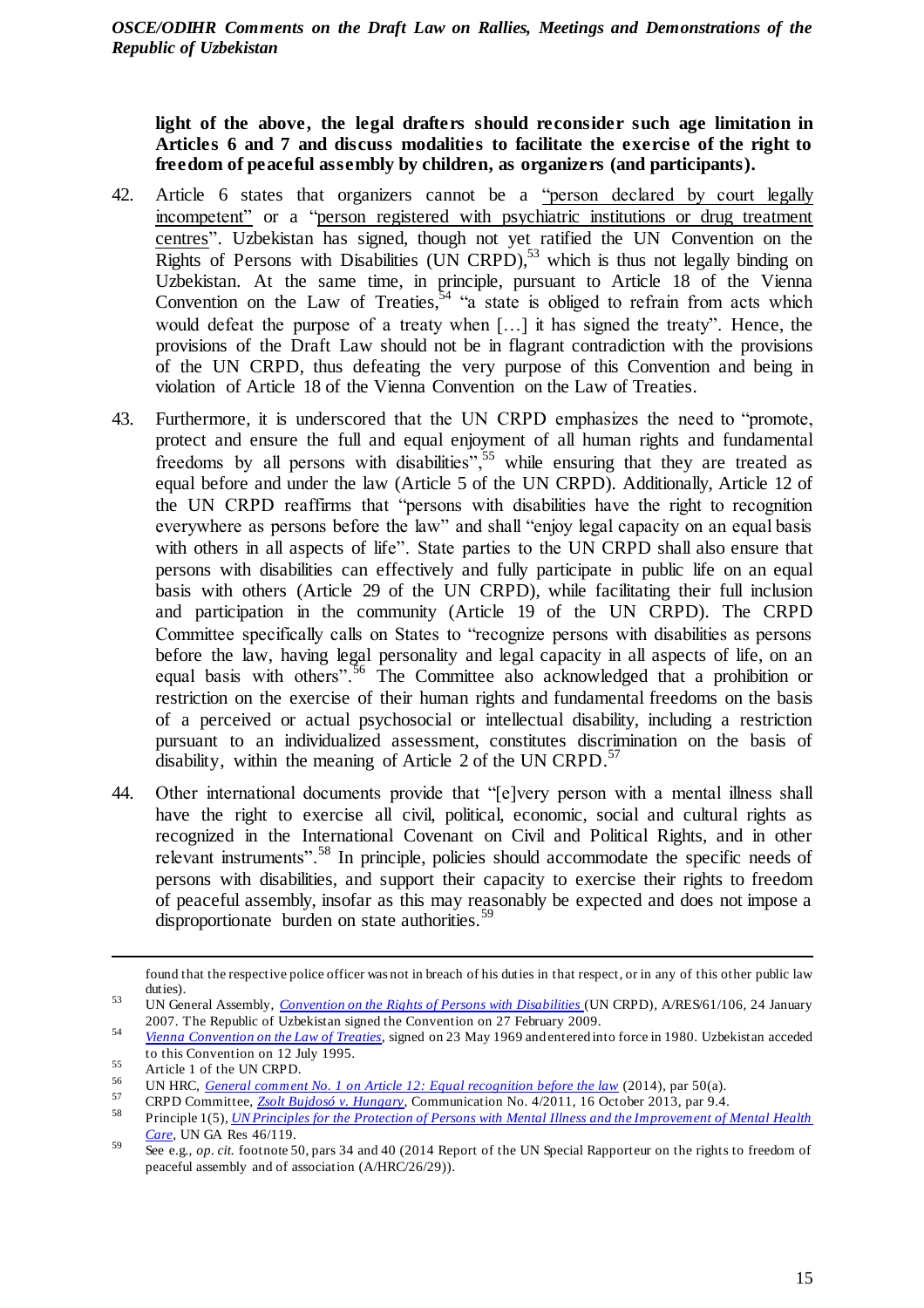- 45. While it goes beyond the scope of this legal review to assess the system of incapacitation in force in Uzbekistan and whether it is discriminatory on persons with disabilities, it must be emphasized that, in principle, no one should be at any time deprived of their legal capacity due to their disability.<sup>60</sup> However, a recent report published by the UN notes that "[m]ental and intellectual disability is routinely cited as reason to remove legal capacity" in Uzbekistan<sup>61</sup>. Routinely depriving persons with disabilities of their legal capacity, based on a perceived or actual intellectual disability, and consequently depriving them of the exercise of certain human rights and fundamental freedoms, as is the case regarding the FoPA in the Draft Law, defeats the very purpose of the Convention and therefore can lead to flagrant violations of the UN CRPD. More generally, the fact to deprive persons registered with psychiatric institutions of the possibility to be an organizer of a peaceful assembly also runs counter to Articles 12, 19 and 29 of the Convention.
- 46. As to the deprivation of their right to organize assemblies for persons registered in drug treatment centres, this could amount to a discrimination on the basis of a health condition, which could fall under the prohibition of discrimination based on "other status" stated in Article 26 of the ICCPR. In that respect, recommendations at the international level specifically call upon states to "repeal legislation that facilitates stigma and discrimination of people who use drugs".<sup>62</sup> **Consequently, it is recommended that in Article 6 of the Draft Law the ban on "persons declared by court legally incompetent" and those "registered with psychiatric institutions or drug treatment centres" to be organizers of peaceful assemblies be removed.**
- 47. Article 6 of the Draft Law similarly places a ban on organizing assemblies for "a person who is a leader or a member of a non-governmental non-commercial organization liquidated or not registered on the territory of the republic, and whose activities are suspended or prohibited in accordance with the procedure established by law". This is highly problematic as FoPA *per se* does not presume any prior organizational structure on the part of those who are leaders, co-ordinators, organizers or participants in an assembly.
- 48. The right to freedom of peaceful assembly can be enjoyed and exercised by individuals and groups (informal or *ad hoc*), legal entities and corporate bodies, and unregistered or registered associations, including trade unions, political parties and religious groups. <sup>63</sup> It is important to reiterate that unregistered association benefit from the protection conferred by Article 22 of the ICCPR, as well as by other international and regional instruments that reaffirm the freedom of association. $64$  Accordingly, the mere fact that

<sup>60</sup> See e.g., *op.cit.* footnote 50 UN Special Rapporteur on the rights to freedom of peaceful assembly and of association), *[Report to the UN Human Rights Council \(Threats to the rights to freedom of peaceful assembly and of association for](https://www.ohchr.org/EN/Issues/AssemblyAssociation/Pages/AnnualReports.aspx)  [groups most at risk\)](https://www.ohchr.org/EN/Issues/AssemblyAssociation/Pages/AnnualReports.aspx)*, UN Doc. A/HRC/26/29, 14 April 2014, par 70.

<sup>61</sup> UN in Uzbekistan, *Situation Analysis [on Children and Adults with Disabilities in Uzbekistan –](http://www.un.uz/files/UN%20Brief%20Report%20Disabilities/Brief_report_UN_en_UNColor.pdf) Brief Report* (2019), page 21.

<sup>62</sup> See Joint United Nations Programme on HIV/AIDS (UNAIDS), *[Report on Health, Human Rights and People who Use](https://www.unaids.org/sites/default/files/media_asset/donoharm_en.pdf)  [Drugs](https://www.unaids.org/sites/default/files/media_asset/donoharm_en.pdf)* (2016), page 41.

<sup>63</sup> In relation to associations and legal entities, see *[Hyde Park and Others v. Moldova \(Nos. 5 and 6\)](http://hudoc.echr.coe.int/eng?i=001-100404)*, Application nos. 6991/08 and 15084/08, 14 September 2010, par 32: '… 'the Court considers it well-established in its case-law that associations can be victims of an interference with the right to freedom of peaceful assembly .' Regarding trade unions, see *[Özbent and others v. Turkey,](http://hudoc.echr.coe.int/eng?i=001-155100)* Applications nos. 56395/08 and 58241/08, 9 June 2015 (only in French), pars 48 -50. See also ODIHR/Venice Commission, *[Joint Guidelines on Freedom of Association](https://www.legislationline.org/download/id/8056/file/Guidelines_Freedom_of_Association_en.pdf)* (2015), par 19; OSCE/ODIHR and Venice Commission, *[Guidelines on Political Party Regulation](https://www.legislationline.org/download/id/8049/file/Guidelines%20on%20Political%20Party%20Regulation%202010_en.pdf)* (Warsaw: ODIHR, 2011) par 11.

<sup>64</sup> *Op. cit* footnote 29 (UN Special Rapporteur on the rights to freedom of peaceful assembly and of association, *[Report](http://www.ohchr.org/documents/hrbodies/hrcouncil/%20regularsession/session20/a-hrc-20-27_en.pdf)  [to the UN Human Rights Council \(Best practices that promote and protect the rights to freedom of peaceful assembly](http://www.ohchr.org/documents/hrbodies/hrcouncil/%20regularsession/session20/a-hrc-20-27_en.pdf)  [and of association\)](http://www.ohchr.org/documents/hrbodies/hrcouncil/%20regularsession/session20/a-hrc-20-27_en.pdf)*,) par 96.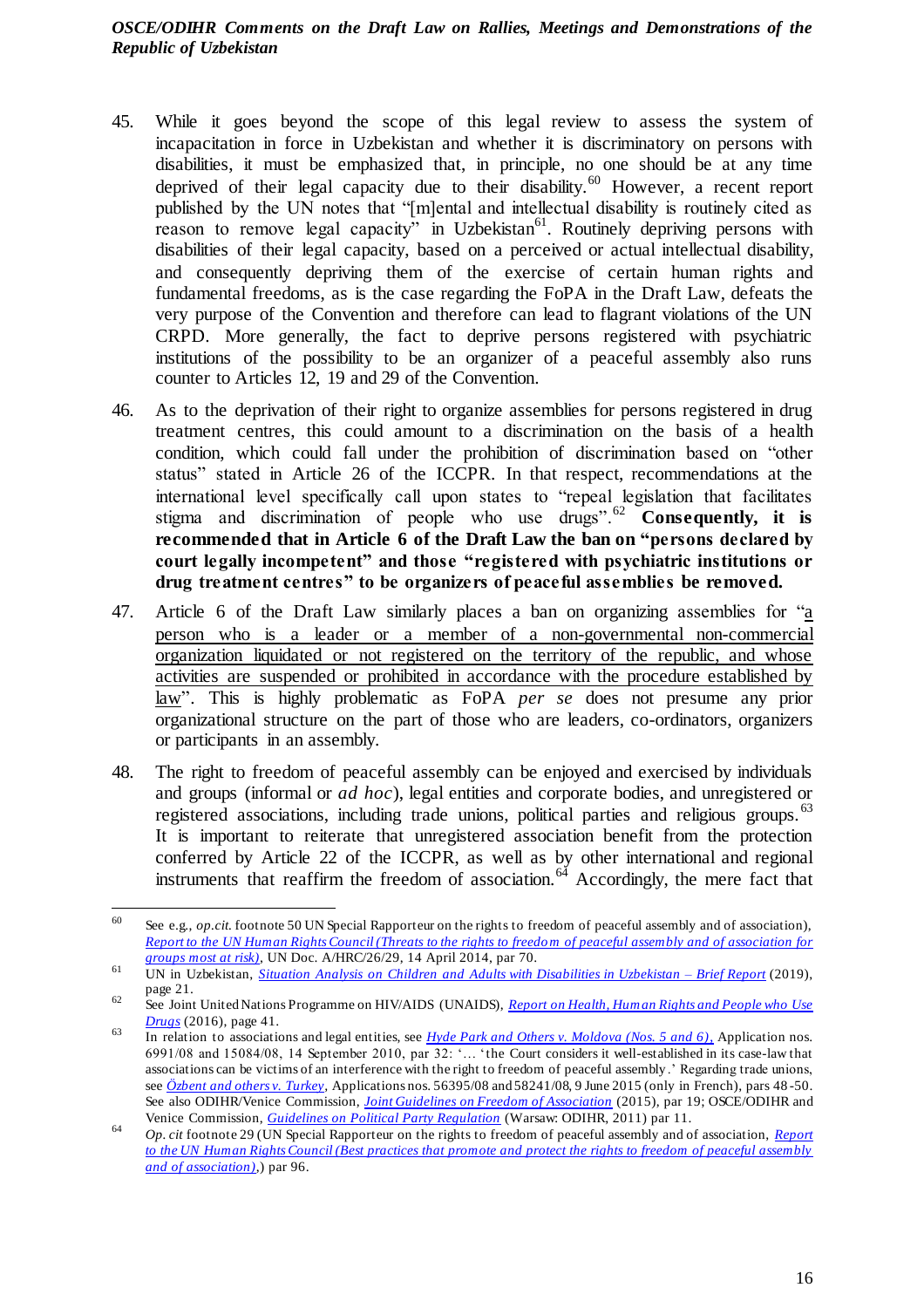an association is not registered should not prevent it from exercising its right to freedom of peaceful assembly. **Hence, the reference to "not registered" should be removed from Article 6.**

- 49. Regarding liquidation and suspension of non-commercial organizations, it must be emphasized that prohibition or dissolution of an association should always be a measure of last resort, such as when an association has engaged in conduct that creates an imminent threat of violence or other grave violation of the law, and may only occur following a decision by an independent and impartial court.<sup>65</sup> Similarly, any suspension of the activities of an association can still only be justified by the threat that the association in question poses to democracy.<sup>66</sup> It is not mentioned who should decide that the work of such organizations is prohibited. In that case there should also be reference to a clear legal procedure and on what legal grounds an organization/association may be prohibited. A better approach would be to ban assemblies in situations when they have a clear violent intent or the assembly is used to destroy the rights of others,  $67$  provided that such ban is worded in line with international human rights standards.
- 50. Article 12 of the Draft Law stipulates that after submitting an application and receiving permission to hold a rally, meeting and/or demonstration the organizer and other citizens will have the right to conduct a preliminary "agitation campaign" among citizens within three days before the planned public activity. Consequently, neither the organizer(s) nor other people could disseminate information about the planned assembly before the term stipulated in the Draft Law. This would make difficult to properly inform the public about the purpose, time and venue of the event and organize it effectively, and is a form of censorship in line with what is mentioned in par 22 *supra*. Given the presumption in favour of (peaceful) assemblies organizers have the right to announce an assembly taking place ahead of time, both on and offline.<sup>68</sup> And they should have sufficient time to do so. **Thus, it is recommended to revise this provision under Article 12.**
- 51. The responsibility to maintain law and order lies with the authorities as this is core state obligation.<sup>69</sup> In principle, States have a positive duty to facilitate and protect the exercise of the right to freedom of peaceful assembly, which should be reflected in the legislative framework and relevant law enforcement regulations and practices.<sup>70</sup>
- 52. Some provisions of the Draft Law actually impose duties and responsibilities on organizers of assemblies that constitute core state obligations. For instance, Article 6 par 3 of the Draft Law places the responsibility of removing from the rally, meeting or demonstration, assembly participants who do not obey legal requirements of the organizer, representatives of the local executive authorities and internal affairs bodies. In principle, organizers should make reasonable efforts to comply with legal

<sup>65</sup> <sup>65</sup> ODIHR/Venice Commission, *[Joint Guidelines on Freedom of Association](https://www.legislationline.org/download/id/8056/file/Guidelines_Freedom_of_Association_en.pdf)* (2015), pars 35, 244 and 255.

*Ibid.* par 255.

<sup>67</sup> ECtHR, *[Hyde Park and others v. Moldova](http://hudoc.echr.coe.int/rus?i=001-91941)* (Application no. 45095/06, judgement 31 March 2009), par 26: "The Court finds it unacceptable from the standpoint of Article 11 of the Convention that an interference with t he right to freedom of assembly could be justified simply on the basis of the authorities' own view of the merits of a particular protest".

<sup>68</sup> See UN Human Rights Committee Views (on the merits): *[Tulzhenkova v. Belarus](https://tbinternet.ohchr.org/_layouts/15/treatybodyexternal/Download.aspx?symbolno=CCPR%2FC%2F103%2FD%2F1838%2F2008&Lang=en)* (1226/03) 26 October 2011, CCPR/C/103/D/1838/2008, par 9.3. The Committee stated its view that the circulation of publicity for an upcoming assembly cannot legitimately be penalized in the absence of a "specific indication of what dangers would have been created by the early distribution of the information."

<sup>69</sup> *Op. cit*. footnote 13, par 31 (2010 ODIHR-Venice Commission Guidelines on Freedom of Peaceful Assembly).

<sup>70</sup> *Ibid,* Guiding Principle 2.2. (2010 ODIHR-Venice Commission Guidelines on Freedom of Peaceful Assembly).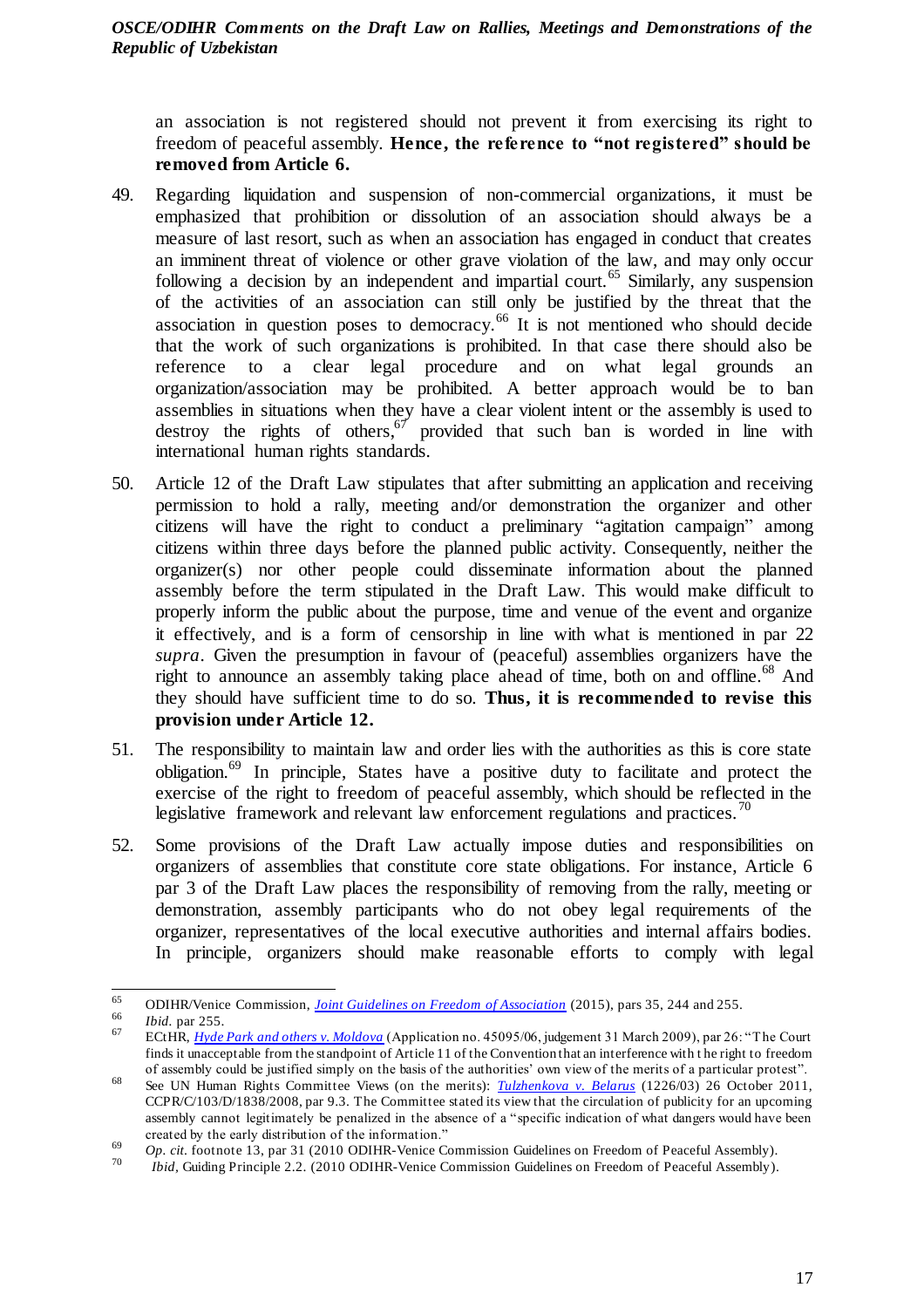requirements and to ensure that their assemblies are peaceful.<sup>71</sup> However, imposing too much responsibility on the organizers of assemblies turns them into law enforcement personnel undertaking matters of state responsibility and may have a chilling effect on them, which can lead to assemblies not taking place.<sup>72</sup> Furthermore, if an assembly degenerates into serious public disorder, it is the responsibility of the state, not the organizer, representative or event stewards, to limit the damage caused.<sup>73</sup> **Hence, the requirement that the organizers remove certain participants from the assembly restricts the organizers' right to freedom of peaceful assembly and should be deleted.**

- 53. Moreover, Article 6 par 4 of the Draft Law requires organizers to "ensure the safety of green spaces, premises, buildings, constructions, structures, equipment, furniture, inventory and other property at the venue of a rally, meeting and/or demonstration, take measures to curb the obstruction of road traffic". According to the 2010 Guidelines on Freedom of Peaceful Assembly, the organizers of assemblies should not be held liable where property damage, disorder or violent acts are caused by assembly participants or onlookers acting independently.<sup>74</sup> In particular, an organizer should not be liable for the actions of individual participants, unless, for example, he or she explicitly incited them to commit such acts (in this case the organizer would be responsible for her or his own actions (incitement), but not for the action of individual participants). <sup>75</sup> Imposing too much responsibility on the organizers of assemblies may also have a chilling effect on them,<sup>76</sup> again leading to assemblies not taking place. **Consequently, the obligation imposed by the Draft Law on organizers to ensure the safety of various places, assets and buildings appears excessive and should be reconsidered**.
- 54. Article 6 par 4 of the Draft Law also contemplates the situation where the organizer would be required to "suspend a rally, meeting and/or demonstration or stop it if the participants commit unlawful actions, as well as at the legal request of representatives of local executive bodies, internal affairs bodies and units of the National Guard of the Republic of Uzbekistan". This also turns organizers into law enforcement personnel undertaking matters of state responsibility, which again may have the said chilling effect on them. Violations of the legislation and even the use of violence or disruptive behaviour by a small number of participants in an assembly does not automatically turn an otherwise peaceful assembly into a non-peaceful assembly, which should be terminated.<sup>77</sup> Law enforcement officials must differentiate between peaceful and nonpeaceful participants since only those who themselves take part in violence forfeit the legal guarantee of their right to assemble.<sup>78</sup> Any state intervention should target

 $71$ <sup>71</sup> *Op. cit* footnote 25, par 26 (Joint UN Special Rapporteur Report (A/HRC/31/66)).

<sup>&</sup>lt;sup>72</sup> *Op. cit.* footnote 13, par 197 (2010 ODIHR-Venice Commission Guidelines on Freedom of Peaceful Assembly).<br><sup>73</sup> See e.g. OSCE/ODIUP Comments on the draft law on Bublie Assembly in the Ecclenation of Peace is and Hames <sup>73</sup> See e.g., OSCE/ODIHR, *[Comments on the draft law on Public Assembly in the Federation of Bosn](https://www.osce.org/odihr/388256?download=true) ia and Herzegovina* (24 April 2018), par 68.

<sup>74</sup> *Op. cit* footnote 25, par 26 (Joint UN Special rapporteur report (A/HRC/31/66)).

<sup>75</sup> See, for example, Republic of Latvia Constitutional Court, *Judgment in the matter No. 2006-03-0106* (23 November 2006), at par34.4 (English translation): "If too great a responsibility before the activity, during it or even after the activity is laid on the organizer of the activity … then at other time these persons will abstain from using their rights, fearing the potential punishment and additional responsibilities."; see also *NAACP v. Claiborne Hardware*, 458 U. S. 886, 922-932 (1982).

<sup>76</sup> *Op. cit.* footnote 13, Guiding Principle 5.7 and par 197 (2010 ODIHR-Venice Commission Guidelines on Freedom of Peaceful Assembly).

<sup>77</sup> *Ibid.* pars 25 and 164 (2010 ODIHR-Venice Commission Guidelines on Freedom of Peaceful Assembly).

*Ibid.* pars 159 and 167 (2010 ODIHR-Venice Commission Guidelines on Freedom of Peaceful Assembly). See *[Solomou and Others v. Turkey](http://hudoc.echr.coe.int/eng?i=001-87144)* (Application no. 36832/97, judgment of 24 June 2008), where the Court found a violation of Article 2 in relation to the shooting of an unarmed demonstrator. The Turkish government argued that the use of force by the Turkish-Cypriot police was justified under Article 2(2) of the ECHR. In rejecting this argument,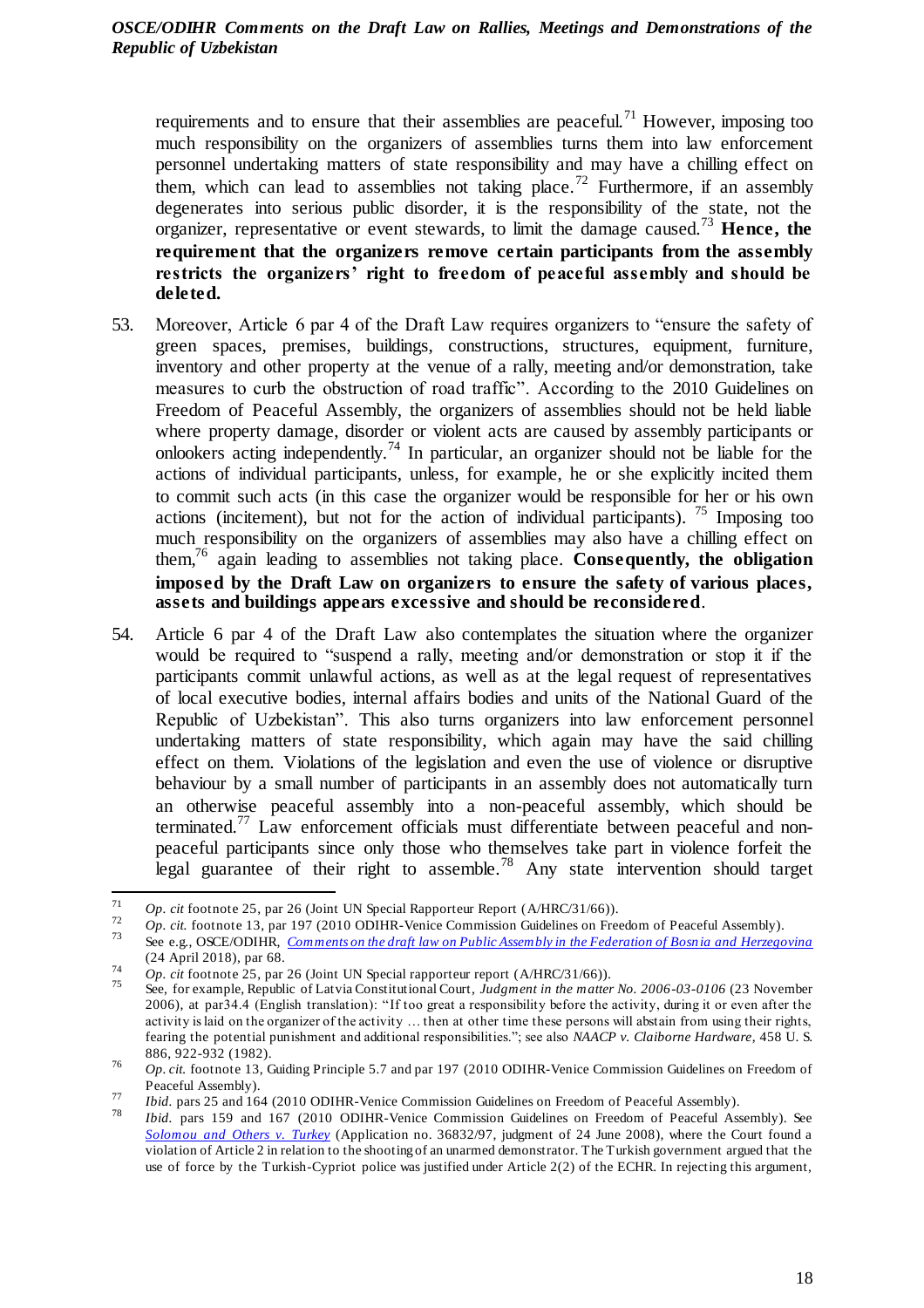individual wrongdoers, rather than all participants more generally.<sup>79</sup> In principle, international standards provide that even if there is a real risk of an assembly resulting in disorder because of developments outside the control of those organizing it, this does not automatically remove it from the scope of Article  $11(1)$  of the ECHR.<sup>80</sup> Isolated incidents of sporadic violence, even if committed by participants in the course of a demonstration, are by themselves insufficient to justify extensive restrictions, including suspension or dissolution, of assemblies and their peaceful participants. <sup>81</sup> Hence, dispersal of an assembly should be a measure of last resort, only to be considered when a less restrictive response would not achieve the purpose pursued by the authorities in safeguarding other relevant interests.<sup>82</sup>

- 55. Legislators should clearly follow this approach when drafting national laws and implementing regulations. A good example is Article 9.2 of the 2001 Law on Demonstrations in Albania, according to which "The police officer responsible for assisting and observing the conduct of the demonstration may order a group of persons to leave the demonstration, if he thinks that the risk is avoided with the leaving of this group of persons who are hindering the normal conduct of the demonstration". **In light of the above, it is recommended the provision under Article 6 of the Draft Law pertaining to the suspension of assemblies due to unlawful actions of participants be reconsidered.**
- 56. Article 21 of the Draft Law places the responsibility for "harm/damage" inflicted by the participants during the assembly with the organizer. It is important to underscore that individuals should only be held responsible for his/her own actions.<sup>83</sup> Liability for organizers will only exist where they have personally and intentionally incited, caused or participated in actual damage or disorder.<sup>84</sup> The organizers should not be liable for the actions of individual participants or for the actions of non-participants or *agents provocateurs*; instead, there should be individual liability for any individual who personally commits an offence or fails to carry out the lawful directions of lawenforcement officials.<sup>85</sup> Consequently, the organizers cannot be responsible for actions of individual participants. In this aspect, it is positive, that individual responsibility for

 $\overline{a}$ 

*Ibid.* pars 71 and 159 (2010 ODIHR-Venice Commission Guidelines on Freedom of Peaceful Assembly). See also ECtHR, *[Schwabe and M.G. v. Germany](http://hudoc.echr.coe.int/eng?i=001-107703)* (Application nos. 8080/08 and 8577/08, judgment of 1 December 2011), par 103; and *[Taranenko v. Russia](http://hudoc.echr.coe.int/eng?i=001-142969)* (Application no. 19554/05, judgment of 15 May 2014), par 66.

however, the Court regarded it to be of critical importance that, despite the fact that some demonstrators were armed with iron bars, Mr. Solomou himself was not armed and behaved in a peaceful manner.

<sup>79</sup> *Ibid.* pars 159 and 167 (2010 ODIHR-Venice Commission Guidelines on Freedom of Peaceful Assembly).<br><sup>80</sup> *Ibid.* pars 159 and 167 (2010 ODIHR-Venice Commission Guidelines on Freedom of Peaceful Assembly).

<sup>81</sup> *Ibid.* pars 71 and 159 (2010 ODIHR-Venice Commission Guidelines on Freedom of Peaceful Assembly). See also *[Annenkov and Others v. Russia](http://hudoc.echr.coe.int/eng?i=001-175668)* (Application no. 31475/10, judgment of 25 July 2017), pars 98, and 124 -6).

<sup>82</sup> *Ibid.* pars 104 and 165 (2010 OSCE/ODIHR-Venice Commission Guidelines on Freedom of Peaceful Assembly).

<sup>83</sup> See for example, ECtHR, *[Ezelin v. France](http://hudoc.echr.coe.int/rus?i=001-57675)* (Application no. 11800/85, judgment 26 April 1991), par. 53: "The Court considers, however, that the freedom to take part in a peaceful assembly in this instance a demonstration that had not been prohibited is of such importance that it cannot be restrict ed in any way, even for an *avocat*, so long as the person concerned does not himself commit any reprehensible act on such an occasion"

<sup>84</sup> *Op. cit.* footnote 13, Guiding Principle 5.7 and pars 197-198 (2010 ODIHR-Venice Commission Guidelines on Freedom of Peaceful Assembly). See e.g., ECtHR, *[Ezelin v. France](http://hudoc.echr.coe.int/eng?i=001-57675)* (Application no. 11800/85, judgment of 26 April 1991), par 53, where the Court found that even though the applicant had not disassociated himself from criminal acts committed during an assembly, he had not committed any of these acts himself; the imposition of the administrative fine against him was thus not necessary in a democratic society; and ECtHR, *[Sergey Kuznetsov v. Russia](http://hudoc.echr.coe.int/eng?i=001-89066)* (Application no. 10877/04, judgment of 23 October 2008), pars 43-48.

<sup>85</sup> *Ibid*. Guiding Principle 5.7 (2010 ODIHR-Venice Commission Guidelines on Freedom of Peaceful Assembly). See, for example, Republic of Latvia Constitutional Court, *Judgment in the matter No. 2006-03-0106* (23 November 2006), at par34.4 (English translation): "If too great a responsibility before the activity, during it or even after the activity is laid on the organiser of the activity ... then at other time these persons will abstain from using their rights, fearing the potential punishment and additional responsibilities."; see also *NAACP v. Claiborne Hardware*, 458 U. S. 886, 922- 932 (1982).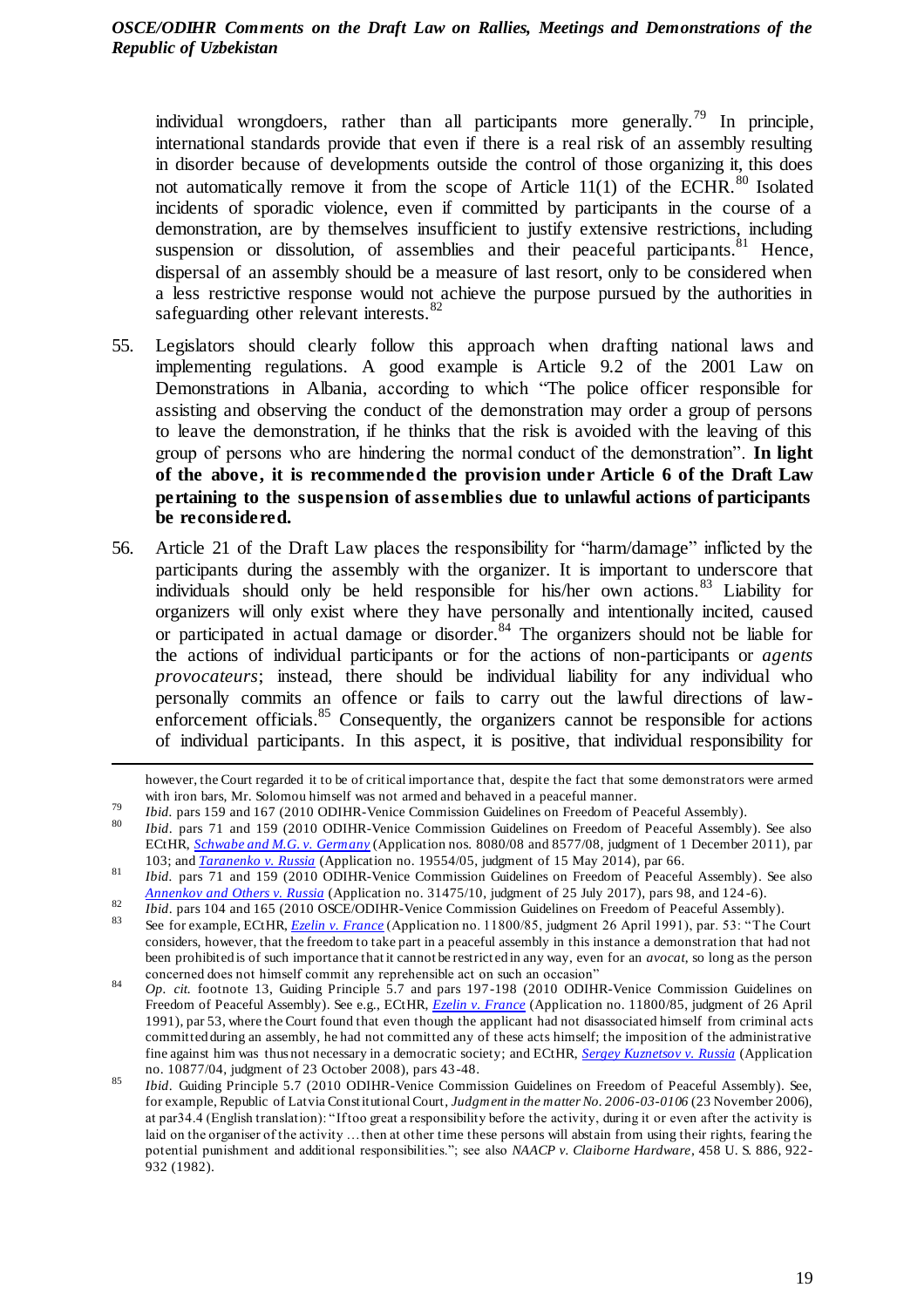illegal acts is established in article 20 of the Draft Law. **ODIHR recommends Article 21 of the Draft Law be redrafted to remove liability for harm/damage and include a reference to the said Article 20.**

# <span id="page-19-0"></span>*5.4. Restrictions Imposed on Participants to Rallies, Meetings and Demonstrations*

- 57. Article 15 par 2 and Article 16 par 1 of the Draft Law stipulates the "right" of internal affairs bodies and National Guard to organize personal searches of participants attending the venue of public assembly. Such course of action is not in line with international recommendations. Assembly participants should not be stopped, searched or detained *en route* to an assembly unless there is clear and objective evidence of imminent violence or other serious crime. The State should not intervene to prevent individuals from participating in an assembly, either by detaining them in advance, or by restricting access to the site of the assembly via physical or administrative obstacles, simply on the grounds of the possible commission of an offence. Unless a clear and present danger of imminent violence or of another crime exists, law enforcement officials should not intervene to stop, search and/or detain protesters *en route* to an assembly if there is no reason to believe that those participants are going to participate in the violence or crime.<sup>86</sup> The reason for the stopping, searching or detaining a participant should be particular to the person and not merely based on the fact that he or she is participating in an assembly. Exceptionally, in cases where there is evidence of probable violence, including evidence that a significant proportion of assembly participants may be armed, police control points may be set up on the way to assembly locations where participants may be searched for weapons.<sup>87</sup> It is recommended that **the provisions of the Draft Law as well as operating procedures outline the strict criteria for conducting searches in such situations.**
- 58. Article 15 par 3 and Article 16 par 1 of the Draft Law entitled internal affairs bodies and National Guard to the rights to prohibit admission of persons to the venue of a rally, meeting and/or demonstration, in case of exceeding the maximum occupancy rate of the territory (premises). It is unclear what criteria will be used to calculate "maximum occupancy rate" and how it applies to marches and demonstrations. **It is recommended these provisions of the Draft Law be deleted on the grounds that they are vague and overbroad and therefore lead to arbitrary law enforcement.**
- 59. Article 6 par 5 and Article 7 par 4 of the Draft Law prohibits the use by organizers and participants of "vehicles at the venue of a rally, meeting and/or demonstration". It is unclear what the drafters means under the use of vehicles. Vehicles could be used as a platform for speakers or to carry participants. Public safety concerns may arise when the presence or conduct of assembly participants creates a significant and imminent danger of physical injury for other participants, public authorities, or passers-by or of

 86 *Ibid.* par 154 and footnote 63 (2010 ODIHR-Venice Commission Guidelines on Freedom of Peaceful Assembly). A violation of Article 11 ECHR was found in the ECtHR case of *[Nisbet Özdemir v. Turkey](http://hudoc.echr.coe.int/eng?i=001-96793) (*Application no. 23143/04, judgment of 19 January 2010, only in French), where the applicant was arrested while on her way to an unauthorised demonstration to protest against the possible intervention of US forces in Iraq. See also the facts of *[Gasparyan v.](http://hudoc.echr.coe.int/eng?i=001-92963)  [Armenia](http://hudoc.echr.coe.int/eng?i=001-92963) (No.2)*, Application no. 22571/05, 16 June 2009; *R (on the application by Laporte) (FC) v. Chief Constable of Gloucestershire* [2006] HL 55; and the Report by the U.N. Special Representative of the Secretary-General on the Situation of Human Rights Defenders, *[Human Rights Defenders: Note by the Secretary-General](https://documents-dds-ny.un.org/doc/UNDOC/GEN/N06/488/07/PDF/N0648807.pdf?OpenElement)* U.N. Doc. A/61/312, 5 September 2006. See also *McCarthy v. Barrett*, 804 F. Supp. 2d 1126, 1135-1138 (W.D. Wash. 2011) (finding that the implementation of a ban preventing demonstrators from entering a protest zone violates freedom of speech and association). 87

*Ibid*. par 161 (2010 ODIHR-Venice Commission Guidelines on Freedom of Peaceful Assembly).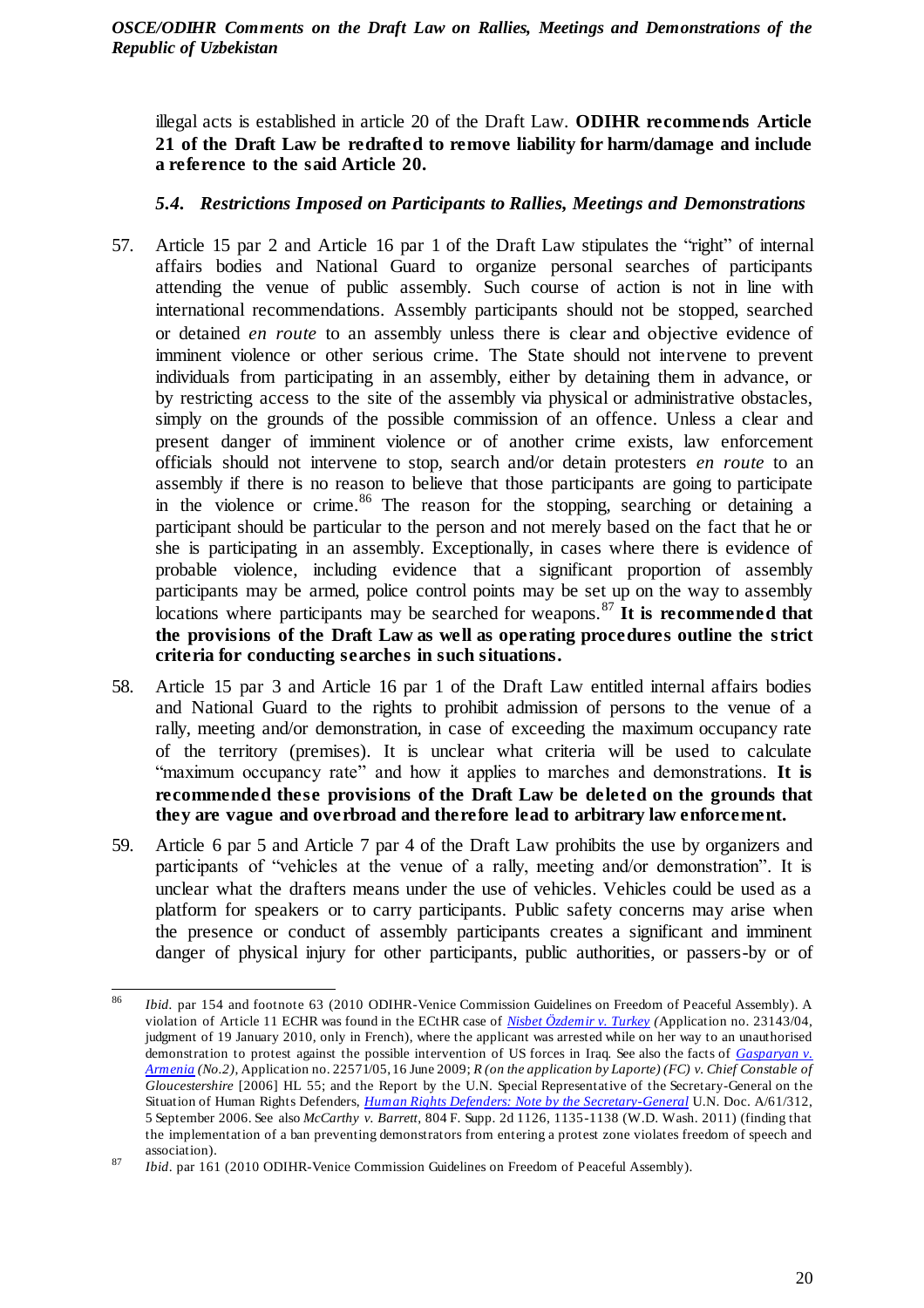damage to property. Examples include cases where moving vehicles form part of an assembly and may pose dangers for individuals at an assembly… In such instances, extra precautionary measures should generally be preferred over more extensive restrictions on the assembly itself. **ODIHR recommends the prohibitions mentioned in Article 6 par 5 and Article 7 par 4 be reconsidered, or at a minimum, such a limitation should only apply when there is a significant and imminent danger of physical injury for other participants, public authorities, passers-by or of damage to property.**

- 60. Article 7 par 3 of the Draft Law prohibits the use by participants of "means of disguise and other objects that make it difficult to visually establish their identity". **In principle, there should be no blanket or routine restrictions on the wearing of masks and face-coverings.<sup>88</sup>** Indeed, wearing masks and face coverings at assemblies for expressive purposes is a form of communication protected by the rights to freedom of speech and assembly.<sup>89</sup> This may occur in order to express particular viewpoints or religious beliefs or to protect an assembly participant from retaliation.<sup>90</sup> The wearing of masks or other face coverings at a peaceful assembly should not be prohibited so long as the mask or costume is not worn for the purpose of preventing the identification of a person whose conduct creates probable cause for arrest and so long as the mask does not create a clear and present danger of imminent unlawful conduct.<sup>91</sup> Moreover, an individual should not be required to remove a mask unless his/her conduct creates probable cause for arrest and the face covering prevents his/her identification.<sup>92</sup> **Subsequently, the prohibition in Article 7 par 3 on means of disguise and concealing identity should be reconsidered, or at a minimum, such a limitation should only apply when there is demonstrable evidence of imminent violence.**
- 61. Article 7 par 3 also provides that participants shall not "obstruct the movement of vehicles and pedestrians". Given the importance of freedom of assembly in a democratic society, assemblies should be regarded as an equally legitimate use of public space as other, more routine uses of such space, such as commercial activity or pedestrian and vehicular traffic.<sup>93</sup> Hence, temporary disruption of vehicular or

<sup>88</sup> 88 *Op. cit.* footnote 13, par 98 (2010 ODIHR-Venice Commission Guidelines on Freedom of Peaceful Assembly).

<sup>89</sup> *Ibid.* par 98.

<sup>90</sup> See also Report of the UN Special Rapporteur (2014), A/HRC/26/29, 14 April 204, *op. cit.,* note 50, pars 32-33. For a discussion of this issue, see also Network for Policing Monitoring, 22 May 2015, *["Why Cover up? The need for](https://netpol.org/2015/05/22/why-cover-up-the-case-for-protest-anonymity/)  [Protest Anonymity".](https://netpol.org/2015/05/22/why-cover-up-the-case-for-protest-anonymity/)*

<sup>&</sup>lt;sup>91</sup> *Op. cit.* footnote 13, par 98 (2010 ODIHR-Venice Commission Guidelines on Freedom of Peaceful Assembly ).

<sup>92</sup> See, for example, the Polish Constitutional Court judgment of 10 July 2004 (Kp 1/04); *Ku Klux Klan v. Kerik*, 356 F.3d 197 (2d Cir. 2004) (upholds an anti-mask statute where use of masks had no expressive value); *Ryan v. Cnty. of DuPage*, 45 F.3d 1090 (7th Cir. 1995) upholds the prohibition of the use of masks where the mask implied intimidation). However, see *City of Dayton v. Esrati*, 125 Ohio App. 3d 60, 707 N.E.2d 1140 (1997) (overturning a conviction for wearing a "ninja" mask at a government commission meeting because the prosecution was based on the purely expressive nature of the conduct).

<sup>&</sup>lt;sup>93</sup> Op. cit. footnote 13, Guiding Principle 3.2 and par 20 (2010 ODIHR-Venice Commission Guidelines on Freedom of Peaceful Assembly). "In a democratic society urban space is not only a field of movement, but also a space for participation"; Spanish Constitutional Court, judgment STC 193/2011 of 12 December 2011 [English translation]. Cf. EU Court of Justice, *Eugen Schmidberger, Internationale Transporte und Planzuge v. Republik Osterreich* (C-112/00, judgment of 12 June 2003). In *Patyi and Others v. Hungary,* Application No 35127/08, 17 January 2008), pars 42-43, the Court rejected the Hungarian government's arguments relating to potential disruption to traffic and public transport. Similarly, in *Körtvélyessy v. Hungary* Application No 7871/10, 4 April 2016, par 29, the Court concluded "that the authorities, when issuing the prohibition on the demonstration and relying on traffic considerations alone, failed to strike a fair balance between the rights of those wishing to exercise their freedom of assembly and those others whose freedom of movement may have been frustrated temporarily, if at all." See also, *Hague v. CIO*, 307 U.S. 496, 515 (1939). For further argument against the prioritization of vehicular traffic over freedom of assembly, see Nicholas Blomley, "Civil Rights Meets Civil engineering: Urban Public Space and Traffic Logic" *Canadian Journal of Law and Society* Vol.22 No.2 2007 55-72. See also, Inter-American Commission on Human Rights, "Report of the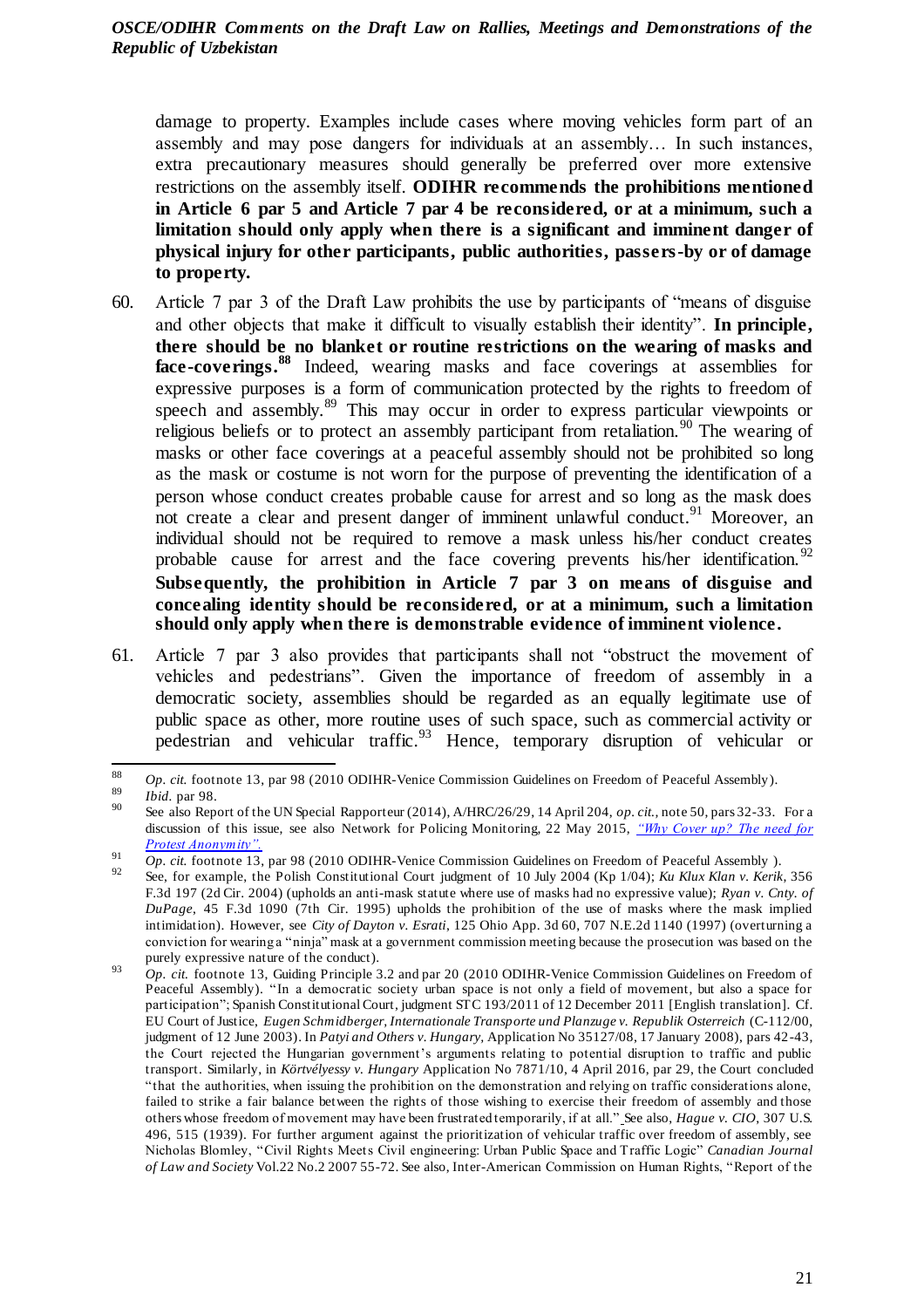pedestrian traffic is not of itself a legitimate reason to impose restrictions on an assembly.<sup>94</sup> **ODIHR recommends** t**his restriction be reconsidered or modified.**

# <span id="page-21-0"></span>**6. Assembly Prohibition, Suspension, Termination and Dispersal**

- 62. Article 4 par 2 provides that it shall be prohibited to hold rallies, meetings and/or demonstrations in an attempt to forcibly overthrow the constitutional order, to incite national, racial or religious hatred, to promote violence and war, and to discredit state bodies. Any restrictions imposed on assemblies must have a formal basis in law and be based on one or more of the legitimate grounds prescribed by relevant international and regional human rights instruments: national security, public safety, public order, the protection of public health or morals, and the protection of the rights and freedoms of others. These grounds should not be supplemented by additional grounds in domestic legislation and should be narrowly interpreted by the authorities.<sup>95</sup> Any restrictions on assemblies should not be based on the content of the message(s) that they seek to communicate within the limits set by Articles 19 and 21 of the ICCPR. Restrictions must not be justified simply on the basis of the authorities' own disagreement with the merits of a particular protest – and so both criticism of government policies or ideas contesting the established order by non-violent means are deserving of protection.<sup>96</sup> Article 21 of the ICCPR allows for restrictions that are necessary in a democratic society in the interests of national security or public safety, public order, the protection of public health or morals or the protection of the rights and freedoms of others. While it is reasonable to impose restriction with respect to demonstrations aiming at forcible overthrow of the constitutional order, or inciting hatred and promoting violence, "discrediting state bodies" is not a legitimate ground for restriction on assemblies. **It is therefore recommended to revise Article 4 par 2 from the Draft Law in line with ICCPR article 21.**
- 63. Article 17 of the Draft Law has a long list of situations when assemblies can be prohibited, suspended or terminated. It includes "circumstances endangering the health of participants and other persons (intention to go on a hunger strike, blocking roads, as well as other actions related to immoral acts and other offenses); violating the rights and freedoms of other individuals and legal entities during rallies, meetings and/or demonstrations; non-compliance with the rules of rallies, meetings and/or demonstrations". The positive element of the article is that the obligation is placed with the government bodies and not the organizers. On the other hand, the list is broad and some definitions are rather vague. Instead of having a long list, the Draft Law should narrow the possibility of dispersal to situations where there is an imminent risk of

 $\overline{a}$ 

Office of the Special Rapporteur for Freedom of Expression", 2008, par 70: "Naturally, strikes, road blockages, the occupation of public space, and even the disturbances that might occur during social protests can cause annoyances or even harm that it is necessary to prevent and repair. Nevertheless, disproportionate restrictions to protest, in particular in cases of groups that have no other way to express themselves publicly, seriously jeopardize the right to freedom of expression. The Office of the Special Rapporteur is therefore concerned about the existence of criminal provisions that make criminal offenses out of the mere participation in a protest, road blockages (at any time and of any kind) or acts of disorder that in reality, in and of themselves, do not adversely affect legally protected interests such as the life or liberty of individuals."

<sup>&</sup>lt;sup>94</sup> Op. cit. footnote 13, par 80 (2010 ODIHR-Venice Commission Guidelines on Freedom of Peaceful Assembly).

<sup>&</sup>lt;sup>95</sup> *Ibid.* par 28 (2019 ODIHR-Venice Commission Guidelines on Freedom of Peaceful Assembly).

*Ibid.* par 28 (2019 ODIHR-Venice Commission Guidelines on Freedom of Peaceful Assembly). As the ECtHR stated in *Ozgur Gundem v. Turkey* (Application No. 23144/93, 16 Mars 2000, par 43): Genuine, effective exercise of the freedom of expression does not depend merely on the State's duty not to interfere, but may require positive measures of protection, even in the sphere of relations between individuals.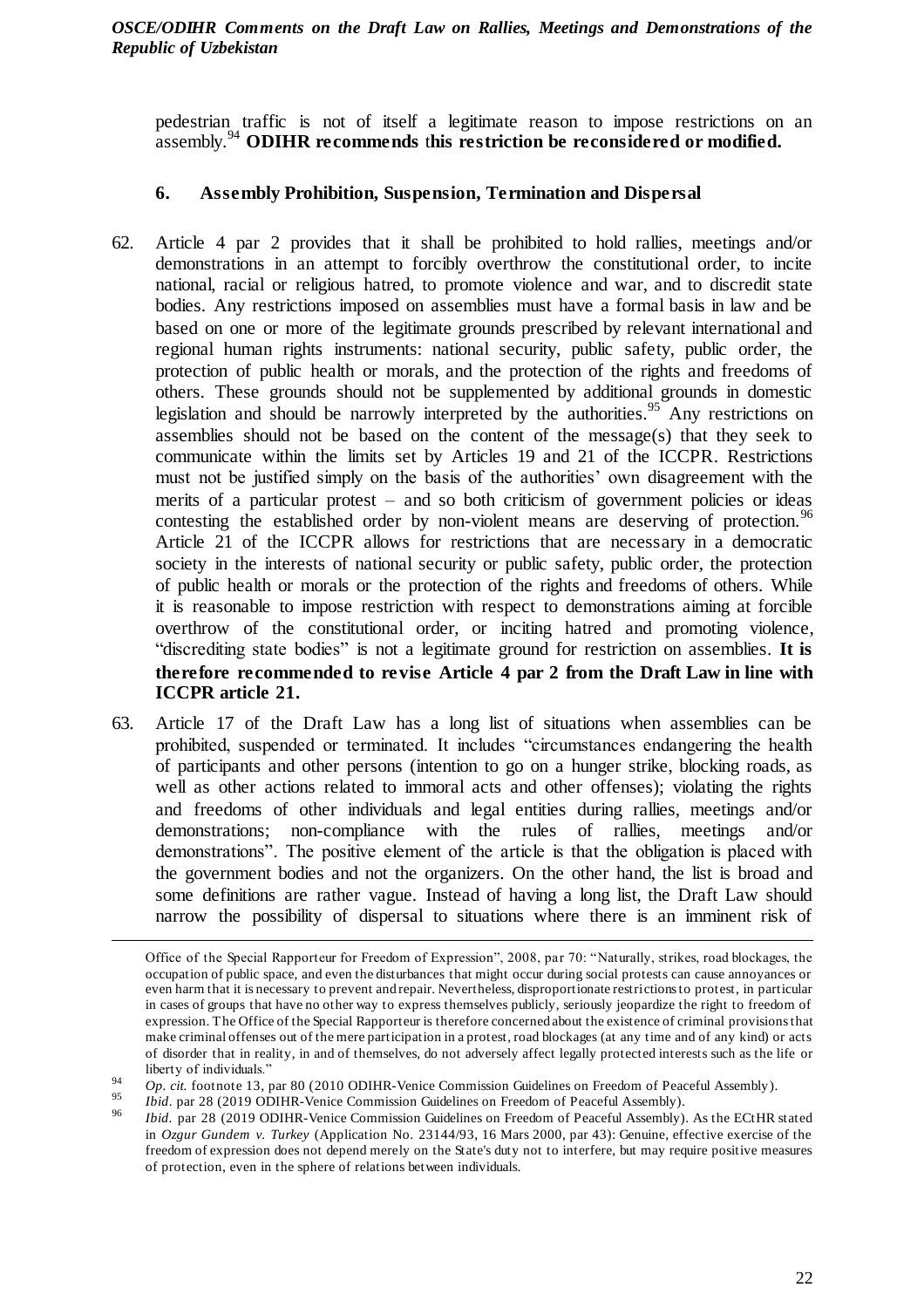danger and violence, as not all violations of the law will justify a termination and dispersal. The principle of proportionality applies also in this context and this should be emphasised in the law. Article 17 of the Draft Law may describe situations when termination/dispersal is justified, but must be assessed in each situation and not be an automatic reason to discontinue an assembly. It is generally accepted that dispersal of assemblies should be a measure of last resort, as it severely curtails FoPA. Furthermore, dispersal may increase tensions and the risk of escalating the situation. The reasons for dispersing assemblies should be narrowed down to situations when there is a threat to public safety or danger of imminent violence that cannot be contained otherwise. Law enforcement authorities should not disperse assemblies unless they have taken measures to protect the assembly and there is still a risk of imminent violence.  $97$ **Therefore, it is recommended that a general rule on risk of imminent violence be formulated instead.**

64. When deciding to terminate an assembly, voluntary dispersal must be given the priority. Participants must be asked to disperse and be given sufficient time to do so.<sup>98</sup> In accordance with the principle of proportionality, use of force remains a last resort and use of force likely to cause injury may only take place in order to prevent harm at least of a similar degree. Use of force likely to cause more than negligible injury may not be sued to simply obtain compliance with an order or to obtain mere passive resistance. Art. 17 of the Draft law requires authorities to "take all necessary measures to terminate" an assembly. This does not provide for any steps to be taken, nor does it subject the measures to the principle of proportionality. The vagueness and broadness of the provision bears a considerable risk for excessive measures, including excessive use of force. **Therefore, it is recommended to reformulate Art. 17 par 6 in line with international standards.**

# <span id="page-22-0"></span>**7. Right to an Effective Remedy**

65. Those exercising, or seeking to exercise the right to freedom of peaceful assembly should have recourse to an effective remedy against decisions disproportionately, arbitrarily or illegally restricting or prohibiting assemblies. This includes being able to access independent and impartial administrative and judicial appeals mechanisms.<sup>99</sup> It is positive that decisions and inaction of authorities regarding assemblies can be appealed to a higher authority, as Article 19 of the Draft Law provides for, even if there is a need to clarify appeals procedures. Furthermore, no guarantee that the appeal will be dealt with on time is stipulated. **It is recommended that applicable legislation applies to appeals of decisions be specified in the Draft Law as well as the requirement that timely decisions must be rendered.** 

<sup>97</sup> See OSCE/ODIHR, *[Comments on the Draft Law on Public Assembly in the Federation of Bosnia and Herzegovina](https://www.legislationline.org/download/action/download/id/8121/file/328_FOA-BiH_6Nov2018_en.pdf)*, FOA-BiH/323/2018, 24 April 2018, par 54.

<sup>98</sup> See *Op.cit*. footnote 25 Joint Report of the UN Special Rapporteurs (2016), A/HRC/31/66, par 63: "Only governmental authorities or high-ranking officers with sufficient and accurate information of the situation unfolding on the ground should have the authority to order dispersal. If dispersal is deemed necessary, the assembly and participants should be clearly and audibly informed, and should also be given reasonable time to disperse voluntarily. Only if participants then fail to disperse may law enforcement officials intervene further."

<sup>99</sup> OSCE/ODIHR-Venice Commission, *[Joint Opinion on the Draft Law on Peaceful Assemblies in the Kyrgyz Republic](http://legislationline.org/download/action/download/id/3229/file/Joint%20Opinion%20on%20the%20draft%20Law%20on%20Peaceful%20Assemblies%2022%20Dec%202010.pdf)*, CDL-AD(2010)050, par 8.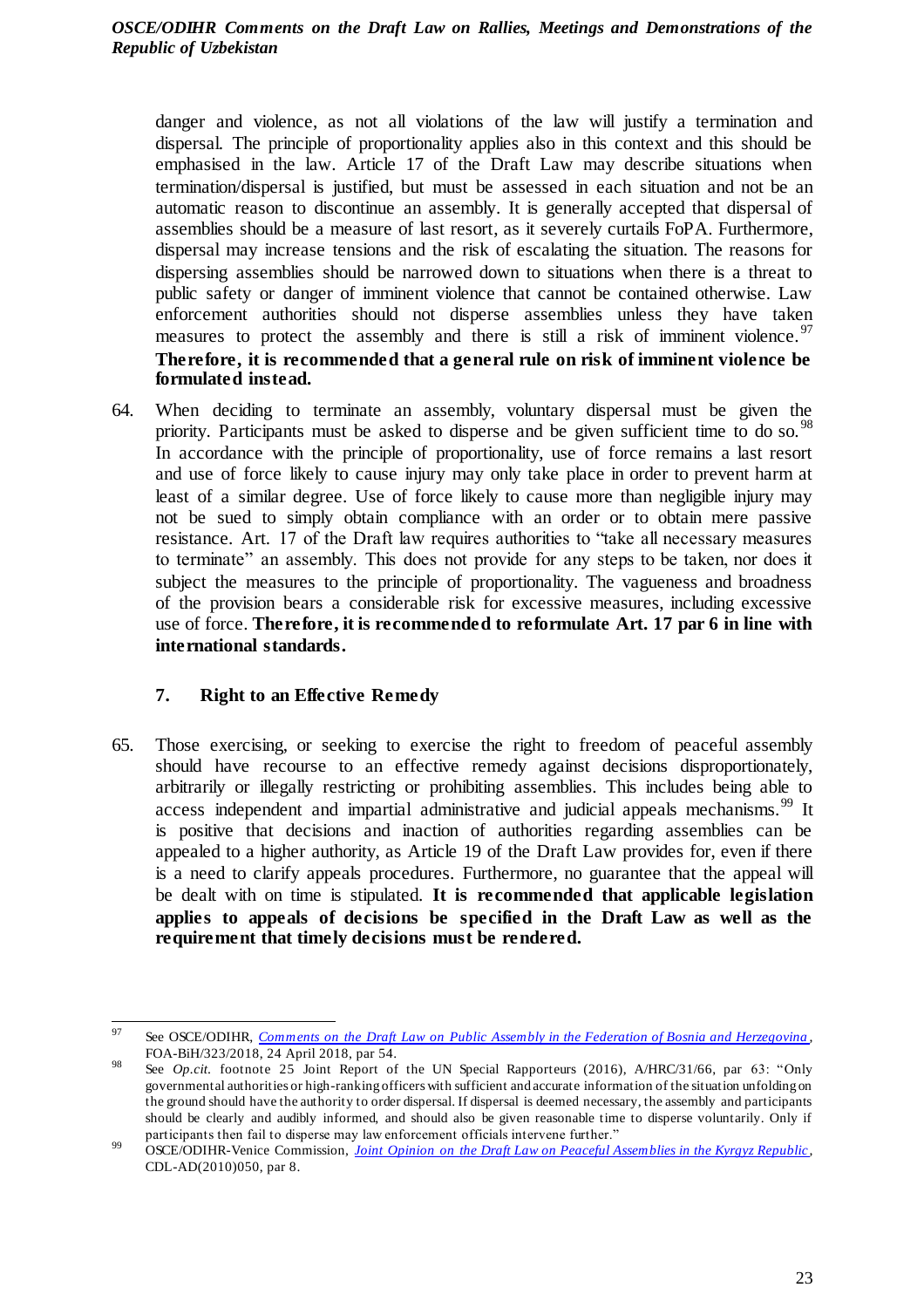# **8. Other Comments**

<span id="page-23-0"></span>66. Articles 10 and 16 of the Draft Law entitles not only local executive bodies and internal affairs bodies but also units of the National Guard of Uzbekistan to allocate venues of rallies, meetings and demonstrations and to prohibit, suspend, terminate or disperse assemblies. The National Guard is a military unit and has a specific functions dealing with terrorist and extremist threats, maintenance of the public order, national security. Assemblies should always be policed by regular law enforcement personnel, and not by members of the armed forces (including military police) who are not trained for such tasks, so as to avoid a possible escalation of violence.<sup>100</sup> **Therefore it is recommended the National Guard be excluded from policing of assemblies.**

*[END OF TEXT]*

<sup>100</sup> See *Budapest 1994 [\(Decisions: IV. Code of Conduct on Politico-Military Aspects of Security\)](https://www.osce.org/fsc/41355?download=true)*, par 37: "The participating States will not use armed forces to limit the peaceful and lawful exercise of their human and civil rights by persons as individuals or as representatives of groups nor to deprive them of their national, religious, cultural, linguistic or ethnic identity".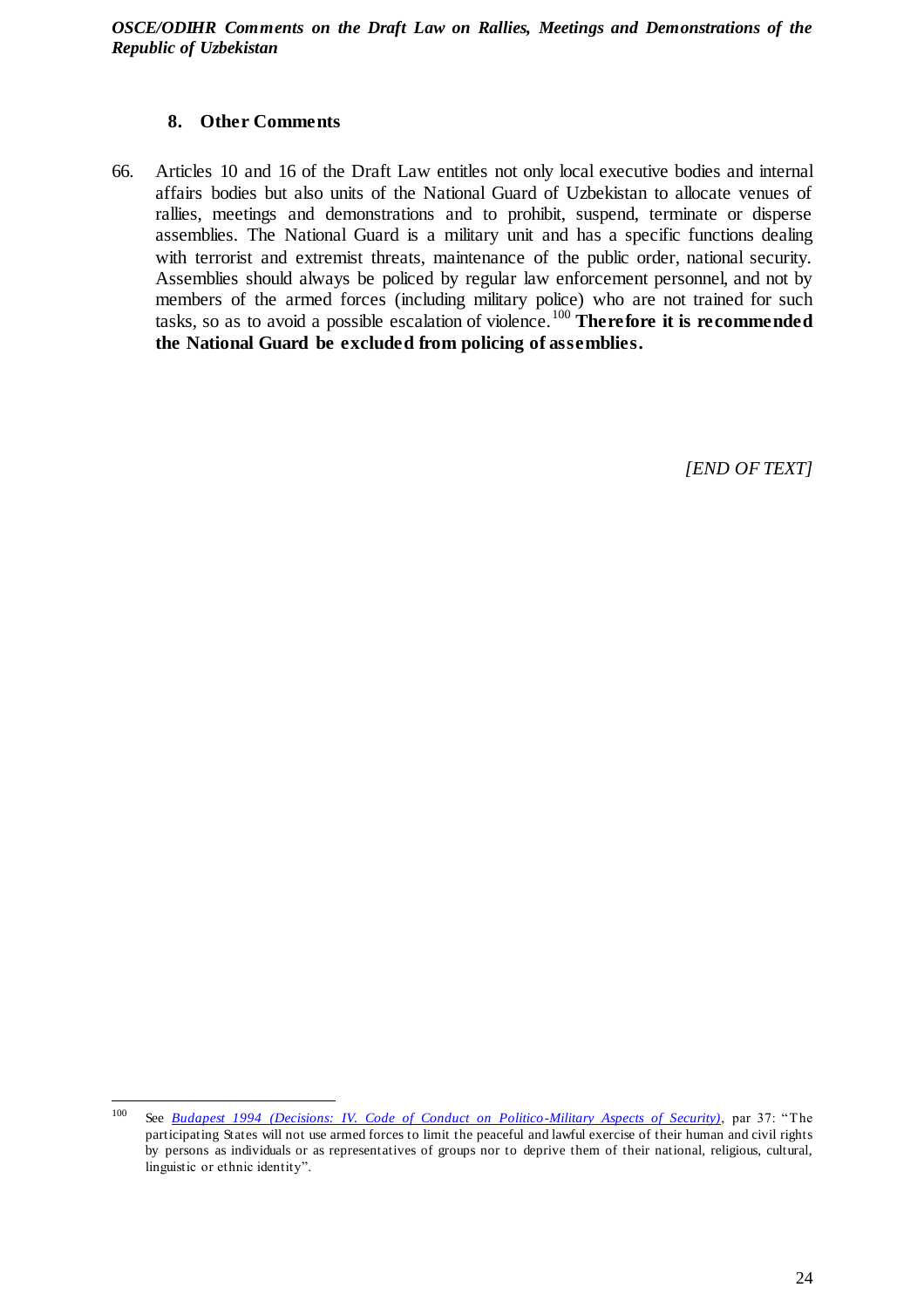# **ANNEX**

# **Draft Law of the Republic of Uzbekistan on Rallies, Meetings and Demonstrations**

Draft

#### **THE LAW**

## **OF THE REPUBLIC OF UZBEKISTAN**

#### **On rallies, meetings and demonstrations**

Adopted by the Legislative Chamber on \_\_\_\_\_\_\_\_\_

Approved by the Senate on

#### **Article 1. Purpose of this Law**

The purpose of this Law shall be to regulate relations in the field of social activities of citizens of the Republic of Uzbekistan in the form of rallies, meetings and/or demonstrations.

#### **Article 2. The legislation of the Republic of Uzbekistan on rallies, meetings and demonstrations**

The legislation on rallies, meetings and demonstrations shall consist of this Law and other legislative acts.

If an international treaty of the Republic of Uzbekistan establishes the rules other than those provided for by the legislation of the Republic of Uzbekistan on rallies, meetings and demonstrations, the rules of the international treaty shall apply.

The procedure for organizing and holding rallies, meetings and demonstrations by political parties, public and religious associations shall be established by legislative acts of the Republic of Uzbekistan.

### **Article 3. Basic Concepts**

The basic concepts used in this Law shall have the following meanings:

**rally** – mass presence of people in a certain place for public expression of the public opinion about the pressing problems on certain issues;

**meeting** – joint presence of people in a specially designated or adapted place for a collective discussion of any socially significant issues;

**demonstration** – an organized form of public activity in which public expression of public sentiment is carried out by one person or a group of people. The purpose of a demonstration is to freely express and form opinions, put forward claims on various issues of political, economic, social, cultural life of the country and foreign policy issues, as well as attract public attention on any relevant topics.

#### **Article 4. Principles of holding rallies, meetings and/or demonstrations**

Holding rallies, meetings and/or demonstrations shall be based on the principles of prioritizing the rights, freedoms and legitimate interests of citizens, legality, voluntariness of participation in them, publicity, openness and holding them on a peaceful basis.

It shall be prohibited to hold rallies, meetings and/or demonstrations in an attempt to forcibly overthrow the constitutional order, to incite national, racial or religious hatred, to promote violence and war, and to discredit state bodies.

### **Article 5. Organizing rallies, meetings and/or demonstrations**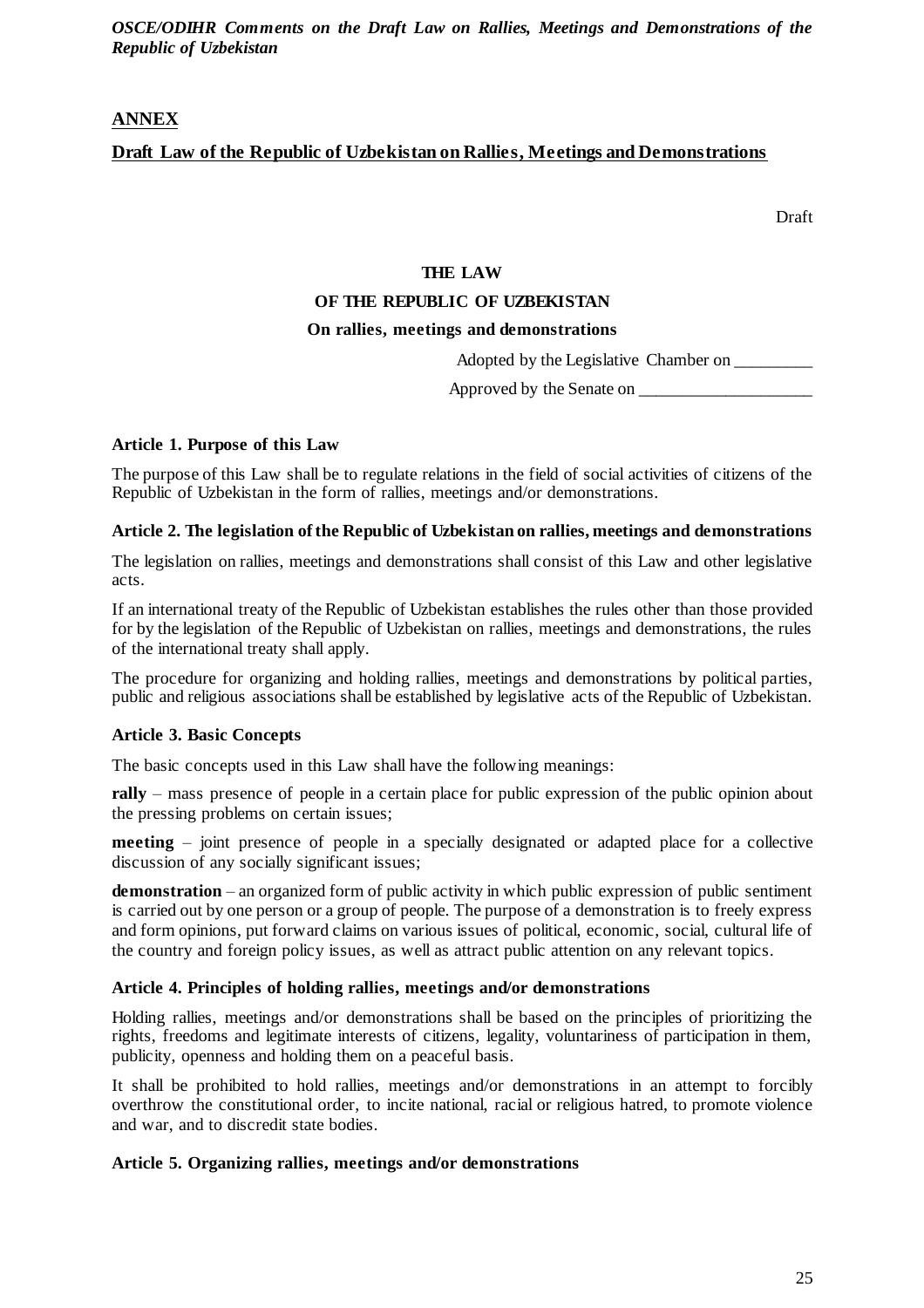Organizing rallies, meetings and/or demonstrations shall include:

- applying for permission to hold rallies, meetings and/or demonstrations;
- conducting an agitation campaign;
- producing and distributing visual agitation materials;
- other actions that do not contradict the legislation, carried out to prepare and hold rallies, meetings and/or demonstrations.

### **Article 6. Organizer of a rally, a meeting and/or a demonstration**

An organizer of a rally, a meeting and/or a demonstration (hereinafter – the organizer) may be one or more citizens of the Republic of Uzbekistan who have reached the age of eighteen years and assume full responsibility for ensuring compliance with the rules for holding rallies, meetings and/or demonstrations in accordance with this Law.

The organizer can not be:

- a person declared by court legally incompetent ;
- a person registered with psychiatric institutions or drug treatment centres;
- a person sentenced to imprisonment;
- a foreign citizen or stateless person;
- a person who is a leader or member of a non-governmental non-commercial organization liquidated or not registered on the territory of the republic, and whose activities are suspended or prohibited in accordance with the procedure established by law.

The organizer shall have the right to:

- organize and hold rallies, meetings and/or demonstrations in accordance with official permission of local executive authorities;
- conduct a preliminary agitation campaign;
- authorize individual participants to perform administrative functions in organizing and holding them;
- use loudspeaker equipment, audio-video installations and other equipment not prohibited by law during a rally, meeting and/or demonstration.

The organizer shall:

- apply to the local executive authority for permission to hold a rally, meeting and/or demonstration, together with the rules of their holding in accordance with Article 8 of this Law;
- when obtaining permission, ensure compliance with the conditions of a rally, meeting and/or demonstration, specified in the rules of their holding or modified as a result of the examination by the local executive authority;
- demand from the participants of a rally, meeting and/or demonstration observance of public order, the rules of their holding, and perform the duties provided for by the third part of Article 7 of this Law; take measures to remove, from the venue of a rally, meeting and/or demonstration, the participants who do not obey the legal requirements of the organizer, representatives of the local executive authorities and internal affairs bodies;
- provide full cooperation to representatives of local executive authorities, internal affairs bodies and units of the National Guard of the Republic of Uzbekistan, meeting all their legal requirements, in ensuring public order and security of citizens during a rally, meeting and/or demonstration;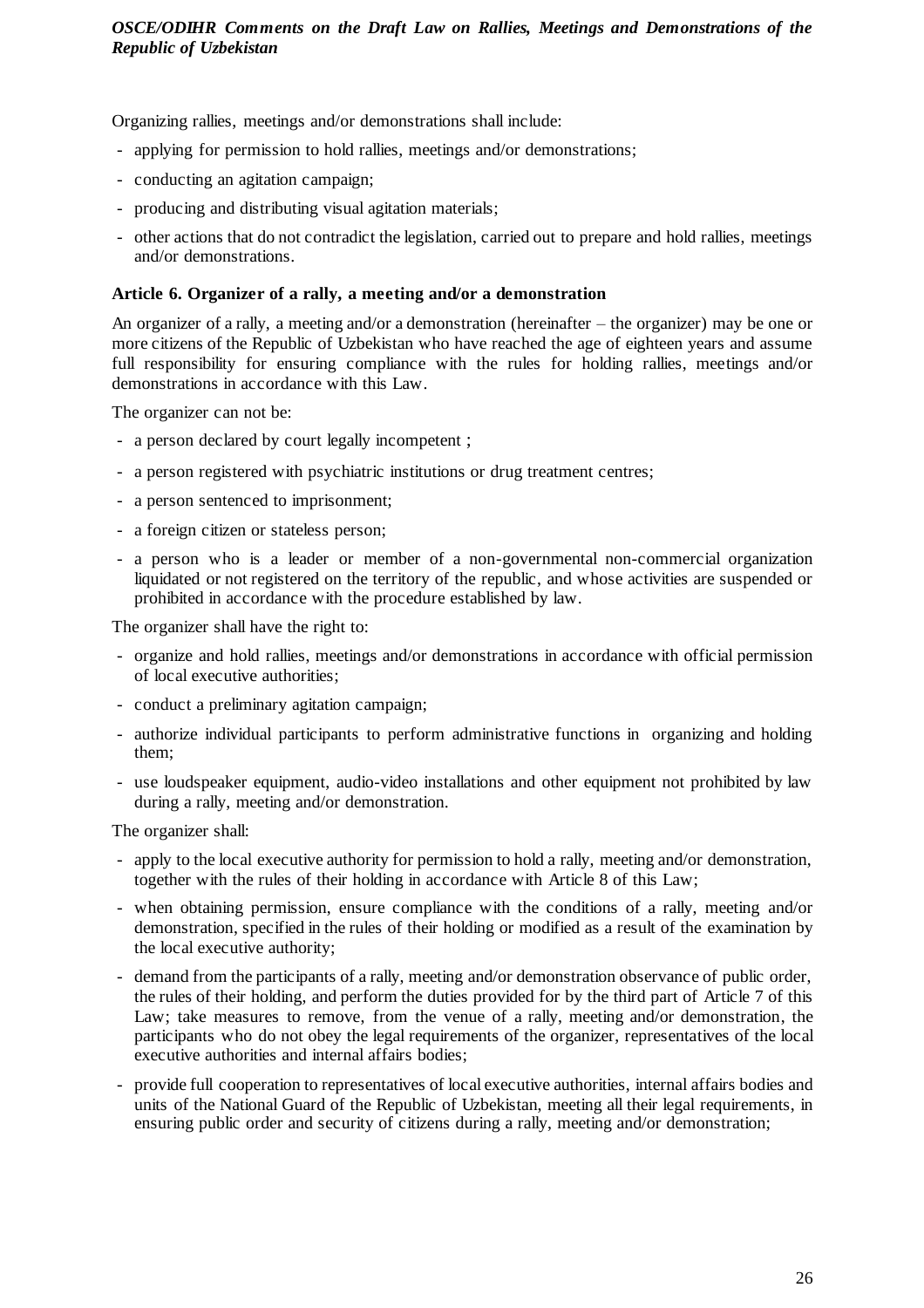- suspend a rally, meeting and/or demonstration or stop it if the participants commit unlawful actions, as well as at the legal request of representatives of local executive bodies, internal affairs bodies and units of the National Guard of the Republic of Uzbekistan;
- ensure the safety of green spaces, premises, buildings, constructions, structures, equipment, furniture, inventory and other property at the venue of a rally, meeting and/or demonstration, take measures to curb the obstruction of road traffic;
- have a clear distinctive sign of the organizer;
- do not commit illegal actions and do not to encourage participants to commit such actions.

The organizer shall not have the right to:

- use vehicles at the venue of a rally, meeting and/or demonstration;
- hold a rally, a meeting and/or a demonstration, if an application for permission to hold it was not submitted (or was not submitted within the prescribed period) or no official permission was obtained to hold it.

## **Article 7. Participants of rallies, meetings and/or demonstrations**

Participants of a rally, meeting and/or demonstration shall be adult citizens of the Republic of Uzbekistan reached 18 years.

Participants of a rally, meeting and/or demonstration shall have the right to:

- in the absence of the organizer, independently apply for a permission to hold a rally, meeting and/or demonstration;
- take part in the discussion and decision-making, other collective actions in accordance with the objectives of a rally, meeting and/or demonstration;
- use various symbols and other means to publicly express collective or individual opinion, as well as means of agitation not prohibited by the legislation of the Republic of Uzbekistan during a rally, meeting and/or demonstration;
- adopt and submit resolutions, demands and other appeals of citizens to local executive authorities, self-government bodies of citizens, public associations, international and other bodies and organizations.

During a rally, meeting and/or demonstration, its participants shall:

- observe the public order and the rules to hold a rally, meeting and/or demonstration;
- comply with the legal requirements of representatives of local executive authorities, internal affairs bodies, units of the National Guard of the Republic of Uzbekistan and the organizer;
- use no means of disguise and other objects that make it difficult to visually establish their identity;
- have on hand no firearms, ammunition, explosives or explosive devices (including improvised), piercing or cutting objects, other objects that can be used as weapons, inflammable, combustible, corrosive, potent, poisonous substances, pyrotechnic products, radioactive materials other substances, objects and products, the use of which can lead to a threat to life and harm to human health, negative impact on the environment;
- drink (use) no alcohol, psychotropic or other substances that affect the intellectual-volitional activity of a person;
- not obstruct the movement of vehicles and pedestrians.

Participants shall not have the right to use vehicles at the venues of a rally, meeting and/ or demonstration.

### **Article 8. Obtaining permission to hold rallies, meetings and/or demonstrations**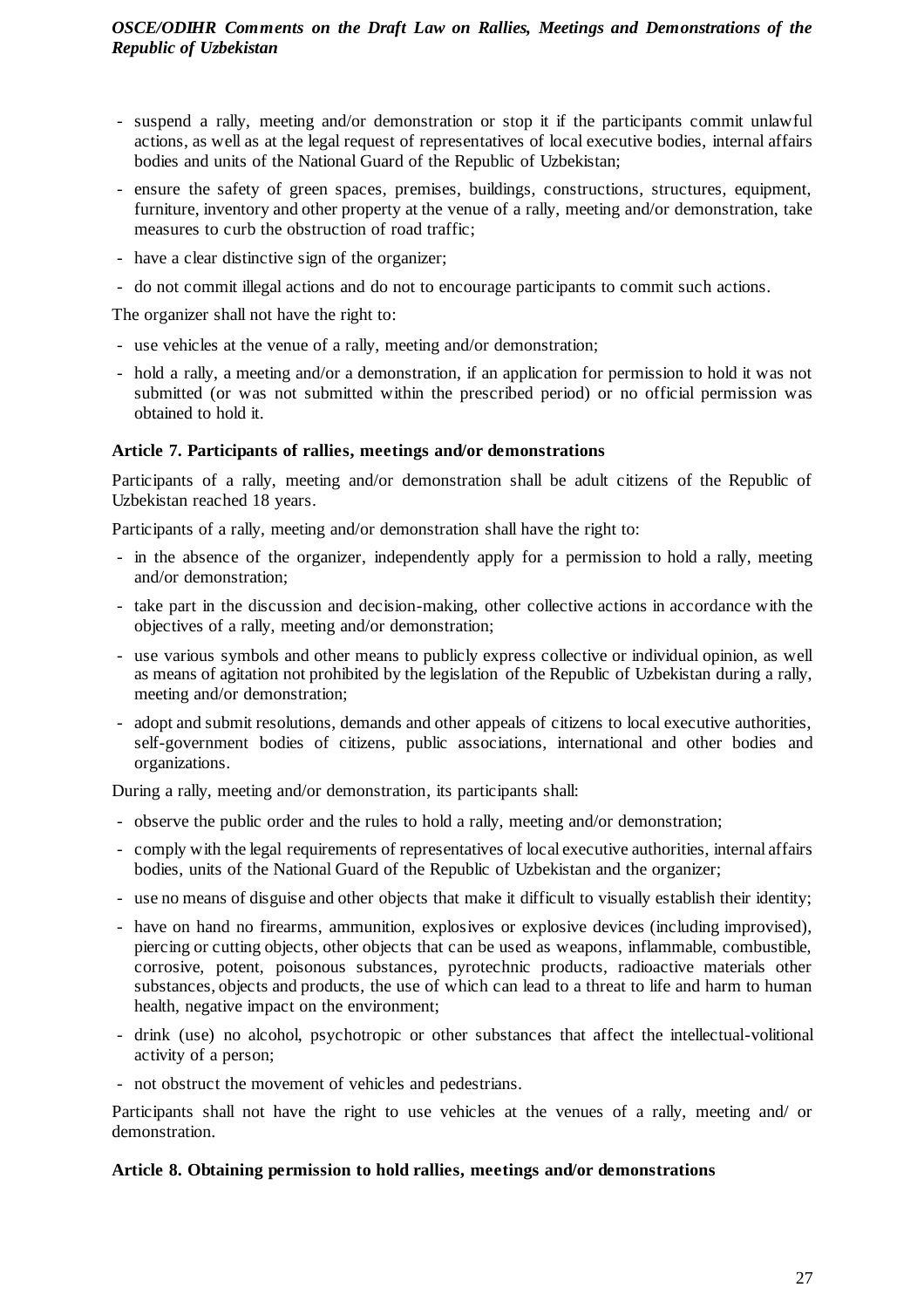To hold a rally, meeting and/or demonstration, an appropriate application for permission shall be submitted to the local executive authority.

An application for permission to hold a rally, meeting and/or demonstration shall be submitted by its organizer or by one or several participants to the local executive authority, in writing or electronically, within thirty working days before the day of this public activity.

The rules to hold a rally, meeting and/or demonstration shall be attached to the application and shall include the following:

- form of public activity (rally, meeting and/or demonstration);
- purpose of a rally, meeting and/or demonstration;
- venue (venues) of a rally, meeting and/or demonstration, routes of movement of its participants;
- date, start and end time of a rally, meeting and/or demonstration;
- estimated number of participants of a rally, meeting and/or demonstration;
- forms and methods of ensuring public order and security, arrangement of medical aid;
- intended use of posters, slogans, banners and other visual aids with indication of their content, and loudspeaker equipment during a rally, meeting and/or demonstration;
- full name of the organizer(s), as well as active participants, information about their respective place of residence or stay and telephone number;
- sources of funding for organizing and holding rallies, meetings and/or demonstrations.

An application for permission to hold a rally, meeting and/or demonstration shall be signed by the organizer, and in his/her absence, by one or several participants.

### **Article 9. Consideration of an application for permission to hold rallies, meetings and/or demonstrations; issuing a permission**

When considering applications for permission to hold rallies, meetings and/or demonstrations, the local executive authority shall examine:

- compliance of the rules of holding with the requirements of this Law, including a venue, time and dates of holding, personal data of the organizer and active participants, used means of public expression of opinion;
- appropriateness of these actions for reasons of security and public order, as well as the presence of the objectives of the violent overthrow of the constitutional order, incitement of national, racial or religious hatred, promotion of violence and war, and discrediting of state bodies.

Based on the results of the examination, the local executive authority shall coordinate a decision on issuing a permit with the territorial internal affairs body and units of the National Guard of the Republic of Uzbekistan, as well as with the involved bodies and agencies.

In case of inconsistency of the rules for holding rallies, meetings and/or demonstrations with the requirements of this Law, as well as with ensuring security and public order, and for other justified reasons received from one or several involved bodies and agencies, the local executive authority shall decide on refusal of issuing a permission and send a response letter to the applicant with a reasonable refusal message.

In certain cases, the local executive authority shall have the right to decide to provide permission to hold rallies, meetings and/or demonstrations, subject to changes or exceptions to the rules and shall send a response letter with appropriate justification.

A response letter to the applicant with a notice of permission to hold rallies, meetings and/or demonstrations shall be at the same time an official permission for these actions.

### **Article 10. Venue of rallies, meetings and/or demonstrations**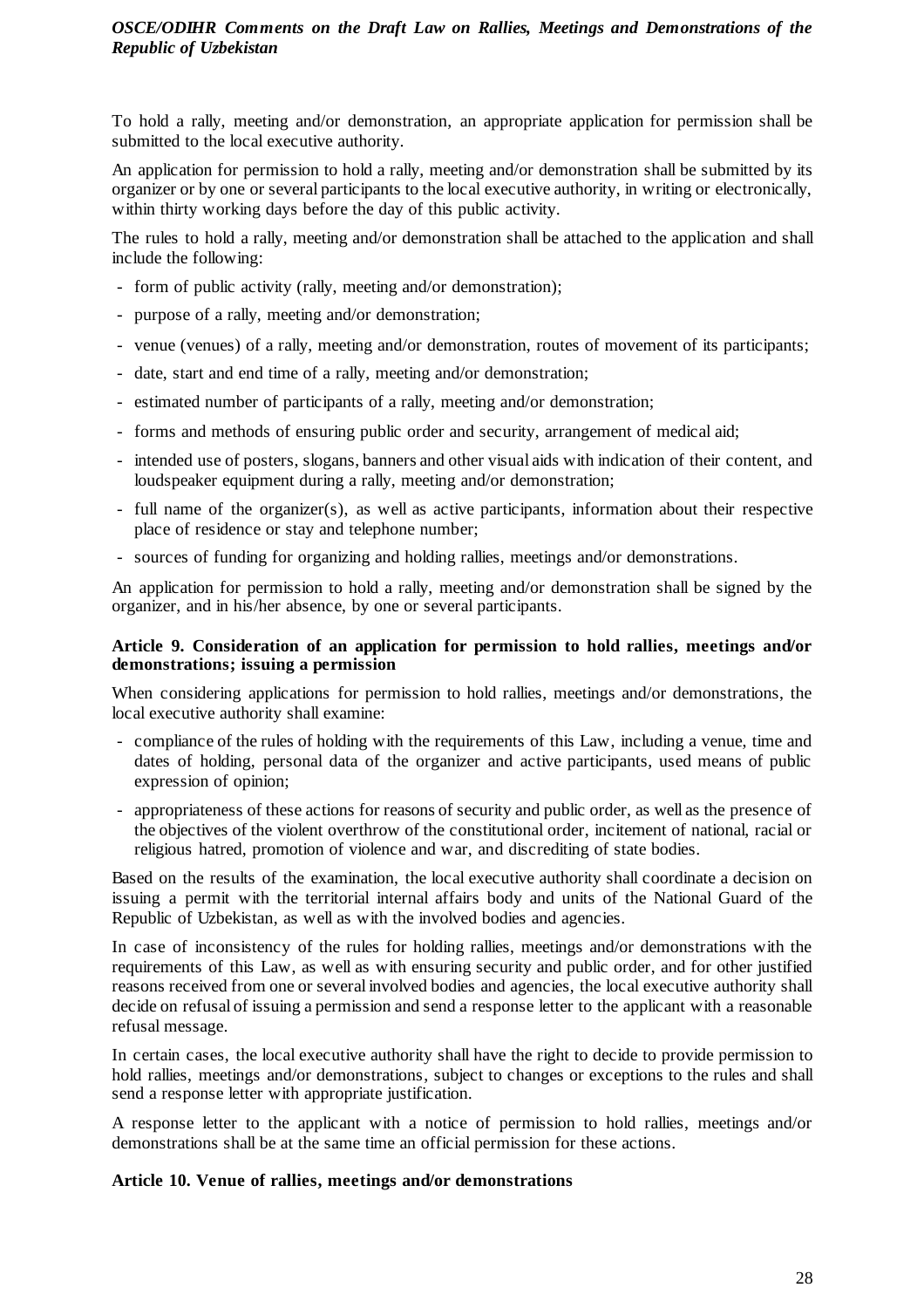Rallies, meetings and/or demonstrations shall be held only in specially designated places allocated by the local executive authority, in coordination with the territorial internal affairs body, units of the National Guard of the Republic of Uzbekistan, as well as involved bodies and agencies.

In order to ensure security, it shall be prohibited to allocate places for holding rallies, meetings and/or demonstrations, located at a distance of up to 500 meters from the following facilities and territories:

- administrative buildings of public authorities and administration, local executive authorities, law enforcement agencies, paramilitary, especially important and categorized facilities;
- buildings of foreign diplomatic missions and international organizations;
- buildings of courts and penitentiary facilities;
- buildings, structures and territories related to the air, rail, water and automobile transport systems;
- territories related to border areas and special types of protection;
- buildings and territories occupied by social facilities (educational, medical, children's and other institutions);
- burial sites and territories of religious organizations;
- buildings occupied by mass media;
- monuments of history and culture;
- buildings and territories belonging to private property.

When allocating places directly located on the territories of facilities that are historical and cultural monuments, permission to hold rallies, meetings and/or demonstrations shall be agreed with the Ministry of Culture of the Republic of Uzbekistan, taking into account the features of the facilities and requirements of this Law.

### **Article 11. Time of rallies, meetings and/or demonstrations**

Rallies, meetings and/or demonstrations shall be permitted only on weekdays and shall not begin earlier than 10.00 and end later than 17.00.

# **Article 12. Preliminary agitation campaign**

After submitting an application and receiving permission to hold a rally, meeting and/or demonstration the organizer and other citizens shall have the right to conduct a preliminary agitation campaign among citizens within three days before the planned public activity, informing them of the venue(s), time, purpose of a rally, meeting and/or demonstration and giving them other information related to the preparation and holding of this activity, as well as to encourage citizens and their associations to take part in the upcoming rally, meeting and/or demonstration.

Preliminary agitation campaign may be carried out using mass media, verbal appeals and announcements.

It shall be prohibited to conduct preliminary agitation campaign in forms that insult and degrade the dignity of individuals and legal entities.

In case of refusal to hold a rally, meeting and/or demonstration, the organizer shall be obliged to take appropriate measures to stop the preliminary agitation campaign and inform citizens about the decision, as well as notify the local executive authority that an application for permission on this public activity was submitted to.

### **Article 13. Logistical support for rallies, meetings and/or demonstrations**

The logistical support for organizing and holding rallies, meetings and/or demonstrations shall be provided by its organizer and participants at their own expense, as well as using other sources not prohibited by the legislation.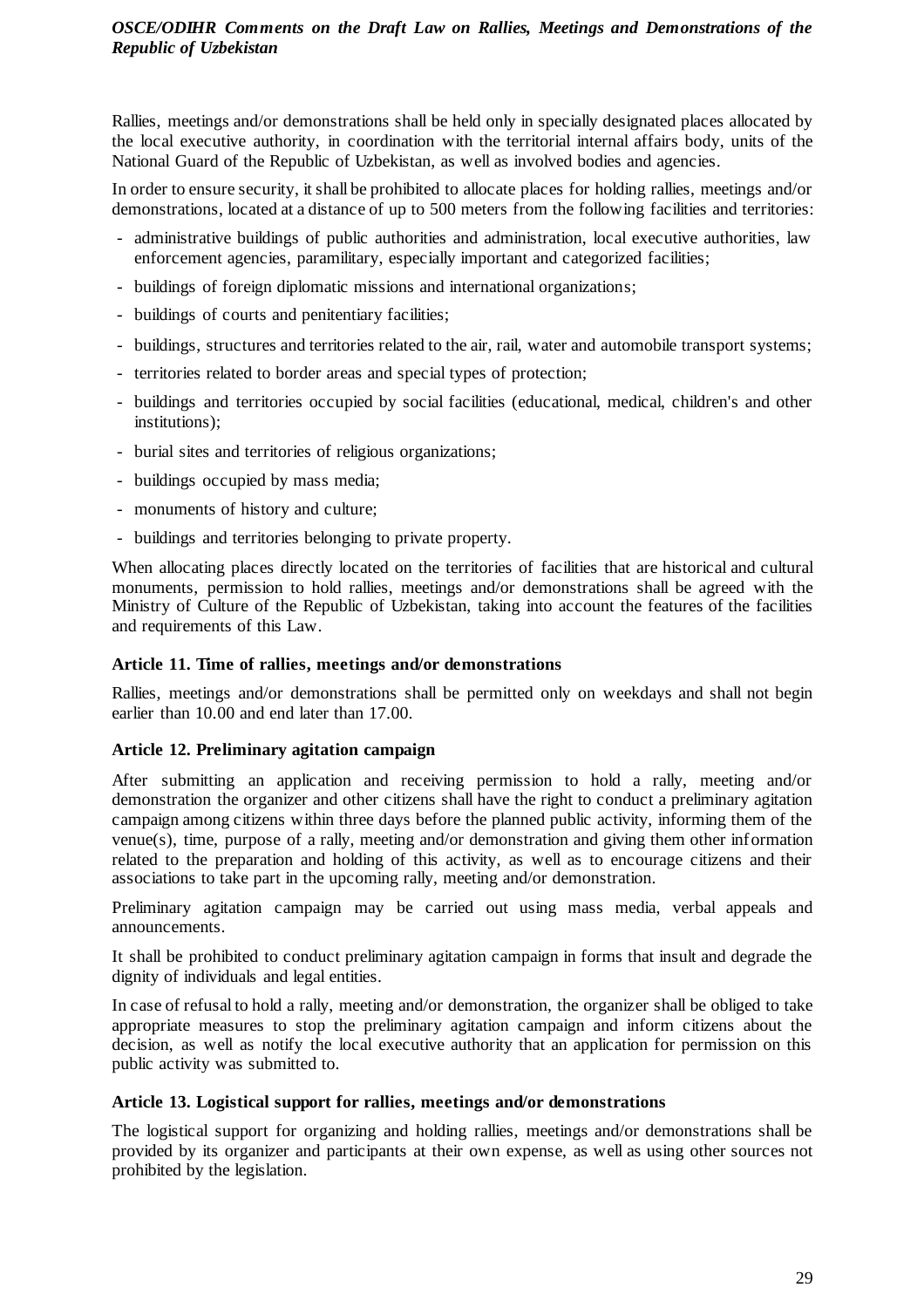It shall not be permitted to finance and provide property for organizing and holding rallies, meetings and/or demonstrations by foreign states, international, foreign non-governmental and non-commercial organizations, or by other persons on their behalf.

It shall be prohibited to attract citizens to rallies, meetings and/or demonstrations for material remuneration.

## **Article 14. Rights and obligations of the local executive authorities**

For citizens to hold rallies, meetings and/or demonstrations by decision of the local executive authority, a place shall be allocated territorially, taking into account the requirements set forth in Article 10 of this Law.

After receiving an application for permission to hold a rally, meeting and/or demonstration the local executive authorities shall:

- examine the application and the attached rules for holding a rally, meeting and/or demonstration, make a decision agreed with the authorities specified in Article 9 of this Law to permit, prohibit or change the conditions for holding a rally, meeting and/or demonstration in accordance with this Law, as well as send the applicant a corresponding response letter in time, in accordance with the legislation on the appeals of individuals and legal entities;
- depending on the form of public activity and the number of its participants, appoint its authorized representative in order to assist the organizer in carrying out this form of public activity in accordance with the requirements of this Law.

Local executive authorities shall have the right to:

- require the organizer and/or active participants to observe the order of organizing and holding a rally, meeting and/or demonstration;
- issue a permission (or prohibit) to hold a rally, meeting and/or demonstration in accordance with the requirements of this Law, make a decision to suspend or stop a rally, meeting and/or demonstration for legitimate security reasons provided for by this Law.

When holding a rally, meeting and/or demonstration, local executive authorities shall be obliged to:

- attend a rally, meeting and/or demonstration;
- assist the organizer and/or active participants in holding a rally, meeting and/or demonstration;
- ensure, together with the internal affairs bodies, units of the National Guard of the Republic of Uzbekistan, as well as the organizer and/or active participants, public order and the safety of persons, as well as the observance of legality in its holding.

# **Article 15. Rights and obligations of the internal affairs bodies**

The head of the internal affairs bodies responsible for the territory (premises) where a rally, meeting and/or demonstration is planned, shall appoint a representative of the internal affairs body and provide the necessary forces and means to ensure public order and the security of individuals and legal entities during a rally, meeting and/or demonstration, as well as their suspension or termination in case of violating the requirements of this Law.

The internal affairs bodies shall have the right to:

- organize a personal search of participants at the entrance to the venue of a rally, meeting and/or demonstration in order to detect prohibited objects;
- require the organizer and/or participants to observe the order of organizing and holding a rally, meeting and/or demonstration;
- prohibit admission of persons to the venue of a rally, meeting and/or demonstration, in case of exceeding the maximum occupancy rate of the territory (premises);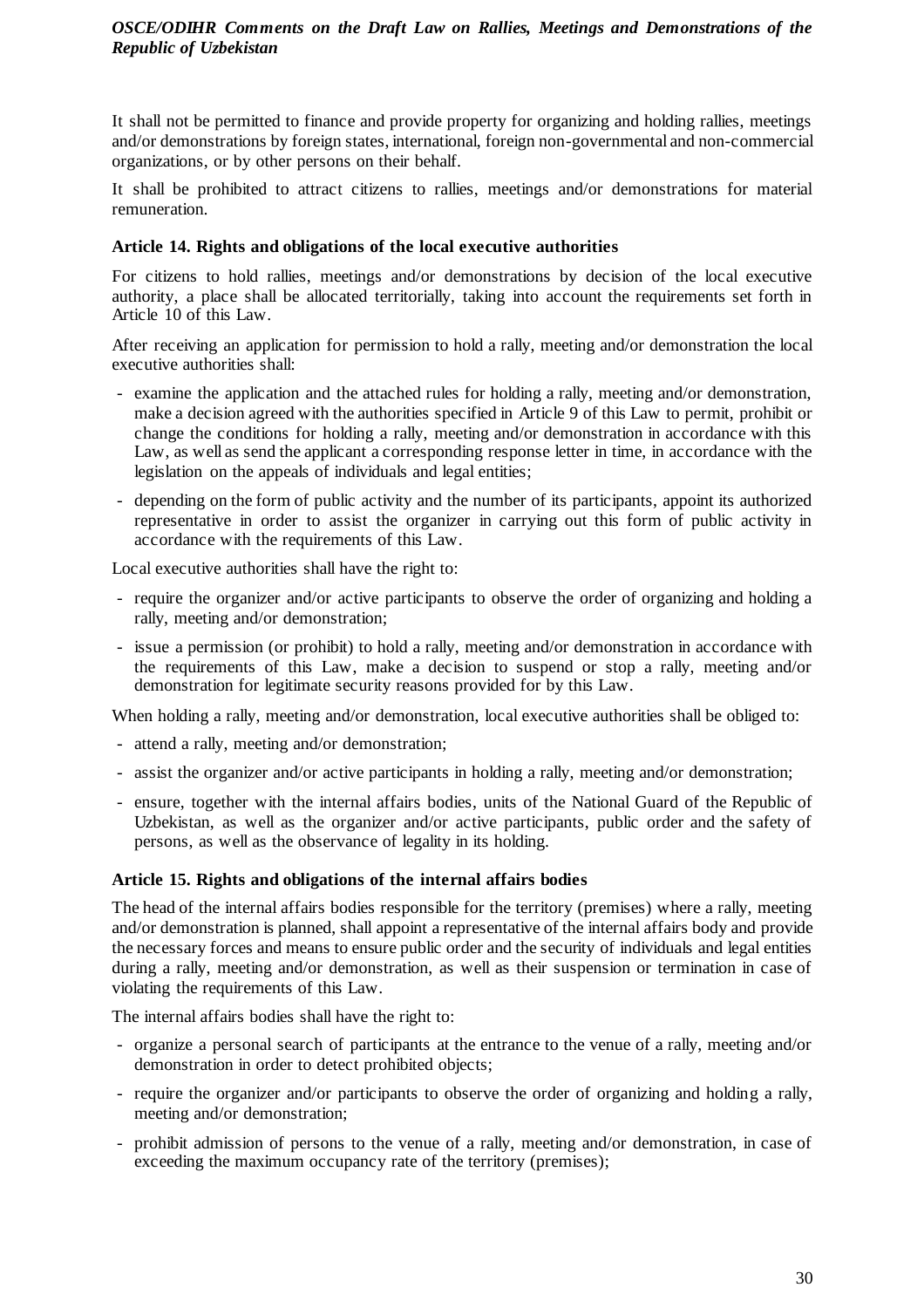- remove from the venue of a rally, meeting and/or demonstration persons who do not fulfil the legal requirements of the organizer at the request of the organizer;
- take measures to stop a rally, meeting and/or demonstration in relation to violators of law and order in accordance with the legislation, if the requirements of this Law are not complied with, as well as when public safety is threatened and other circumstances have arisen that adversely affect the social and political situation.

The internal affairs bodies shall be obliged to:

- consider the decisions of the local executive authority to permit, prohibit or change the conditions for holding a rally, meeting and/or demonstration;
- organize an inspection of the territory of a rally, meeting and/or demonstration in order to identify explosive substances and other prohibited objects;
- assist the organizer and/or active participants in holding a rally, meeting and/or demonstration, within the scope of their competence;
- ensure, together with the representative of the local executive authority, units of the National Guard of the Republic of Uzbekistan, as well as the organizer and/or active participants, public order and safety, as well as the observance of legality in its holding.

## **Article 16. Rights and obligations of the units of the National Guard of the Republic of Uzbekistan**

The units of the National Guard of the Republic of Uzbekistan shall have the right to:

- assist in organizing a personal search of participants at the entrance to the venue of rallies, meetings and/or demonstrations in order to detect prohibited objects;
- require the organizer and/or participants to observe the order of organizing and holding rallies, meetings and/or demonstrations;
- prohibit admission of persons to the venue of rallies, meetings and/or demonstrations, in case of exceeding the maximum occupancy rate of the territory (premises);
- provide full assistance to the internal affairs bodies in terminating rallies, meetings and/or demonstrations, and take measures against violators of law and order in accordance with the legislation, in case of non-observance of the requirements of this Law, as well as in case of a threat to public security and other circumstances that have a negative impact on the social and political situation.

The units of the National Guard of the Republic of Uzbekistan shall be obliged to:

- consider the decisions of the local executive authority to permit, prohibit or change the conditions for holding a rally, meeting and/or demonstration;
- ensure security and public order during a rally, meeting and/or demonstration, as well as compliance with law at the time of their holding, together with the internal affairs bodies and other involved bodies and agencies;
- assist the organizer and/or active participants in holding a rally, meeting and/or demonstration, within the scope of their competence.

### **Article 17. Grounds and procedure for prohibiting, suspending or terminating rallies, meetings and/or demonstrations**

Government bodies shall have the right to prohibit, suspend or terminate rallies, meetings and/or demonstrations on the basis of justified security considerations.

The grounds for prohibiting rallies, meetings and/or demonstrations shall be non-compliance of the rules of a rally, meeting and/or demonstration with the requirements of this Law.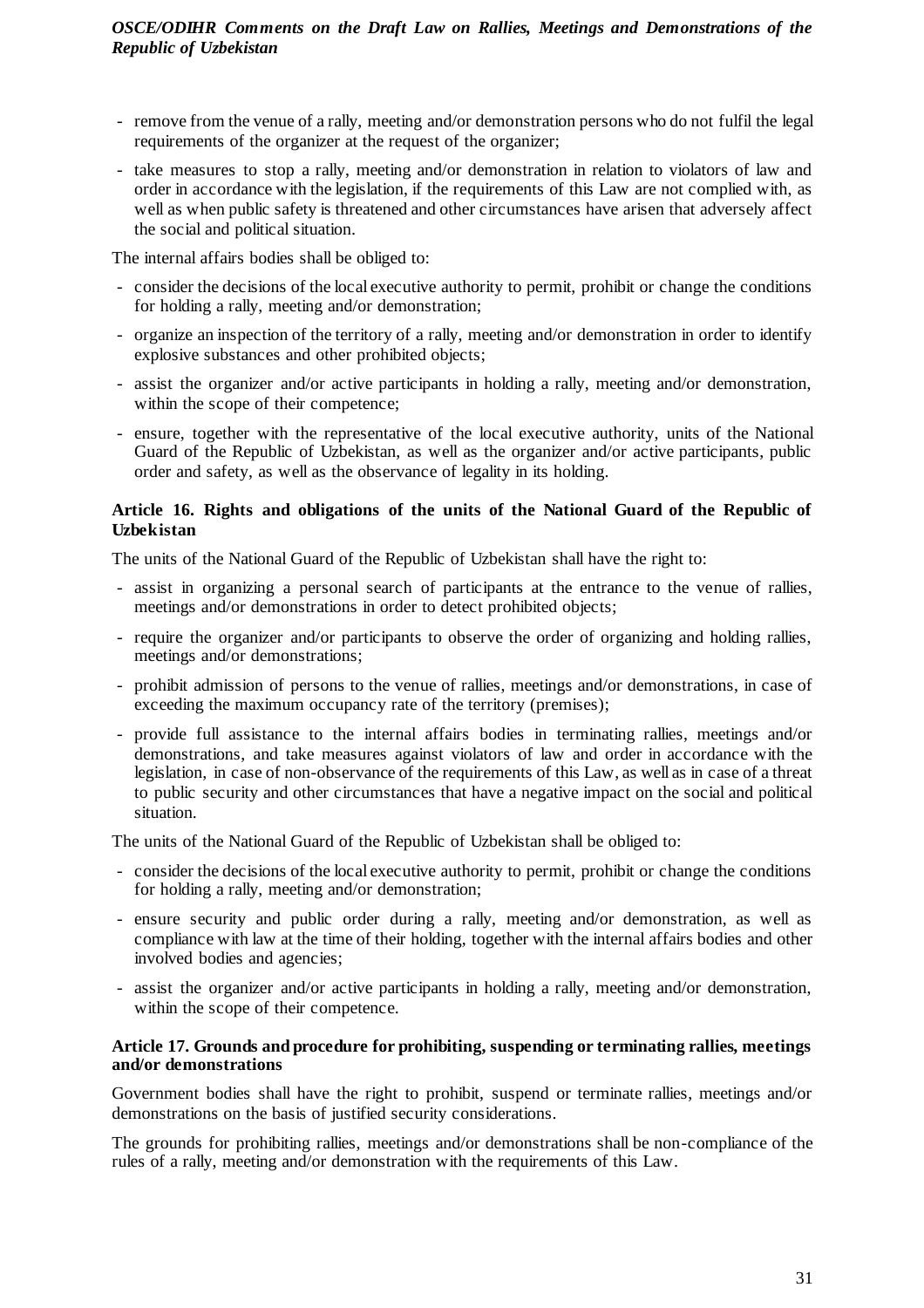The grounds for suspending rallies, meetings and/or demonstrations shall be as follows:

- facts of violating public order by participants during rallies, meetings and/or demonstrations;
- circumstances endangering the health of participants and other persons (intention to go on a hunger strike, blocking roads, as well as other actions related to immoral acts and other offenses);
- violating the rights and freedoms of other individuals and legal entities during rallies, meetings and/or demonstrations;
- non-compliance with the rules of rallies, meetings and/or demonstrations.

The grounds for terminating rallies, meetings and/or demonstrations shall be as follows:

- endangering the life and health of individuals and their property, as well as other circumstances unacceptable for ensuring safety;
- unlawful actions committed by the organizer and participants and intentional violating the requirements of this Law regarding the order of holding rallies, meetings and/or demonstrations;
- failure to comply with the requirements for elimination of violations referred to in part three of this article;
- other emergency situations and circumstances that create a real threat to the security of society, as well as the property of individuals and legal entities.

In the event a decision is made to suspend or terminate a rally, meeting and/or demonstration, representatives of local executive authorities, internal affairs bodies or the National Guard of the Republic of Uzbekistan shall instruct the organizer or participants (in the absence of the organizer) to suspend/terminate a rally, meeting and/or demonstration justifying the reason for its suspension or termination, setting the time to fulfil this instruction.

In case of non-compliance with the instruction to suspend or terminate a rally, meeting and/or demonstration the internal affairs bodies, together with the units of the National Guard of the Republic of Uzbekistan, shall take the necessary measures to terminate a rally, meeting and/or demonstration, while acting in accordance with the legislation.

In the event of mass riots, pogroms, arsons, damage or destruction of property and other cases requiring emergency action, the termination of rallies, meetings and/or demonstrations shall be carried out in accordance with the legislation establishing the procedure for terminating such situations.

Failure to comply with the legal requirements of a representative of government bodies, expressed in disobedience (resistance) to them by the organizer and participants, shall entail liability provided for by the legislation.

### **Article 18. Providing conditions for rallies, meetings and/or demonstrations**

The organizer, officials and other persons shall not have the right to prevent participants of rallies, meetings and/or demonstrations from expressing their opinions in a manner that does not endanger security and without violating public order and the rules of rallies, meetings and/or demonstrations.

Local state bodies, internal affairs bodies, units of the National Guard of the Republic of Uzbekistan and involved bodies and agencies, to whom the appeals being the reasons for public activity are addressed, shall consider them on their merits and take the necessary decisions on them in accordance with the procedure established by the legislation.

To ensure the holding of rallies, meetings and/or demonstrations, the maintenance of public order, traffic control, sanitary and medical services shall be provided free of charge.

## **Article 19. Appealing decisions and actions (inaction) of the executive authorities and other involved bodies**